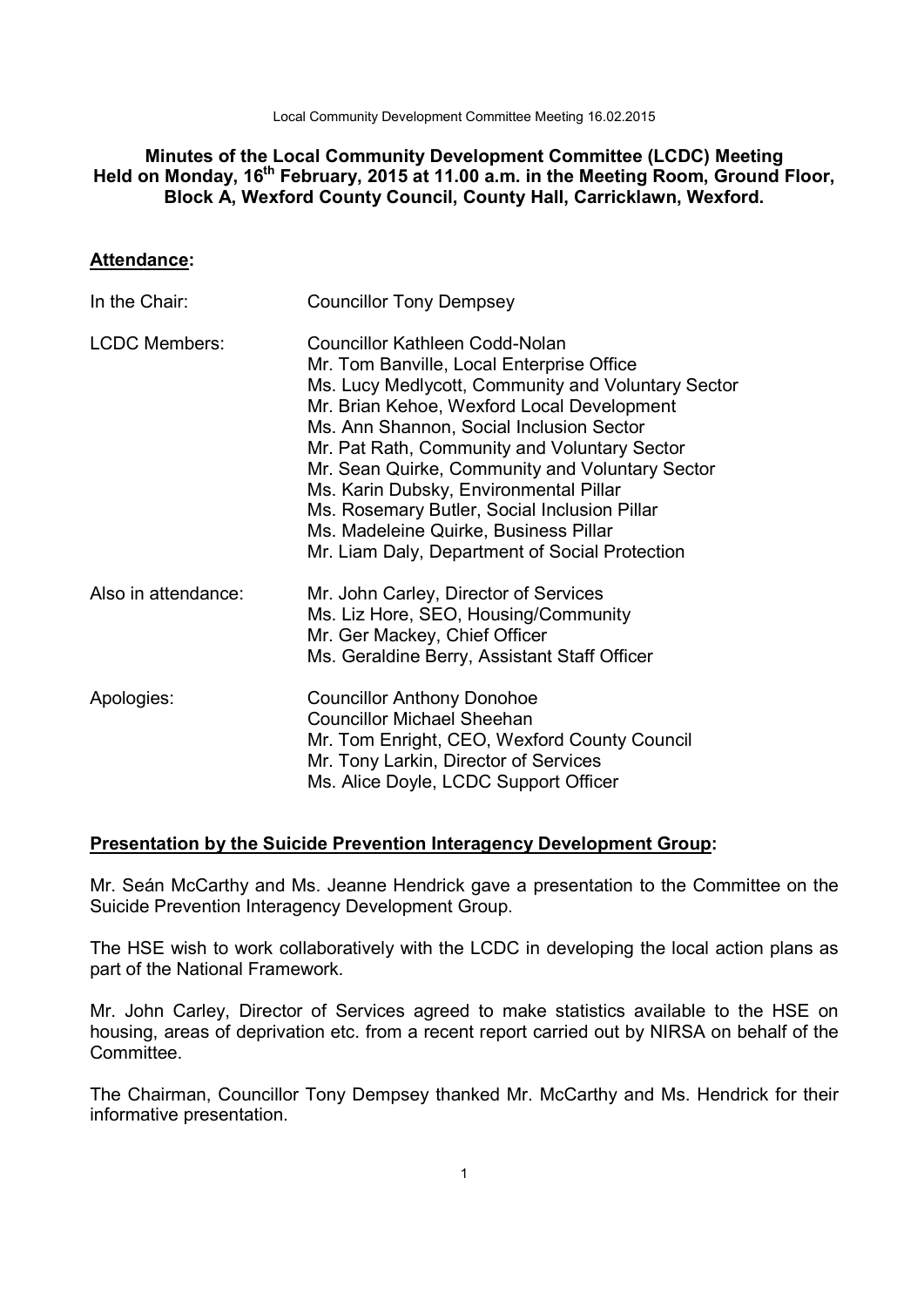### **Adoption of Minutes:**

The minutes of the Local Community Development Committee (LCDC) meeting on  $16<sup>th</sup>$ February, 2015 were proposed by Ms. Madeleine Quirke and seconded by Ms. Ann Shannon.

### **Matters Arising:**

A letter was formally sent to the Waterford and Wexford Education and Training Board seeking a replacement for Ms. Fran Kennedy. The Chief Officer, Mr. Ger Mackey advised the Committee that no response had been received from Waterford and Wexford Education and Training Board. The Chief Officer undertook to contact Waterford and Wexford Education and Training Board in relation to this matter.

Under AOB, a line to be amended as follows: "*Ms. Karin Dubsky added that such examples be not seen through an economic development prism"*.

### **Chief Officer's Report:**

The Chief Officer, Mr. Ger Mackey presented the Chief Officer's report to the Committee. He outlined the Terms of Reference in relation to the following working groups established by the Committee:

- LCDC Education Working Group;
- LCDC Community Development Working Group.

The Chief Officer, Mr. Ger Mackey also informed the Committee that training will be arranged in relation to the Socio-Economic Baseline Report and the associated mapping tools. This training will be available to members of the Committee and key stakeholders.

Ms. Karin Dubsky queried whether or not the Terms of Reference agreed by the Committee could be amended in the future with agreement of the working group(s).

Mr. Pat Rath proposed that a vacancy be left on the LCDC Education Working Group to invite the Waterford and Wexford Education and Training Board representative onto it.

On the proposal of Mr. Tom Banville and seconded by Ms. Rosemary Butler, the terms of reference, with the amendments outlined above, were agreed.

## **Local Community Development Programme (LCDP), December 2014 Monthly Repayments Report:**

On the proposal of Mr. Sean Quirke and seconded by Ms. Madeleine Quirke, the Committee agreed to approve the Local Community Development Programme (LCDP), December, 2014 Monthly Payments Report.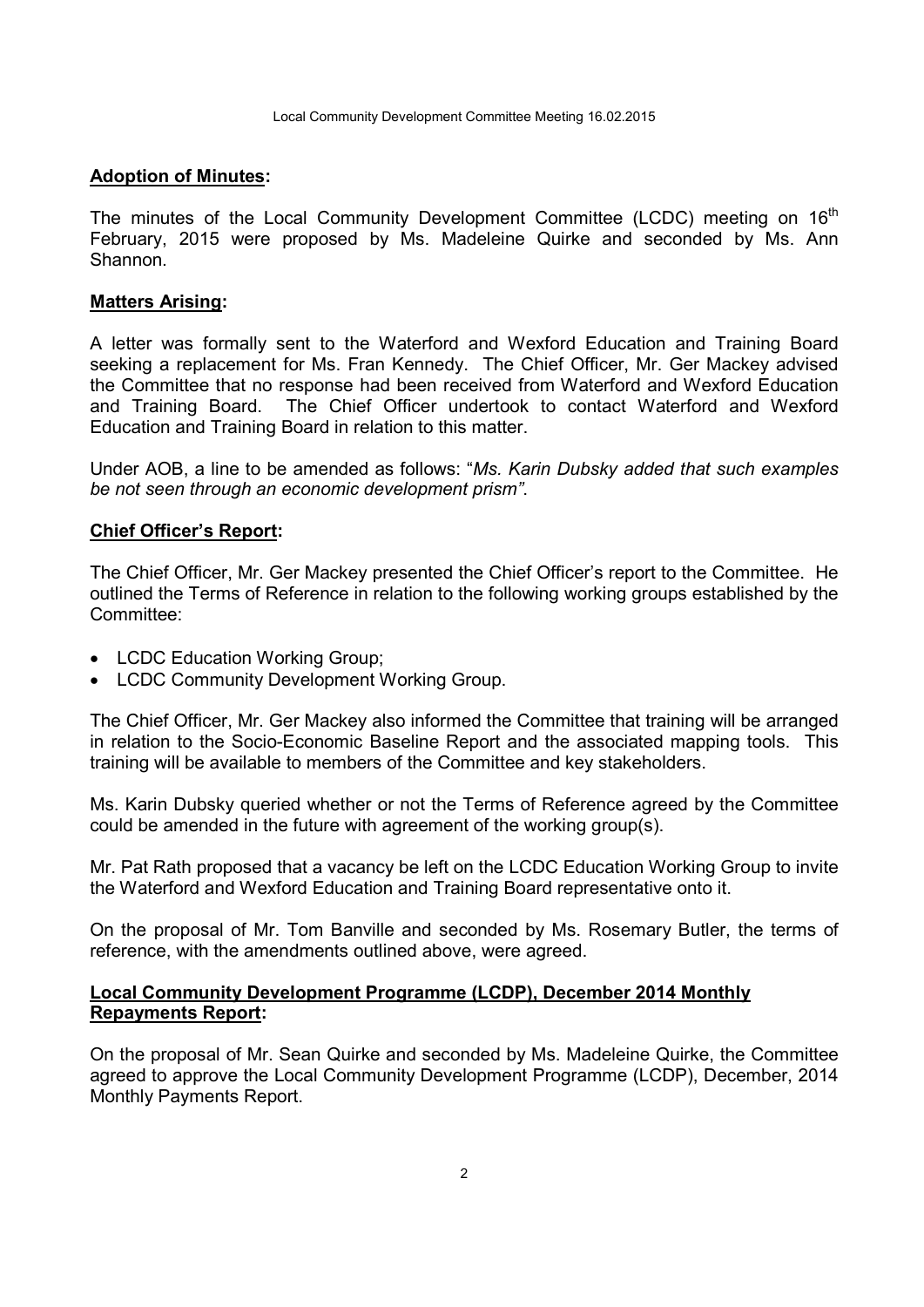## **Ratification of the outcome of Stage Two of the Procurement Process for the Social Inclusion and Community Activation Programme (SICAP):**

The Chief Officer, Mr. Ger Mackey gave a presentation to the Committee on the ratification of the outcome of Stage Two of the Procurement Process for the Social Inclusion and Community Activation Programme (SICAP). The Chief Officer asked Mr. Brian Kehoe, Wexford Local Development to absent himself from the meeting.

The evaluation process had been completed and the procurement process was overseen by Pobal on behalf of the Department of the Environment, Community and Local Government.

Copy letter dated  $28<sup>th</sup>$  January, 2015 from the Department of the Environment, Community and Local Government was circulated to members of the Committee. This letter outlined the LCDC's role in the ratification process of the tender evaluation results.

Following ratification by the LCDC members, outcome letters will be issued to tenderers on the same day nationally. This is currently scheduled for  $18<sup>th</sup>$  February, 2015, however, this date may change as it is subject to the outcome of the national review process currently being undertaken by Pobal.

The Social Inclusion and Community Activation Programme will begin on 1<sup>st</sup> April, 2015.

On the proposal of Mr. Sean Quirke and seconded by Ms. Ann Shannon, the outcome of the tender evaluation process for Stage Two of the Social Inclusion and Community Activation Programme (SICAP) was ratified by the Committee.

The Chairman, Councillor Tony Dempsey reminded the Committee members present to keep this process confidential until letters have been issued. The Chief Officer, Mr. Ger Mackey undertook to contact the Committee by e-mail when the outcome letter would be issued.

The Chief Officer, Mr. Ger Mackey thanked the Committee for their co-operation and assistance in the implementation of the procurement process.

The Chairman, Councillor Tony Dempsey thanked the Chief Officer, Mr. Ger Mackey and the LCDC Support Officer, Ms. Alice Doyle for their work in getting the process to this stage.

Mr. Brian Kehoe rejoined the meeting.

## **Filling of LCDC Position on LECP Advisory Steering Group:**

The Chief Officer, Mr. Ger Mackey requested that this agenda item be deferred until the next meeting of the Committee and this was agreed.

## **AOB:**

Mr. Pat Rath informed the Committee that the LCDC should look at the INTERREG Programme where substantial funding can be accessed for coastal communities. Ms. Lucy Medlycott informed the Committee that there are a number of European Funding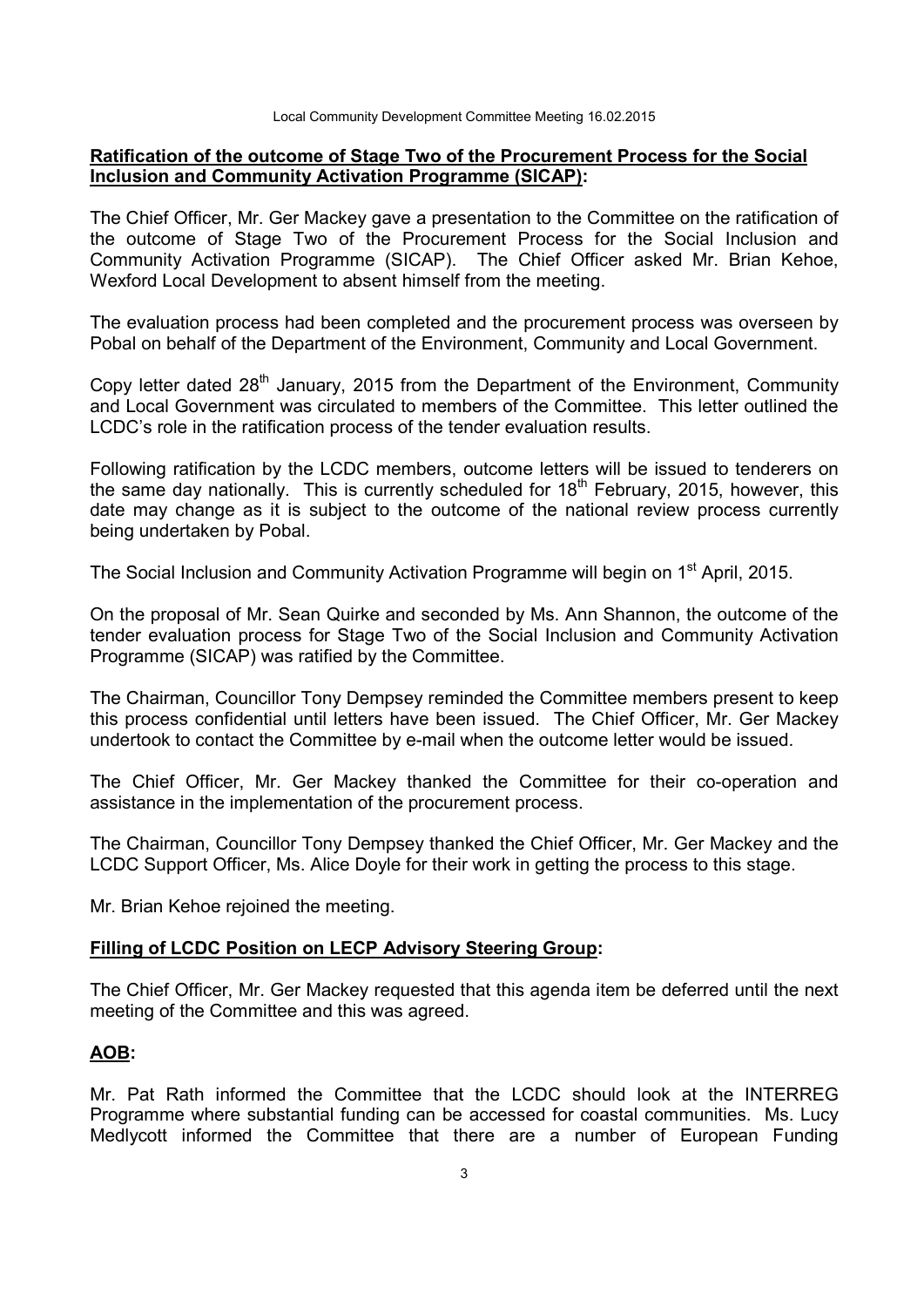programmes, however, programme deadlines would have to be established. The Chief Officer, Mr. Ger Mackey undertook to report back to the Committee in relation to this matter at the next meeting of the Committee.

Mr. Liam Daly, Department of Social Protection agreed to give a presentation on the work of the Department of Social Protection within County Wexford at the next meeting of the Committee.

### **Date for next Meeting:**

It was agreed that the date for the next meeting would be Monday, 30<sup>th</sup> March, 2015 at 11.00 a.m. This concluded the business of the meeting.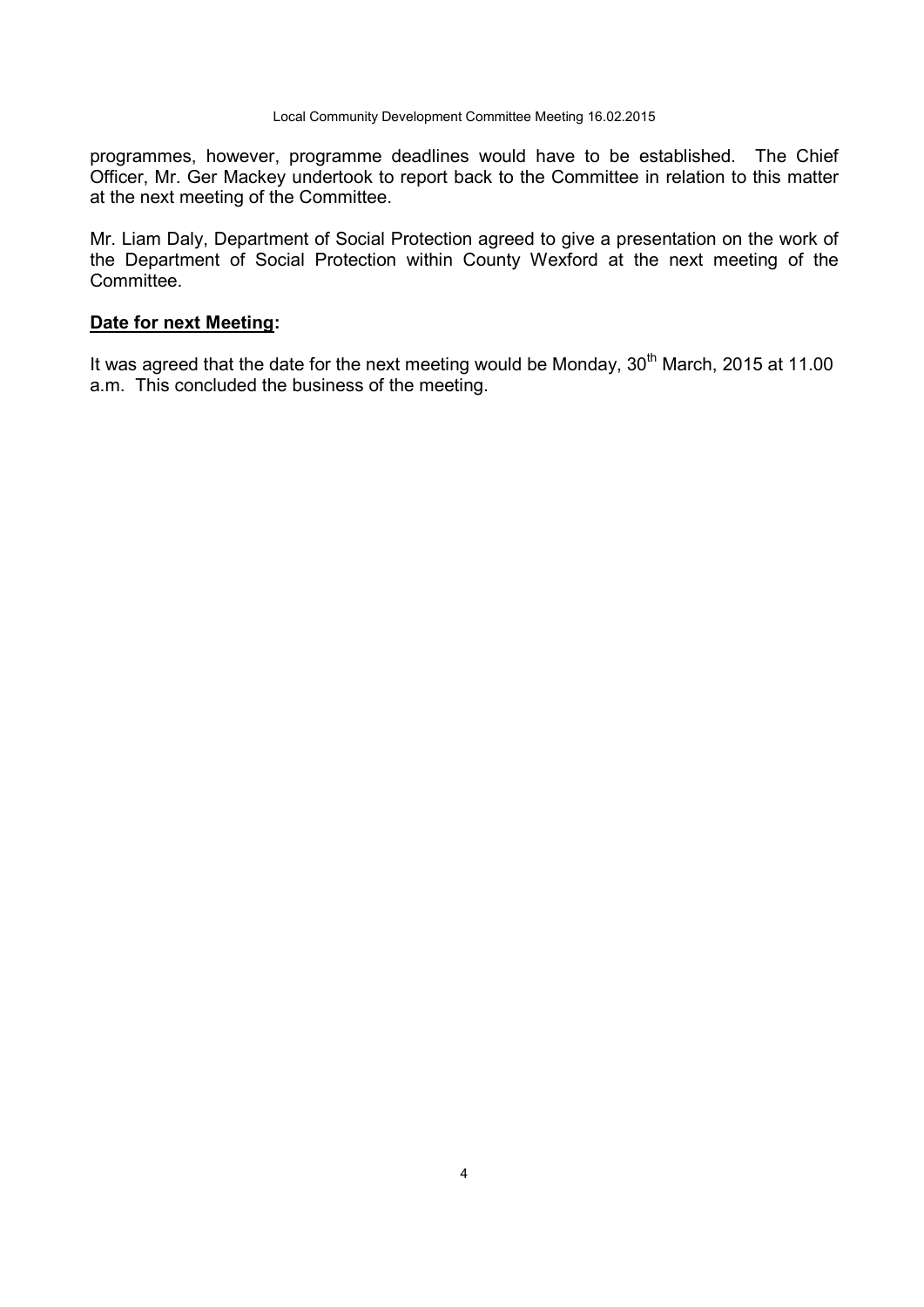Local Community Development Committee Meeting 26.01.15

# **Minutes of the Local Community Development Committee (LCDC) Meeting Held on Monday, 26th January, 2015 at 11.00 a.m. in the Meeting Room, Ground Floor, Block A, Wexford County Council, County Hall, Carricklawn, Wexford.**

## **Attendance:**

| In the Chair:        | <b>Councillor Tony Dempsey</b>                                                                                                                                                                                                                                                                                                                                                                                                                                                                                                                                                                                                                                                                                    |
|----------------------|-------------------------------------------------------------------------------------------------------------------------------------------------------------------------------------------------------------------------------------------------------------------------------------------------------------------------------------------------------------------------------------------------------------------------------------------------------------------------------------------------------------------------------------------------------------------------------------------------------------------------------------------------------------------------------------------------------------------|
| <b>LCDC Members:</b> | <b>Councillor Anthony Donohoe</b><br><b>Councillor Kathleen Codd-Nolan</b><br><b>Councillor Michael Sheehan</b><br>Mr. Tom Enright, Chief Executive Officer, Wexford County Council<br>Mr. Tom Banville, Local Enterprise Office<br>Ms. Lucy Medlycott, Community and Voluntary Sector<br>Mr. Brian Kehoe, Wexford Local Development<br>Ms. Ann Shannon, Social Inclusion Sector<br>Mr. Pat Rath, Community and Voluntary Sector<br>Mr. Sean Quirke, Community and Voluntary Sector<br>Mr. John Joe Kavanagh, Farming Pillar<br>Ms. Karin Dubsky, Environmental Pillar<br>Ms. Rosemary Butler, Social Inclusion Pillar<br>Ms. Madeleine Quirke, Business Pillar<br>Mr. Liam Daly, Department of Social Protection |
| Also in attendance:  | Mr. John Carley, Director of Services<br>Mr. Ger Mackey, Chief Officer<br>Ms. Alice Doyle, LCDC Support Officer                                                                                                                                                                                                                                                                                                                                                                                                                                                                                                                                                                                                   |

### **Adoption of Minutes:**

The minutes of the Local Community Development Committee (LCDC) Meeting on the  $10<sup>th</sup>$ December, 2014 were proposed by Mr. Sean Quirke and seconded by Councillor Anthony Donohoe and agreed.

## **Matters Arising:**

Mr. Sean Quirke queried whether or not Interim Committee Members could participate on Sub-Committees. The Chief Officer, Mr. Ger Mackey outlined to the Committee that, with the exception of the Evaluation Sub-Committee for the SICAP Stage Two Procurement Process, Interim Committee Members could participate on Sub-Committees. Mr. Ger Mackey further outlined that, on the advice of Pobal, Interim Committee Members could not be considered for the Evaluation Sub-Committee, for the following reasons:

- To avoid disruption to the Evaluation Process;
- To avoid having to re-visit the evaluation work undertaken if an interim LCDC Member is replaced through nominations and elections from Wexford Public Participation Network (WPPN).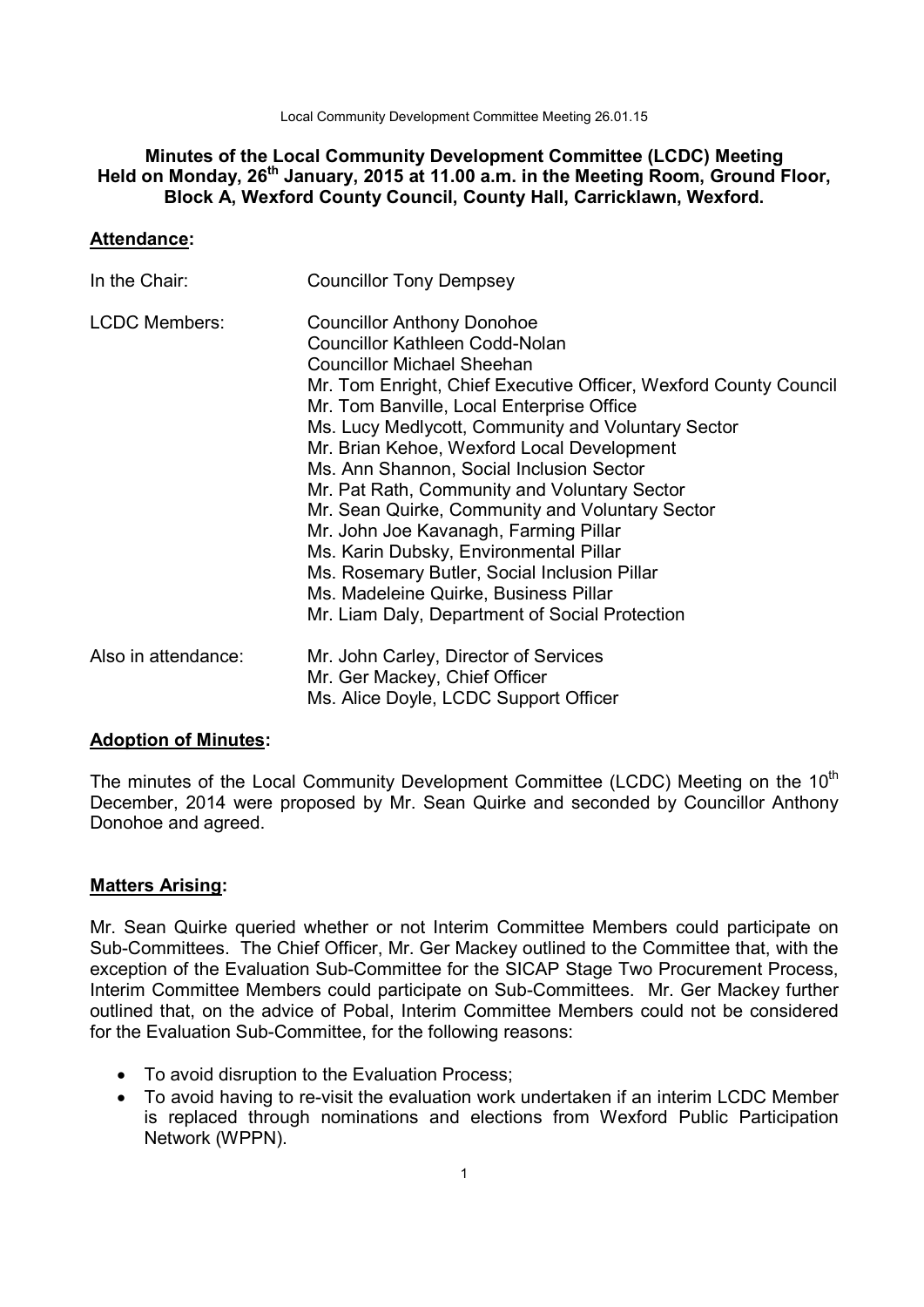The Chief Officer, Mr. Ger Mackey then responded to the query raised by Mr. Pat Rath at the Committee Meeting on 10<sup>th</sup> December, 2014. Mr. Ger Mackey outlined to the Committee that the 51% Private/49% Public weighting in relation to decisions of the Committee did not apply to the procedure for the selection of the Chairperson and Vice-Chairperson as the procedure for the selection of Chairperson and Vice-Chairperson is prescribed in Sections 21-23 of S.I. No. 234 of 2014 The Local Community Development Committee (Section 128E) Regulations 2014. Mr. Ger Mackey confirmed to the Committee that the procedure used to select the Chairperson and Vice-Chairperson was in accordance with Sections 21-23 of S.I. No. 234 of 2014 The Local Community Development Committee (Section 128E) Regulations 2014. Mr. Ger Mackey confirmed that he had spoken to Mr. Pat Rath and clarified the procedure to Mr. Rath since the meeting on 10<sup>th</sup> December, 2014.

The Chief Officer, Mr. Ger Mackey also confirmed to the Committee that, at no stage, did he advise a Member of the Committee that an error had been made.

## **Replacement of Waterford and Wexford Education and Training Board representative on Wexford Local Community Development Committee (LCDC)**

The Chief Officer, Mr. Ger Mackey outlined to the Committee that the representative from Waterford and Wexford Education and Training Board, Ms. Fran Kennedy was on maternity leave for up to a year and requested that the Committee seek a replacement for Ms. Kennedy.

On the proposal of Ms. Karin Dubsky and seconded by Ms. Anne Shannon, it was agreed to seek a replacement representative from Waterford and Wexford Education and Training Board.

# **Local Community Development Programme (LCDP), November, 2014 Monthly Payments Report and Quarterly Payment Report – Quarter 3**

The Chief Officer, Mr. Ger Mackey outlined to the Committee that the November monthly payment had been made to the LDC as per the rules of the programme.

Mr. Brian Kehoe outlined to the Committee that the November, 2014 Monthly Payment Report included a sanction imposed against Wexford Local Development and that all monthly payments for all administrative and all salary costs will be reduced by 10%, effective from November, 2014. Mr. Kehoe outlined to the Committee that this sanction was on foot of a Pobal Audit in 2012 for the period January, 2009 to mid 2012, a three and a half year period which included the merger of three organisations. Mr. Kehoe confirmed that there had been a number of changes in the company, including the appointment of a Financial Controller and PwC, that clean reports had been received from PwC in respect of 2013 and 2014 and that there were no outstanding issues. The Chairman, Mr. Tony Dempsey asked the Committee if they had any questions in relation to this matter and there were no questions.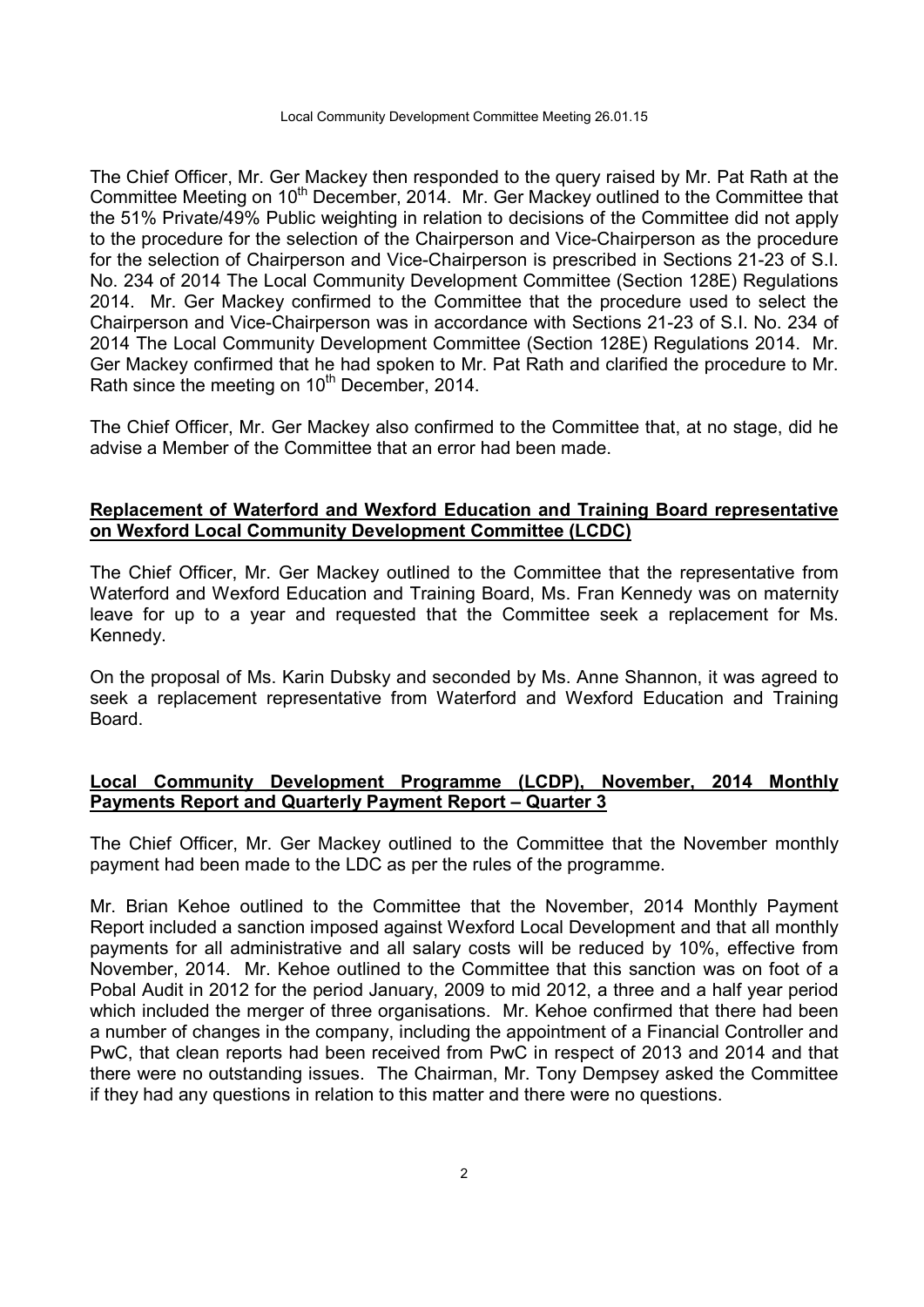#### **Update on Wexford Local Economic and Community Plan (LECP)**

The Chief Officer, Mr. Ger Mackey advised the Committee that at the next meeting of Wexford County Council, the Members would be resolving to form the LECP Advisory Steering Group. Mr. Ger Mackey advised the Committee that the LCDC position on the Advisory Steering Group will be filled at the Local Community Development Committee (LCDC) meeting following the establishment of the LECP Advisory Steering Group.

The Chief Officer, Mr. Ger Mackey advised the Committee that the feedback from the LECP Workshop held on  $9<sup>th</sup>$  January, 2015 was very good, that NIRSA had submitted the completed Wexford Socio-Economic Baseline Report today and that input would be required from the Committee on the consultation process for the Local Economic and Community Plan (LECP). Mr. John Carley, Director of Services thanked the Chief Officer, Mr. Ger Mackey and the LCDC Support Officer, Ms. Alice Doyle for organising the LECP Workshop and confirmed that arrangements would be made for NIRSA to provide training for the Committee in relation to the Socio-Economic Baseline Report and the associated Mapping Tools.

The Chairman, Councillor Tony Dempsey advised the Committee that it would be necessary to discuss the contents of the LECP Workshop at a Local Community Development Committee Meeting (LCDC). The Chief Officer, Mr. Ger Mackey advised the Committee that Dr. John Bamber, The Centre for Effective Services would be willing to do a workshop with the Committee and it was agreed to invite Dr. Bamber to do a workshop at a future date. Ms. Lucy Medlycott suggested that the LECP Advisory Steering Group be included in any future workshop.

The Chairman, Councillor Tony Dempsey emphasised the importance of the Committee working together. The CEO, Mr. Tom Enright said that the Committee had a very important role in the development of the Local Economic and Community Plan (LECP), that the Committee would have to agree on the issues to be addressed, that they would have to address challenges and target social and economic problems with a focused approach and meaningful measures. Mr. Tom Enright also said that this plan would have to be updated in the future with the changes and effects of actions.

## **Establishment of Working Group to liaise with the Education Sector and Establishment of Working Group to liaise with the Community Development Sector**

The Chairman, Councillor Tony Dempsey invited everyone to be involved in the Education Working Group and said that there was a need to examine the transfer from second to third level education which is poor in County Wexford. Councillor Tony Dempsey also said that only one Wexford school was represented at the National Young Scientist Exhibition and he suggested that a local Young Scientist competition be held in Wexford to encourage the participation of non-exam year students and it was agreed to examine this proposal with a view to hosting an event in late 2015. Ms. Dubsky advised the Committee that a group of International Scientists were visiting Trinity College in April and suggested that they visit Wexford and it was agreed that the Committee would liaise with Ms. Dubksy in relation to this visit. Mr. Sean Quirke suggested that an event be organised to create a culture of participation and to raise the standard of projects.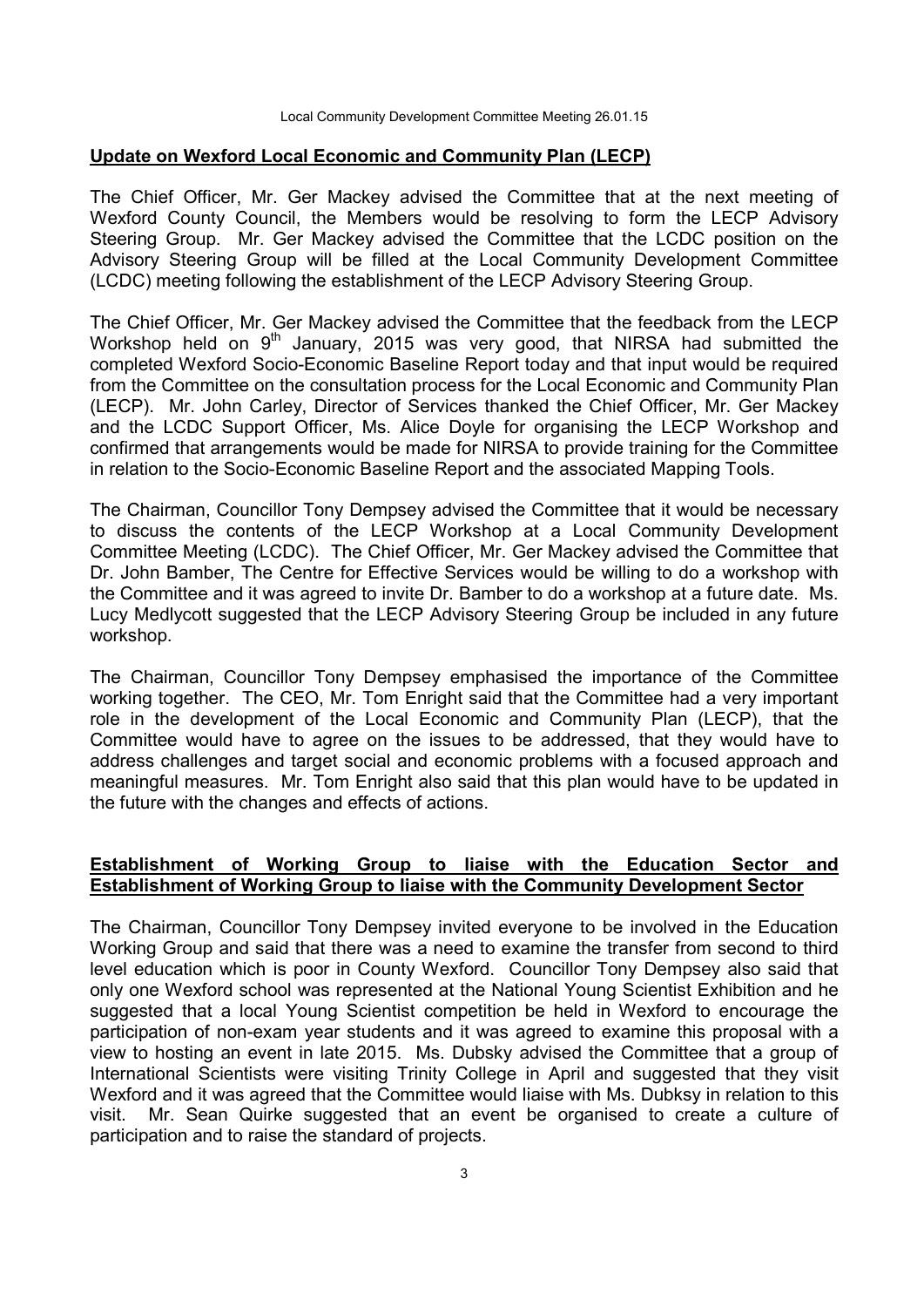Mr. Brian Kehoe suggested that the Local Community Development Committee (LCDC) commission research on the poor transfer to third level in County Wexford. Mr. Sean Quirke suggested that access to grants may be an issue as applicants were fearful of the process and suggested that local information workshops be organised for the grant application and CAO processes and it was agreed to examine this proposal. Ms. Madeleine Quirke outlined the importance of instilling pride in schools and students through encouraging trades and job creation for the 14/15 year old age group.

The Chairman, Councillor Tony Dempsey advised the Committee that Deputy William Fitzmaurice would be making a submission to Government in February in relation to the low take up of trades. Councillor Kathleen Codd-Nolan advised the Committee that Fiona Harvey gave a presentation on trades and the requirement for particular skills for products and this may be of interest to the Committee. Councillor Tony Dempsey said that a culture change was required.

The Chief Officer, Mr. Ger Mackey advised the Committee of the requirement to have the 51%/49% balance of private and public members in Working Groups and that members should not be on both Working Groups and this was agreed by the Committee.

Mr. Pat Rath queried if Interim Members of the Committee were allowed to participate in the Working Groups and the Chief Officer, Mr. Ger Mackey outlined to Mr. Rath that with the exception of the Evaluation Sub-Committee for the SICAP Stage Two Procurement Process, Interim Committee Members could participate on Sub-Committees or Working Groups.

Mr. Pat Rath raised a query about a twelve month ban on former Wexford Local Development members participating on Sub-Committees contained in the minutes of the previous meeting and the Chief Officer, Mr. Ger Mackey advised the Committee that there was no such record in the minutes.

Mr. Pat Rath raised the issue of conflict of interest and said that if any member of the Local Community Development Committee (LCDC) received funding there could be a conflict of interest and this was not addressed and it was a very serious issue for corporate governance and that it was important that people were aware of the Ethics in Public Office Act.

The Chairman, Councillor Tony Dempsey requested nominations for the LCDC Education Working Group and it was agreed that the following Members would participate:

- Ms. Anne Shannon:
- Ms. Karin Dubsky;
- Ms. Madeleine Quirke:
- Councillor Kathleen Codd-Nolan;
- Councillor Tony Dempsey;
- Ms. Rosemary Butler and
- Councillor Michael Sheehan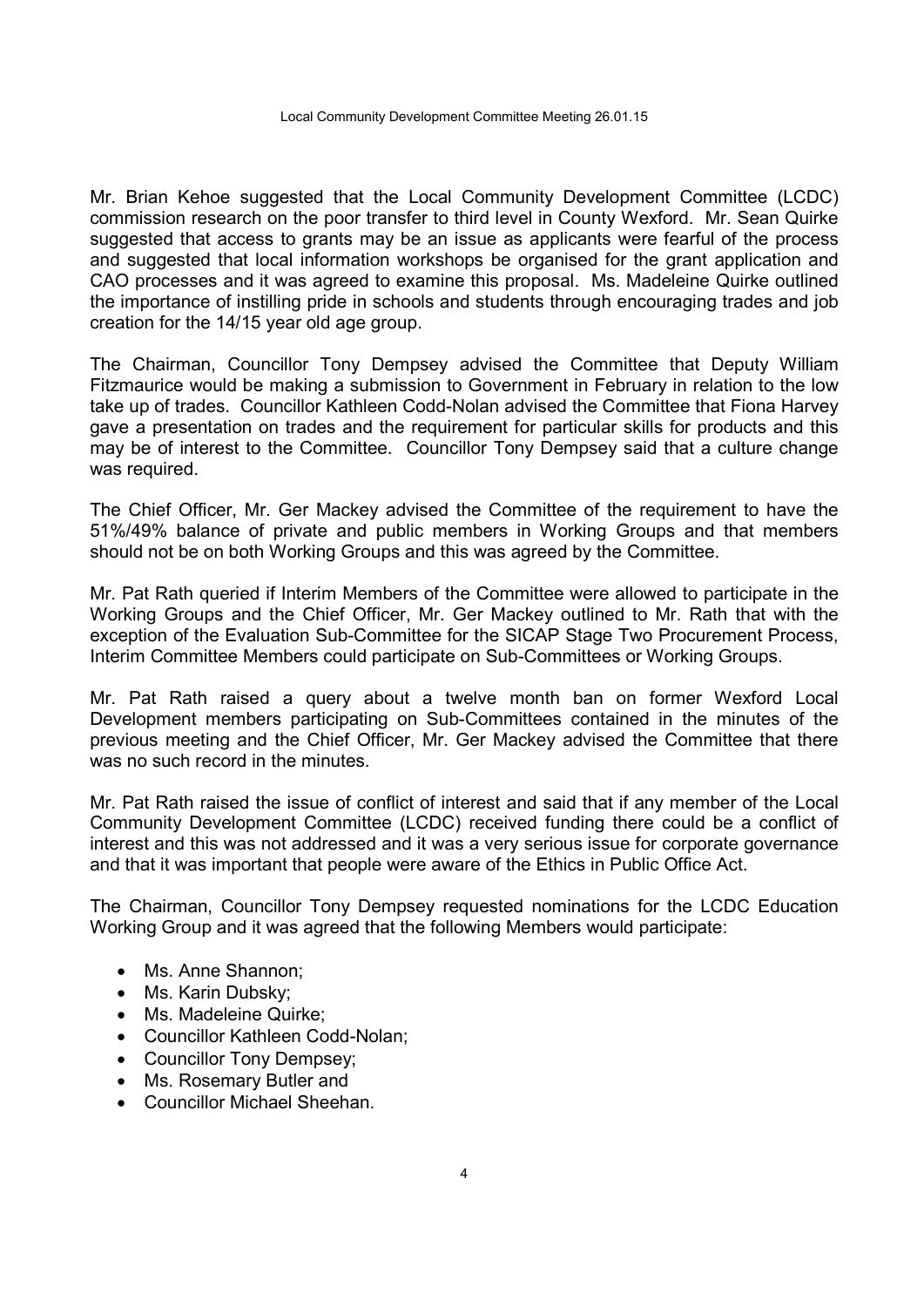Local Community Development Committee Meeting 26.01.15

The Chairman, Councillor Tony Dempsey requested nominations for the LCDC Community Working Group and it was agreed that the following Members would participate:

- Mr. John Joe Kavanagh;
- Councillor Anthony Donohoe;
- Ms. Lucy Medlycott:
- Councillor Tony Dempsey;
- Mr. Sean Quirke;
- Mr. Brian Kehoe.

The Chief Officer, Mr. Ger Mackey advised the Committee that the first task for both the LCDC Education Working Group and the LCDC Community Working Group would be to establish their terms of reference.

# **AOB:**

Councillor Michael Sheehan arrived at the meeting and gave his apologies to the Committee for being late.

The Chief Officer, Mr. Ger Mackey advised the Committee that the Department of the Environment, Community and Local Government intends to deliver a series of information sessions/workshops to Local Community Development Committee (LCDC) Members and has asked Chief Officers to consult with their Committees and identify those areas that Committee Members consider should be covered in the information sessions/workshops by 14<sup>th</sup> February, 2015.

Mr. Brian Kehoe suggested that information in relation to and real examples of successful implementation as outlined in John Bamber's presentation would be useful. Ms. Karin Dubsky added that such examples be seen through an economic development prism. Councillor Michael Sheehan suggested that the Department of the Environment, Community and Local Government provide further information on the future direction of the Committee and the context it fits within, i.e. the bigger picture. Mr. Tom Enright agreed that the area of communications needed to be looked at, how to get the message out there, communicate the work of the Committee, get feedback and consult with the public.

Ms. Madeleine Quirke said that while the guidelines are focused at a national level, it would be important to examine the guidelines etc. to see what applies in relation to County Wexford. The Chief Officer, Mr. Ger Mackey outlined to the Committee that high level goals for Wexford will be set in the Local Economic and Community Plan, will reflect the high level goals from the Social Inclusion and Community Activation Programme (SICAP) and LEADER and that the actions can be tailored to address specific issues and opportunities identified in the baseline socio-economic data at local level.

The Chief Officer, Mr. Ger Mackey outlined to the Committee that the Suicide Prevention Interagency Development Group would like to make a presentation to the Committee regarding their important work and it was agreed that they could attend the next meeting of the Committee.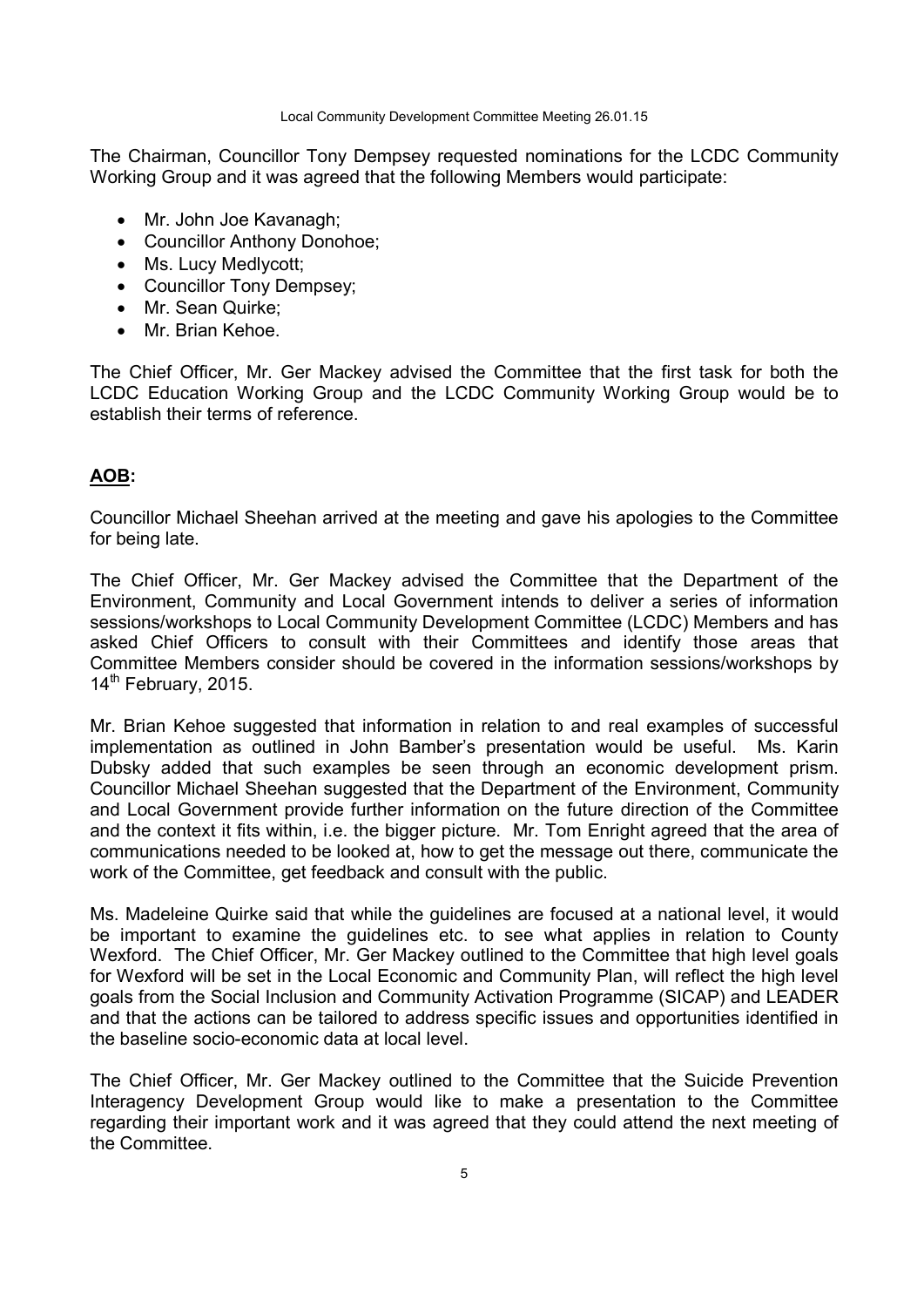The Chief Officer, Mr. Ger Mackey informed the Committee that he wished to update them in relation to Stage Two of the Procurement Process for the Social Inclusion and Community Activation Programme (SICAP). Mr. Ger Mackey asked Mr. Brian Kehoe, Wexford Local Development to absent himself from the meeting. Mr. Ger Mackey advised the Committee that the outcome of the Evaluation Process for Stage Two of the Procurement Process for the Social Inclusion and Community Activation Programme (SICAP) had been forwarded to Pobal as part of their national review and that the Local Community Development Committee (LCDC) would be required to ratify the outcome of the Evaluation Process by  $16<sup>th</sup>$  February, 2015.

Mr. Brian Kehoe rejoined the meeting. The Chairman, Mr. Tony Dempsey thanked the Chief Officer, Mr. Ger Mackey and LCDC Support Officer, Ms. Alice Doyle for their work in relation to the LECP Workshop.

## **Date for next Meeting:**

It was agreed that the date for the next meeting would be Monday,  $16<sup>th</sup>$  February, 2015 at 11.00 a.m. and that this meeting would replace the February meeting. This concluded the business of the meeting.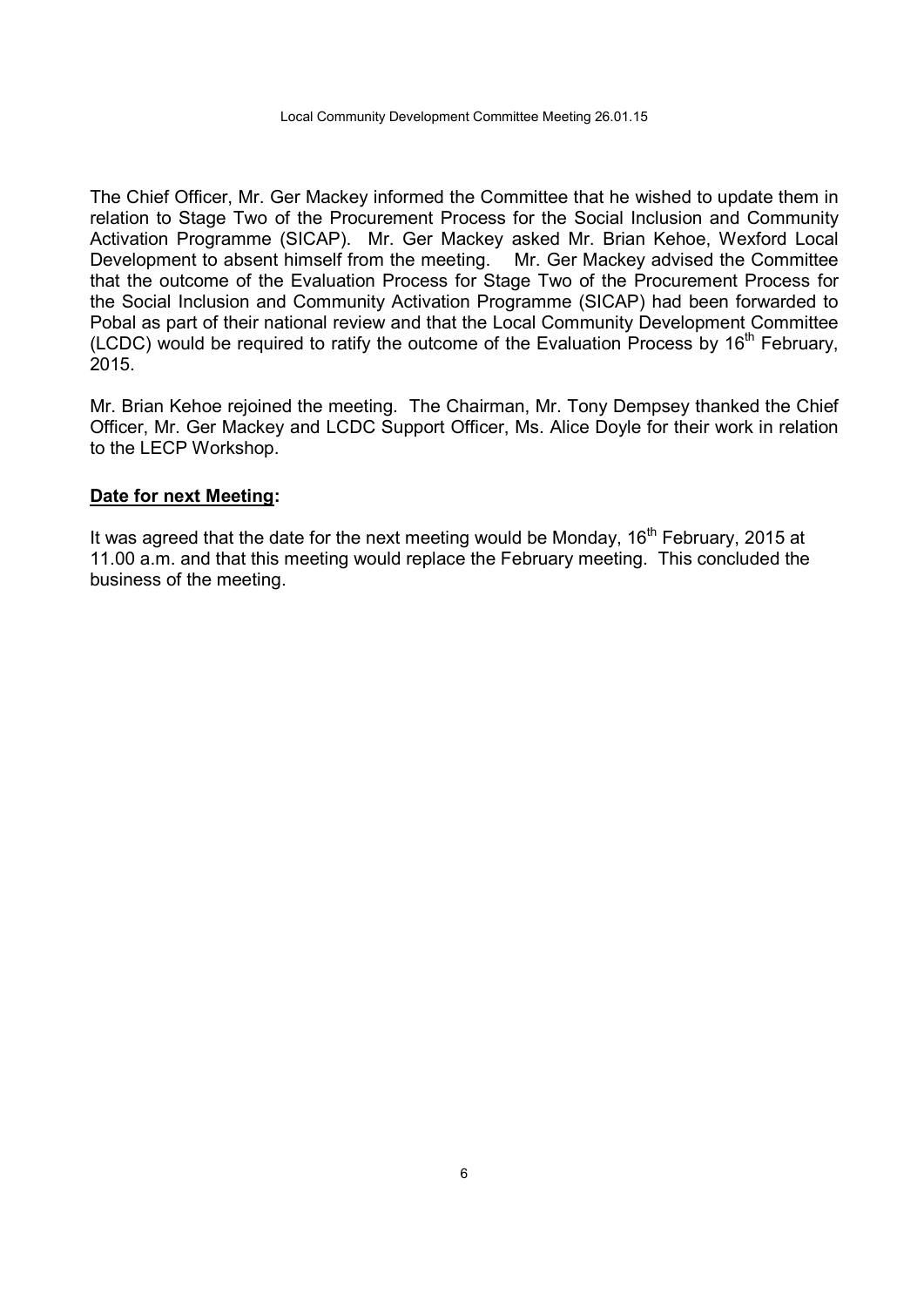Local Community Development Committee Meeting 30.03.2015

# **Minutes of the Local Community Development Committee (LCDC) Meeting Held on Monday, 30th March, 2015 at 11.00 a.m. in the Meeting Room, Ground Floor, Block A, Wexford County Council, County Hall, Carricklawn, Wexford.**

## **Attendance:**

| In the Chair:        | <b>Councillor Tony Dempsey</b>                                                                                                                                                                                                                                                                                                                                                                                                                     |
|----------------------|----------------------------------------------------------------------------------------------------------------------------------------------------------------------------------------------------------------------------------------------------------------------------------------------------------------------------------------------------------------------------------------------------------------------------------------------------|
| <b>LCDC Members:</b> | Councillor Kathleen Codd-Nolan<br>Mr. Tom Banville, Local Enterprise Office<br>Ms. Lucy Medlycott, Community and Voluntary Sector<br>Mr. Brian Kehoe, Wexford Local Development<br>Mr. Seán Quirke, Community and Voluntary Sector<br>Ms. Madeleine Quirke, Business Pillar<br>Mr. Liam Daly, Department of Social Protection<br><b>Councillor Anthony Donohoe</b><br><b>Councillor Michael Sheehan</b><br>Eilis Leddy, Education & Training Board |
| Also in attendance:  | Mr. Ger Mackey, Chief Officer<br>Ms. Geraldine Berry, Assistant Staff Officer                                                                                                                                                                                                                                                                                                                                                                      |
| Apologies:           | Mr. Tom Enright, CE, Wexford County Council<br>Mr. John Carley, Director of Services                                                                                                                                                                                                                                                                                                                                                               |

Councillor Tony Dempsey chaired the meeting and welcomed Ms. Eilis Leddy, CEO, of the Waterford and Wexford Education and Training Board to the meeting

## **Adoption of Minutes:**

The minutes of the Local Community Development Committee (LCDC) meeting on  $16<sup>th</sup>$ February, 2015 were proposed by Mr. Seán Quirke and seconded by Councillor Michael Sheehan and agreed.

## **Matters Arising:**

Mr. Brian Kehoe informed the Committee that Wexford Local Development are exploring the possibility of a Tourism Initiative as part of an Interreg Programme.

The Chief Officer, Ger Mackey informed the Committee, it was proposed to have a presentation on Interreg Funding at the next meeting of the Committee.

## **Correspondence:**

No correspondence received.

## **Chief Officer's Report:**

The Chief Officer, Ger Mackey presented the Chief Officer's report to the Committee outlining the following: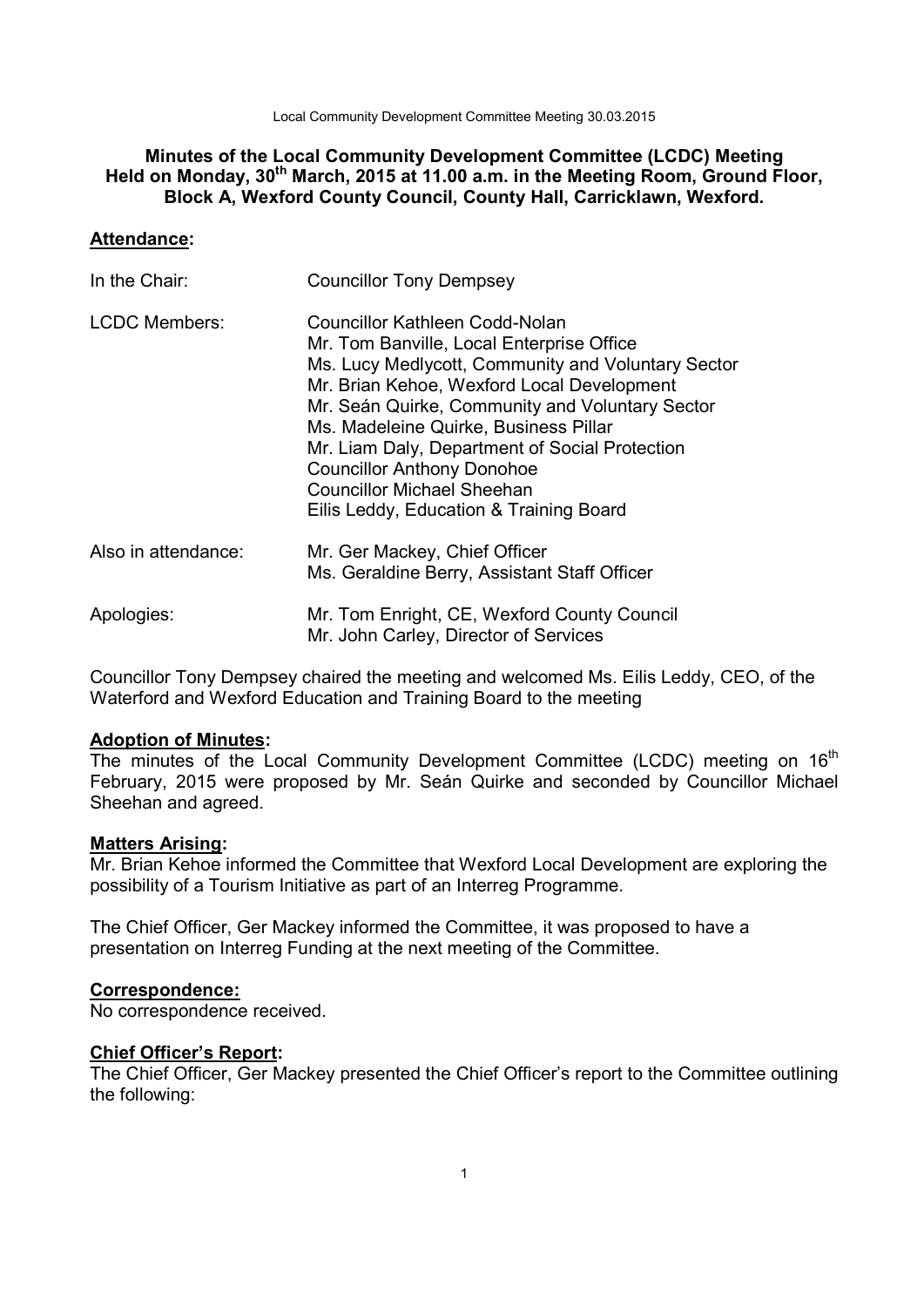### LEADER Update

- LEADER Allocation for Wexford is €9.84m.
- Wexford Town is now eligible for funding under the LEADER Programme.
- The deadline for the submission of Expressions of Interest for the selection process of LEADER Local Action Groups and Local Development Strategies is 5.30pm 15<sup>th</sup> May, 2015. Mr. Seán Quirke proposed that the Chief Officer, Mr. Brian Kehoe and Mr. Tom Banville meet to discuss the development of the LEADER Expression of Interest

Councillor Tony Dempsey proposed that the LCDC hold a "Think In" for its members to discuss the purpose of the Committee and their roles and responsibilities. This was agreed.

The Local Economic & Community Plan (LECP) is the Local Authority overarching plan for the next 6 years and is due for completion at the end of 2015. All other plans, including LEADER and SICAP will feed into the LECP.

#### Annual Report

The Chief Officer informed the meeting that the Annual Report will be available for the next meeting.

Part 15 of the Local Government Act, 2001 Revised Annual Declaration Forms Committee Members will be required to complete and sign Declaration Forms from 2015 onwards in line with Part 15 of the Local Government Act 2001.

#### NIRSA Training

The final report will be circulated to LCDC members on completion and training will then be organized for the Members of the Committee.

#### **Presentation by Mr. Liam Daly, Department of Social Protection:**

Mr. Liam Daly gave a presentation on the services of the Department of Social Protection including Income Supports; Employment Supports; Agency Services and Employment Services and answered any questions/queries that the Members had.

The Chairman, Councillor Tony Dempsey thanked Mr. Daly for his comprehensive report.

# **Local Community Development Programme (LCDP), January 2015 Monthly Repayments Report:**

On the proposal of Mr. Seán Quirke and seconded by Ms. Madeleine Quirke, the Committee agreed to approve the Local Community Development Programme (LCDP), January 2015 Monthly Payments Report.

### **Update on the Social Inclusion and Community Activation Programme (SICAP):**

The Chief Officer informed the Committee that the SICAP contract was signed on  $25<sup>th</sup>$  March, 2015 between the LCDC and Wexford Local Development. The Department has transferred the first installment of the SICAP funding for 2015 of €425,437 to Wexford County Council.

Mr. Brian Kehoe informed the Committee that WLD are delighted to have been awarded the contract. However, there are a few clauses in the contract which will be challenging for WLD.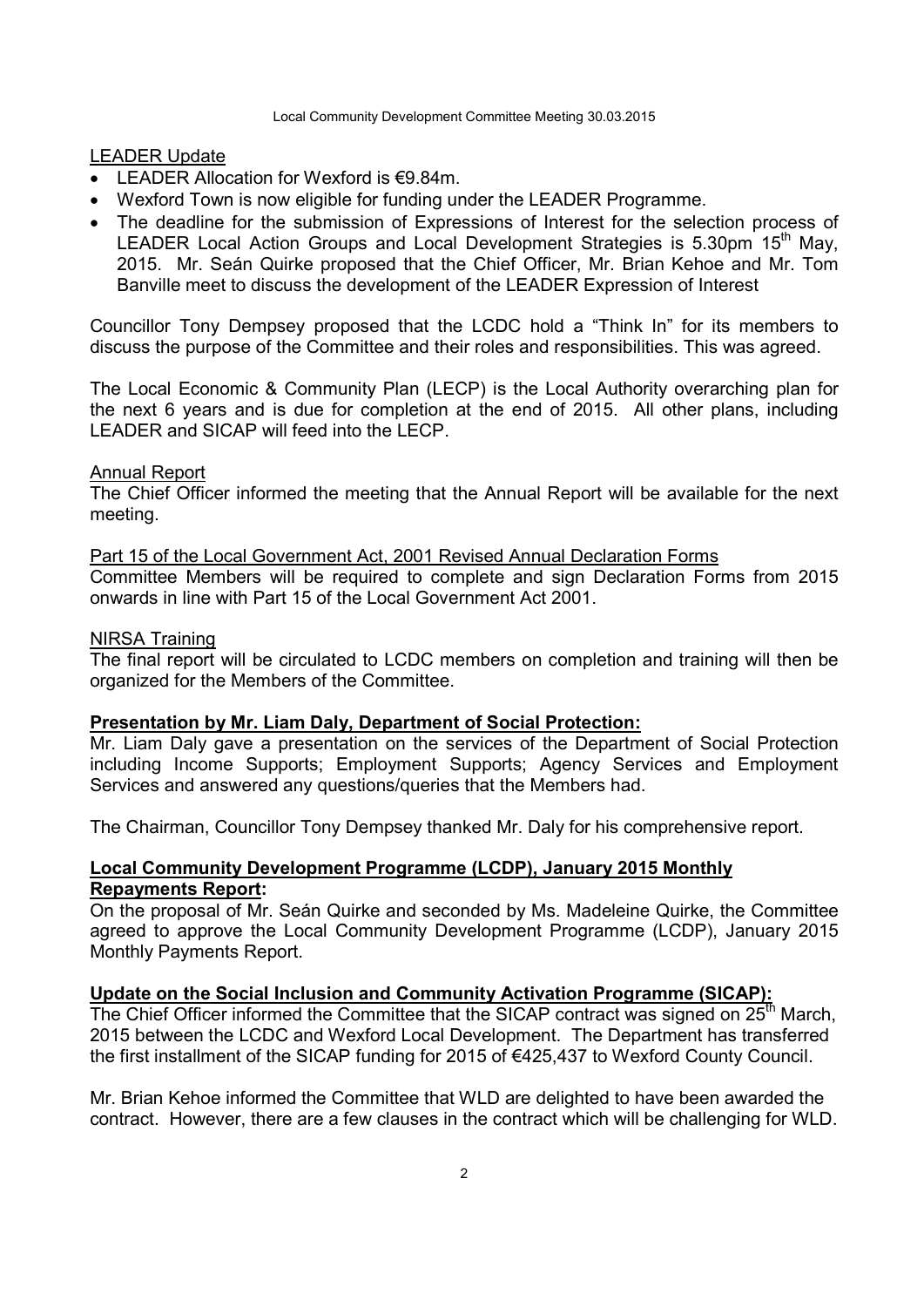These are national clauses and cannot be amended locally. The contract is not negotiable. Mr. Kehoe's reservations were noted by the Committee.

## **LECP Advisory Steering Group:**

The Chief Officer informed the members that the Local Economic Community Plan was due for completion in the first quarter 2016. The Local Authority have established an Advisory Steering Group in accordance with the requirements of Circular Letter LG1/2015 AL 1/2015.

Appendix 1 of the Guidelines outlines the recommended structure for the membership of this Advisory Steering Group. This was circulated at the meeting. The following nominations were made to the Advisory Steering Group and agreed by the Committee:

- Mr. Michael Fortune (representating the Arts Sector)
- Ms. Karin Dubsky
- Mr. Brian Kehoe
- Ms. Eilis Leddy

# **Template for a joint protocol between a LCDC and a relevant local statutory structure, committee or other body established by a State Organisation:**

The Chief Officer circulated Circular AL 2/2015 dated 26<sup>th</sup> February 2015, for information purposes and outlined the key points contained in the Circular and answered any questions the Members had. Agencies will be asked to sign the protocol.

# **AOB:**

Mr. Seán Quirke expressed concern that Third Level application grants are down 6% and this may be a matter for the Education Sub-Committee to discuss.

Ms. Eilis Leddy gave a brief overview of the new entity, WWETB – Waterford and Wexford Education and Training Board.

Mr. Ger Mackey informed the meeting that Blue Info Day will take place with a weekend of activities on  $25<sup>th</sup>$  &  $26<sup>th</sup>$  April, 2015, in association with Trinity College Dublin, Coastwatch, Citclops and Wexford County Council.

Mr. Ger Mackey informed the meeting that the PPN will commence filling the positions on the LCDC in the coming weeks. It is expected to conclude by the end of May 2015.

## **Date for next Meeting:**

It was agreed that the date for the next meeting would be Monday,  $27<sup>th</sup>$  April, 2015 at 11.00 a.m. This concluded the business of the meeting.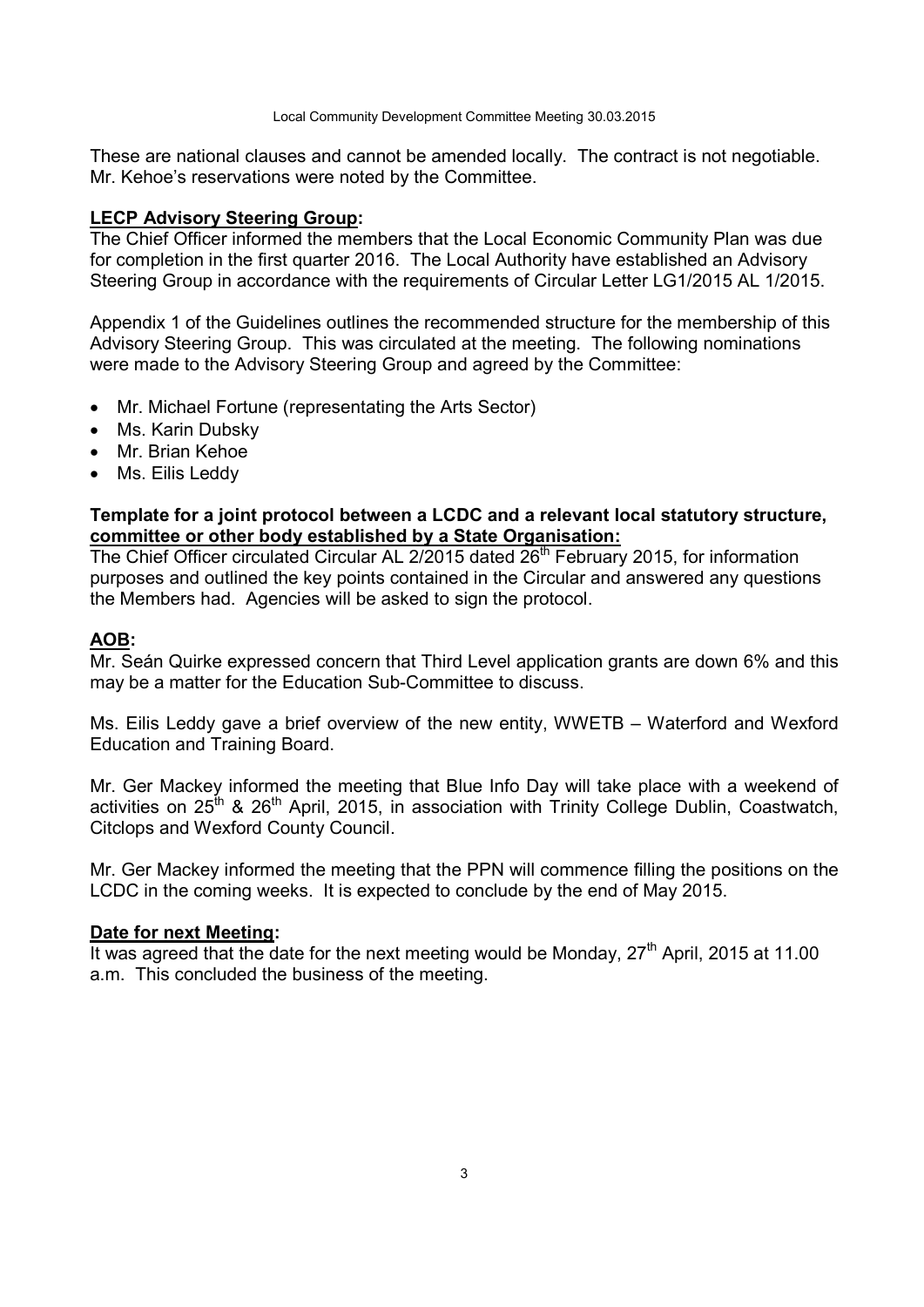Local Community Development Committee Meeting 27.04.2015

# **Minutes of the Local Community Development Committee (LCDC) Meeting Held on Monday, 27th April, 2015 at 11.00 a.m. in the Meeting Room, Ground Floor, Block A, Wexford County Council, County Hall, Carricklawn, Wexford.**

### **Attendance:**

| In the Chair:        | <b>Councillor Tony Dempsey</b>                                                                                                                                                                                                                                                                                                                                                                                                                                                                |
|----------------------|-----------------------------------------------------------------------------------------------------------------------------------------------------------------------------------------------------------------------------------------------------------------------------------------------------------------------------------------------------------------------------------------------------------------------------------------------------------------------------------------------|
| <b>LCDC Members:</b> | <b>Councillor Kathleen Codd-Nolan</b><br>Mr. Tom Banville, Local Enterprise Office<br>Mr. Brian Kehoe, Wexford Local Development<br>Mr. Seán Quirke, Community and Voluntary Sector<br>Ms. Madeleine Quirke, Business Pillar<br>Mr. Liam Daly, Department of Social Protection<br><b>Councillor Anthony Donohoe</b><br><b>Councillor Michael Sheehan</b><br>Mr. Pat Rath, Community and Voluntary Sector<br>Ms. Anne Shannon, Social Inclusion Sector<br>Ms. Karin Dubsky, Environment Pillar |
| Also in attendance:  | Mr. John Carley, Director of Services<br>Mr. Ger Mackey, Chief Officer<br>Mr. Michael Sweeney, Assistant Staff Officer                                                                                                                                                                                                                                                                                                                                                                        |
| Apologies:           | Mr. Tom Enright, CE, Wexford County Council<br>Ms. Lucy Medlycott, Community and Voluntary Sector                                                                                                                                                                                                                                                                                                                                                                                             |

Councillor Tony Dempsey chaired the meeting and advised that the agenda would be altered to facilitate the presentation by Ms. Sonja Maurus as the first item of business.

# **Presentation by Ms. Sonja Maurus, Southern Regional Assembly (INTERREG Programme):**

Ms. Maurus gave a presentation on INTERREG 2014 – 2020 Funding Opportunities.

Ms. Maurus responded to any questions/queries from the members.

The Chairman, Councillor Tony Dempsey thanked Ms. Maurus for her comprehensive report.

# **Adoption of Minutes:**

The minutes of the Local Community Development Committee (LCDC) meeting on 30<sup>th</sup> March, 2015 were proposed by Councillor Michael Sheehan and seconded by Councillor Anthony Donohoe, and agreed.

## **Matters Arising:**

Councillor Dempsey referred back to Mr. Seán Quirke's concerns at the LCDC meeting of the  $30<sup>th</sup>$  March, 2015 in relation to a 6% drop in Third Level applications, and the possible need to refer the matter to the Education Sub-Committee for discussion. Councillor Dempsey agreed that this matter needs to be re-visited by the LCDC.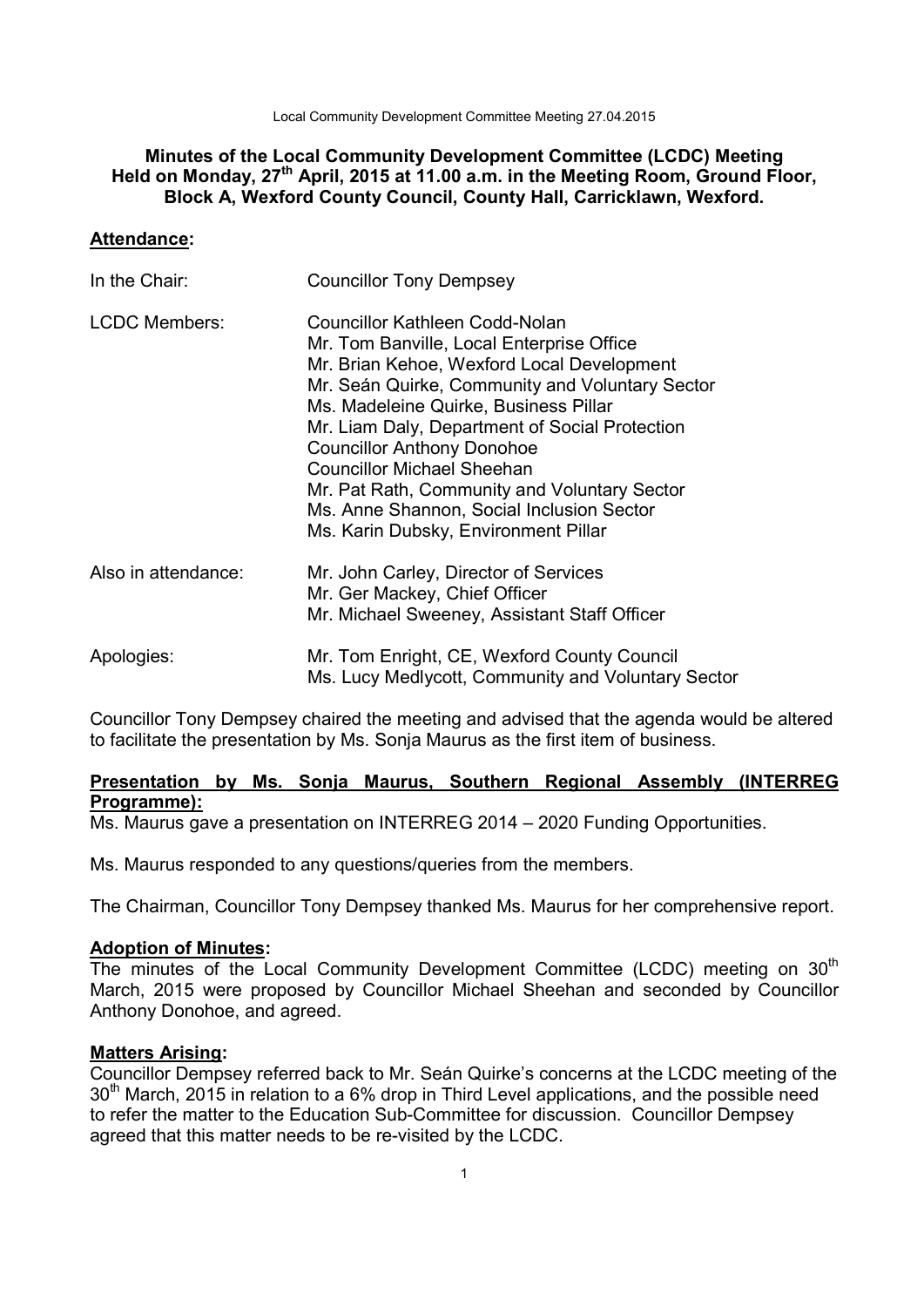### **Correspondence:**

A letter from The DECLG to all Chairs and Chief Officers of LCDC's was brought to the attention of the meeting. The correspondence emphasised that *"All LCDC's need to respect the tendering requirements of the competition and note that alterations to contracts or Lot boundaries are not permissible."* 

The contents of the letter were noted by the members.

A letter from the DECLG in relation to upcoming/workshops/information sessions for LCDC members was brought to the attention of the meeting. The contents of the letter were noted by the members.

Mr. Ger Mackey proposed that the 'Think-In' for LCDC members to discuss the purpose of the Committee and their roles and responsibilities (raised at the LCDC meeting of the  $30<sup>th</sup>$ March, 2015) should be postponed pending the election of the new LCDC following the May elections. This was agreed.

### **Chief Officer's Report:**

The Chief Officer, Ger Mackey presented the Chief Officer's report to the Committee outlining the following:

### Leader Update

The deadline for the submission of Expressions of Interest for the selection process of LEADER Local Action Groups and Local Development Strategies is 5.30pm 15<sup>th</sup> May, 2015. A special meeting of the LCDC to consider & approve the draft EOI was agreed for 11:00am on the 11<sup>th</sup> May, 2015. A proposal by Mr. Mackey to send all necessary details in advance of this meeting via email was agreed by all.

### LECP Advisory Steering Group nominations

The Economic and Planning SPC will nominate members to the LECP Advisory Steering Group on  $29<sup>th</sup>$  May, 2015. The Advisory Steering Group will meet in the week beginning  $4<sup>th</sup>$ May, 2015.

### LECP High Level Stakeholders Event

The LECP High Level Stakeholders event will take place in the Ferrycarrig Hotel on  $14<sup>th</sup>$  May, 2015. This will be a one day event to discuss the LECP High Level Goals. The authors of the NIRSA 'Wexford LECP Socio Economic Baseline Report' will be invited to attend this event. In response to Councillor Sheehan's query, Mr. Ger Mackey informed the meeting that the NIRSA report will be available in print form in early May, and that an email link to same would also be made available.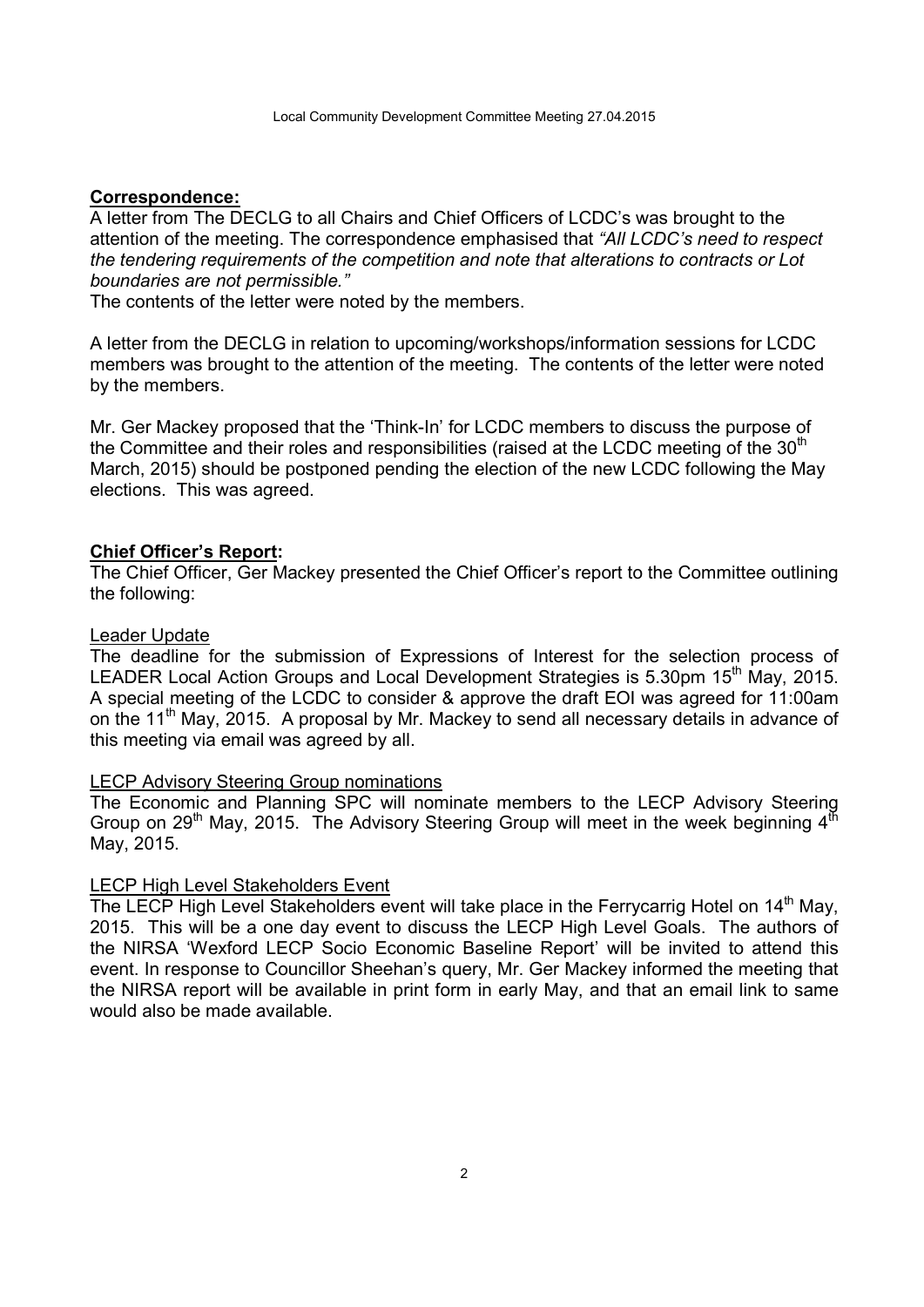#### LCDC Elections

The PPN will meet on the  $12<sup>th</sup>$  May, 2015 to nominate members onto the LCDC:

- $\geq$  3 to the Community Voluntary Pillar
- $\geq 2$  to the Social Inclusion Pillar
- $\geq 1$  to the Environment Pillar

#### **The Local Community Development (LCDP), Monthly Payment Report:**

On the proposal of Councillor Kathleen Codd-Nolan and seconded by Mr. Tom Banville, the Committee agreed to approve The LCDP report for Februray, 2015.

Mr. Brian Kehoe informed the meeting that the financial sanction previously imposed on WLD has been reimbursed by Pobal, who acknowledged this sanction should not have been imposed in the first instance. Mr. Pat Rath commended WLD for their diligent work in recovering these monies.

#### **Update on the Social Inclusion and Community Activation Programme (SICAP):**

Mr. Brian Kehoe gave a presentation on the Social Inclusion and Community Activation Programme (SICAP) 2015 – 2017. It was agreed to circulate the presentation to all committee members.

Mr. Kehoe responded to any questions/queries from the members.

Councillor Dempsey thanked Mr. Kehoe for his informative and comprehensive presentation.

#### **AOB:**

Mr. Ger Mackey advised the meeting that the LECP should help address some of the issues raised by the members following Mr. Kehoe's presentation, as it is an overarching , integrated, strategic plan for the county.

Chairperson, Councillor Tony Dempsey expressed his concerns as to staffing levels within the Community section to deal adequately with the increasing work load, due to the demands of the LCDC.

Mr. Ger Mackey informed the meeting that a proposed project entitled 'The Blueway' was being considered by Wexford County Council in conjunction with Wicklow County Council, Waterford City and County Council and Local Authorities in Wales. This project focuses on promoting coastal locations and associated foods.

Ms. Karin Dubsky thanked Wexford County Council for it's support for the Blue Info Day held on the  $25<sup>th</sup>$  &  $26<sup>th</sup>$  April, 2015, which was a great success.

Mr. Ger Mackey informed the meeting that Ms. Rosemary Butler's apologies were not recorded in the minutes of the LCDC meeting on the  $30<sup>th</sup>$  March, 2015.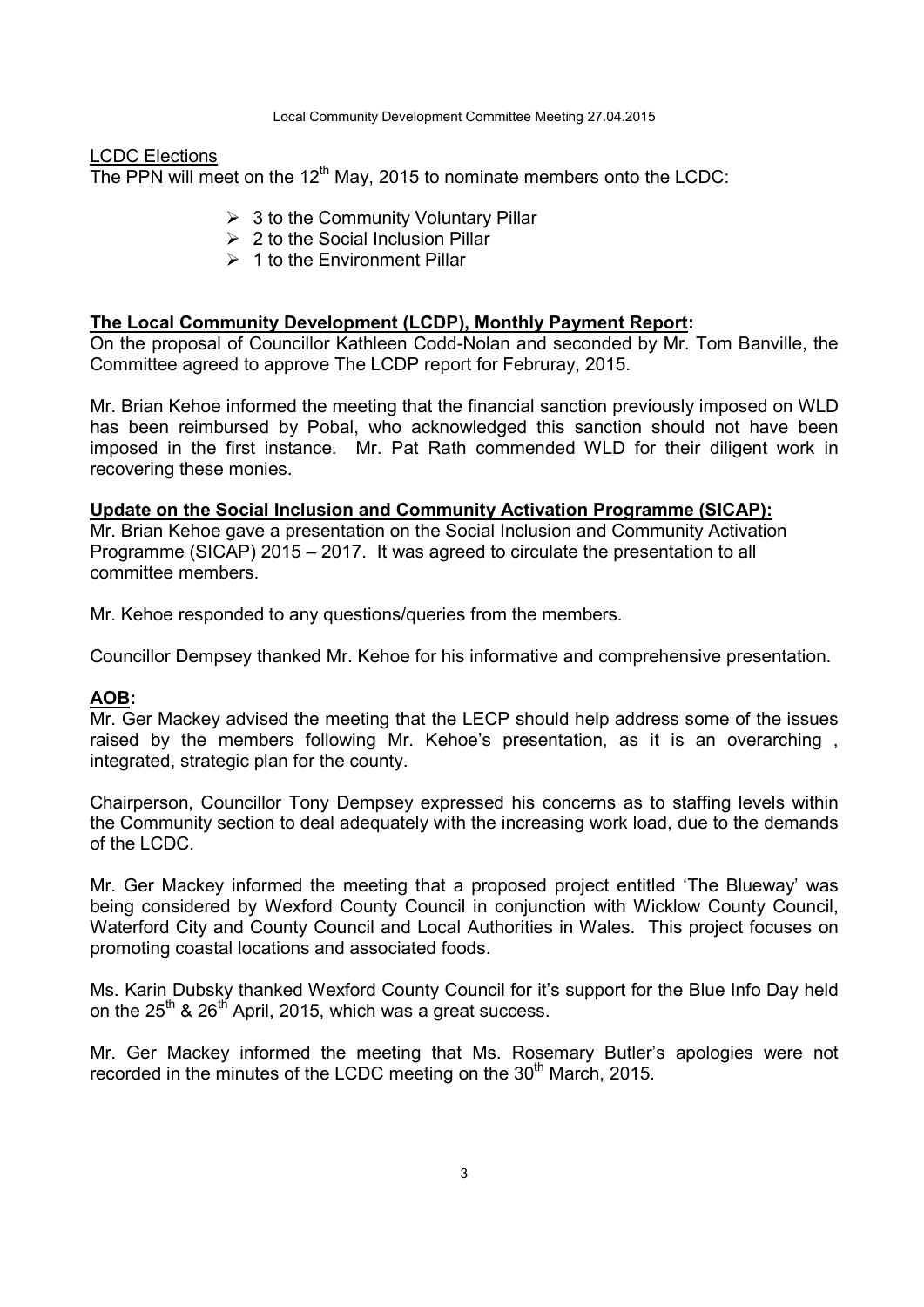### **Date for next Meeting:**

It was agreed that the date for the next meeting would be Monday, 11th May, 2015 at 11.00 a.m. This concluded the business of the meeting.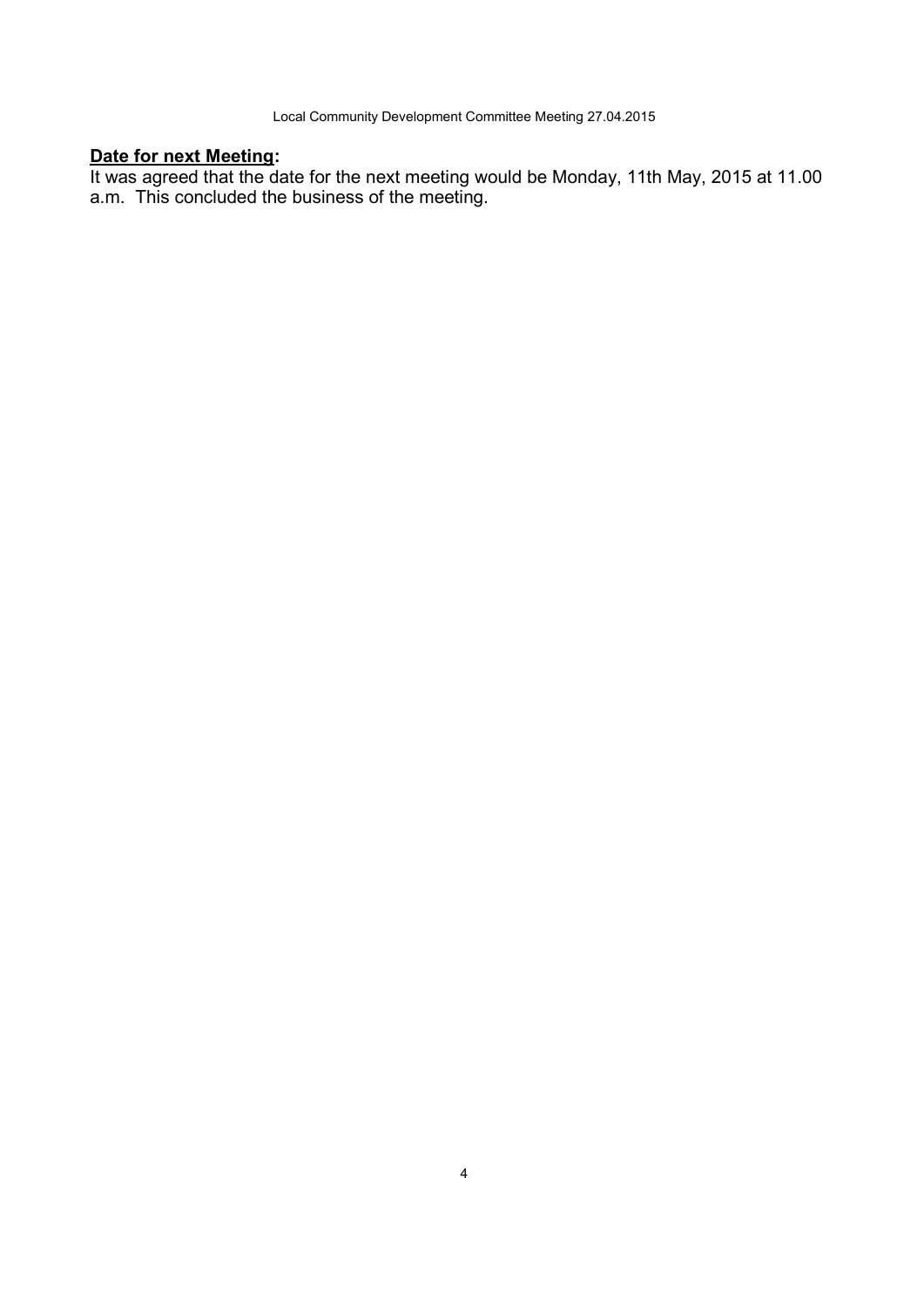Local Community Development Committee Meeting 14.05.2015

## **Minutes of the Local Community Development Committee (LCDC) Meeting Held on Thursday, 14th May, 2015 at 3.00 p.m. in The Waterfront Suite, Ferrycarrig Hotel, Ferrycarrig, Wexford.**

## **Attendance:**

| In the Chair:        | <b>Councillor Tony Dempsey</b>                                                                                                                                                                                                                                                                                                                                                                                                                                        |
|----------------------|-----------------------------------------------------------------------------------------------------------------------------------------------------------------------------------------------------------------------------------------------------------------------------------------------------------------------------------------------------------------------------------------------------------------------------------------------------------------------|
| <b>LCDC Members:</b> | Mr. Tom Banville, Local Enterprise Office<br>Mr. Tom Enright, Chief executive Officer, Wexford County Council<br>Mr. Brian Kehoe, Wexford Local Development<br>Ms. Madeleine Quirke, Business Pillar<br>Mr. Liam Daly, Department of Social Protection<br><b>Councillor Anthony Donohoe</b><br><b>Councillor Michael Sheehan</b><br>Ms. Karin Dubsky, Environment Pillar<br>Ms. Anne Shannon, Social Inclusion Sector<br>Ms. Rosemary Butler, Social Inclusion Sector |
| Also in attendance:  | Mr. Ger Mackey, Chief Officer<br>Ms. Alice Doyle, LCDC Support Officer<br>Mr. John Carley, Director of Services<br>Ms. Liz Hore, Senior Executive Officer, Housing and Community                                                                                                                                                                                                                                                                                      |
| Apologies:           | <b>Councillor Kathleen Codd-Nolan</b><br>Ms. Lucy Medlycott, Community and Voluntary Sector<br>Mr. Sean Quirke, Community and Voluntary Sector<br>Mr. Pat Rath, Community and Voluntary Sector<br>Ms. Eilis Leddy, Waterford & Wexford Education and Training<br><b>Board</b>                                                                                                                                                                                         |

## **Consideration of LEADER Expression of Interest:**

The Chief Officer, Mr. Ger Mackey advised the Committee that he had circulated the Draft LEADER 2014 – 2020: Expression of Interest for Local Action Group (LAG) to Committee Members on Wednesday,  $13^{th}$  May, 2015. Mr. Mackey outlined the Draft LEADER 2014 – 2020: Expression of Interest (EOI) for Local Action Group (LAG) to the Committee and advised the Committee that they were required to consider and approve the Draft LEADER 2014 – 2020: Expression of Interest (EOI) for Local Action Group (LAG) before it is submitted to the Department of the Environment, Community and Local Government (DECLG).

The Chief Officer, Mr. Mackey also circulated the Draft Memorandum of Understanding between Wexford Local Development (WLD) and Wexford County Council to the Committee and outlined the proposed framework approach for Wexford Local Community Development Committee (LCDC) as Local Action Group (LAG), with Wexford Local Development (WLD) as key implementing partner and Wexford County Council as financial partner within the LAG.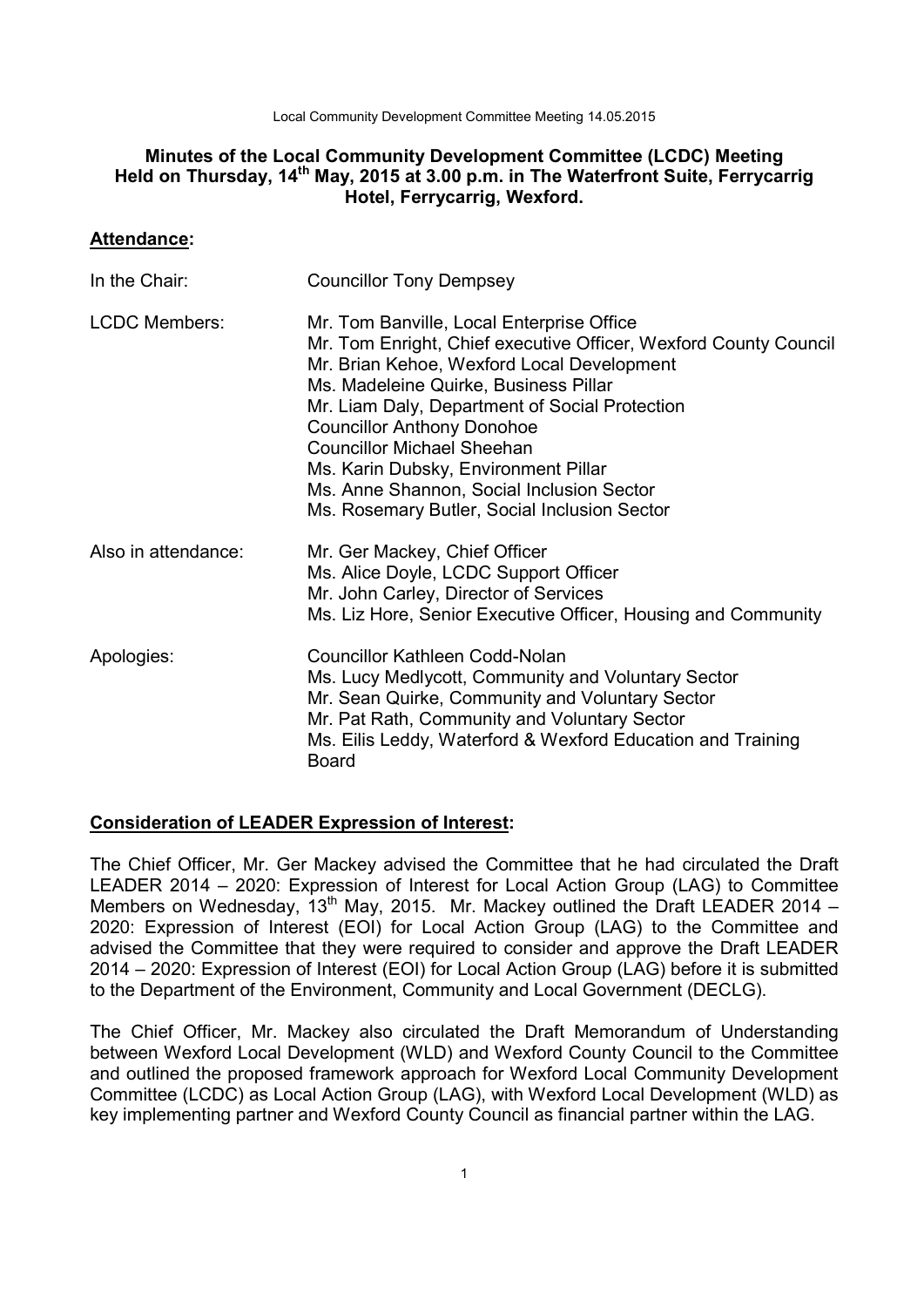The Chief Officer, Mr. Ger Mackey also advised the Committee that it is proposed to engage directly with the Public Participation Network (PPN) in each Municipal District and the countywide PPN as part of the consultation process central to the development of the Local Development Strategy.

The Chief Officer, Mr. Ger Mackey also advised the Committee that the draft High Level Goals outlined in Section 4 of the Draft LEADER 2014 – 2020: Expression of Interest (EOI) for Local Action Group (LAG) were broadly in line with the EU2020 Targets and were presented and discussed at the LECP High Level Stakeholder Consultation Workshop on  $14^{th}$  May, 2015.

The Chief Officer, Mr. Ger Mackey advised the Committee that the Committee and Wexford Local Development (WLD) had agreed that LEADER would be delivered in partnership with the LCDC and not outside the LCDC. Mr. Ger Mackey also advised the Committee that the sum of €84,000.00 is included in respect of administrative costs and that this money would come from the LEADER funding.

Ms. Karin Dubsky, Environmental Pillar asked whether or not the goals will be included and if they could be amended. The Chief Officer, Mr. Ger Mackey advised that the goals are indicative only and are not required at the moment.

Councillor Michael Sheehan noted that there was no reference to confidentiality in the Draft LEADER 2014 – 2020: Expression of Interest (EOI) for Local Action Group (LAG) and asked if there was a requirement for that. The Chairman, Councillor Tony Dempsey noted that it was implied.

The Chief Officer, Mr. Ger Mackey advised the Committee that any Heads of Agreement, when agreed, would specify roles and responsibilities in relation to LEADER.

The Chairman, Councillor Tony Dempsey invited Mr. Tom Enright, Chief Executive Officer, Wexford County Council to address the Committee. Mr. Tom Enright thanked the Chairman for facilitating the workshop and thanked Mr. Ger Mackey, Ms. Alice Doyle, Mr. John Carley and Ms. Liz Hore for preparing the Draft LEADER 2014 – 2020: Expression of Interest (EOI) for Local Action Group (LAG). Mr. Tom Enright advised the Committee of the importance of ratifying the Draft LEADER 2014 – 2020: Expression of Interest (EOI) for Local Action Group  $(LAG)$  as the deadline is 15<sup>th</sup> May, 2015 and that the detail would be considered later.

Mr. Brian Kehoe, Wexford Local Development (WLD) thanked Wexford County Council for the professionalism of their staff.

On the proposal of Councillor Michael Sheehan and seconded by Ms. Karin Dubsky, it was agreed to approve the Draft LEADER 2014 – 2020: Expression of Interest (EOI) for Local Action Group (LAG).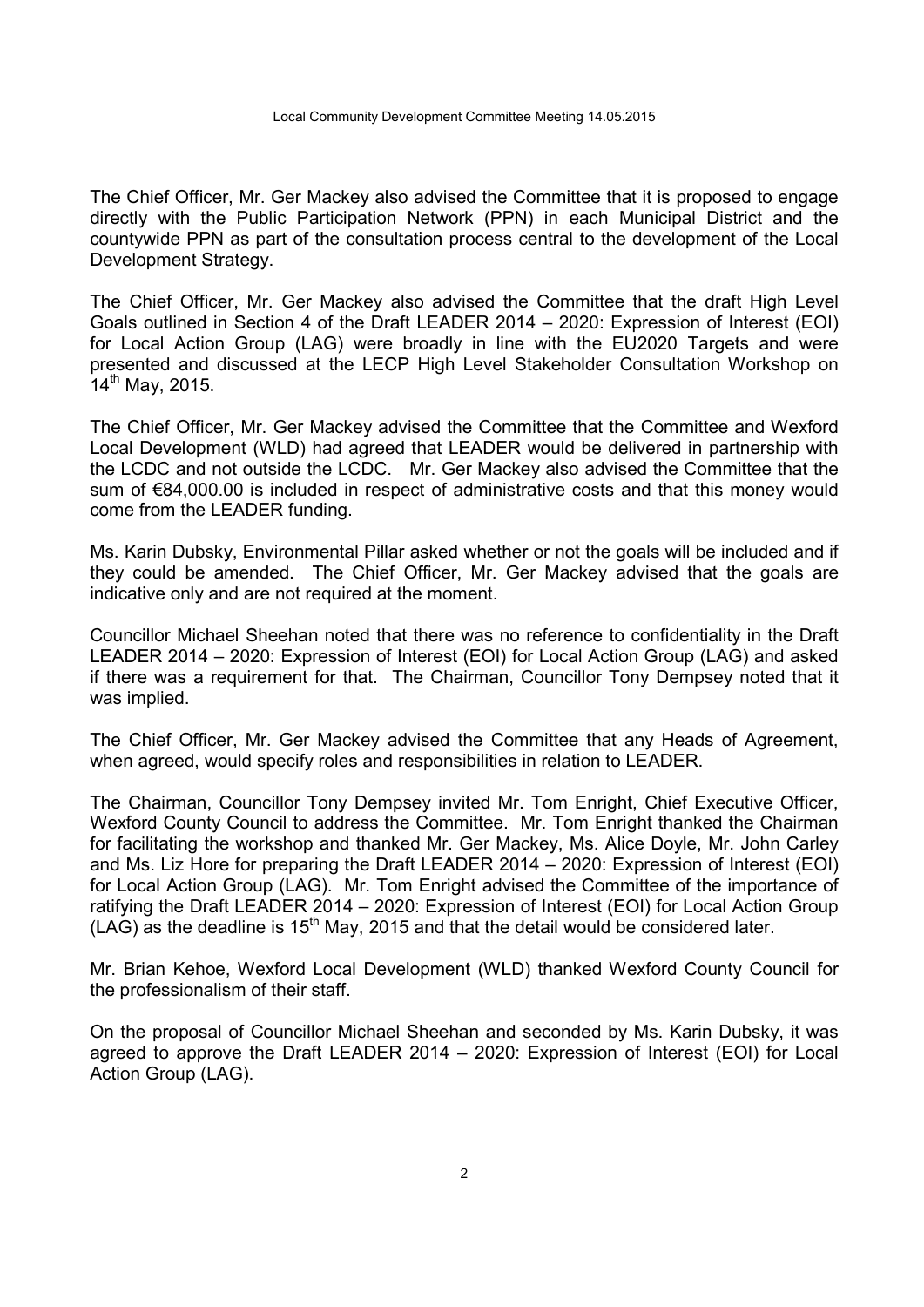The Chief Officer, Mr. Ger Mackey advised the Committee that the Public Participation Network (PPN) Elections had taken place and that the following had been elected:

- Ms. Anne Shannon, Social Inclusion Sector;
- Ms. Susan Murphy, Social Inclusion Sector;
- Mr. Pat Rath, Community & Voluntary Sector;
- Ms. Mary Hamilton, Community & Voluntary Sector;
- Mr. Sean Quirke, Community & Voluntary Sector.

Mr. Ger Mackey advised the Committee that no one was elected from the Environmental Pillar as this Pillar is weak in Wexford and the Candidates were not available. Mr. Ger Mackey recommended to the Committee that they propose to the Secretariat to work on increasing representation from this Pillar and to hold another election following the reregistration period. Mr. Ger Mackey further advised the Committee that the existing Members of the Committee would remain until such time as the new Members are approved by Wexford County Council.

Ms. Rosemary Butler, Social Inclusion Sector said that she was disappointed to be leaving the Committee but would like to remain on the LCDC Education Working Group.

On the proposal of Councillor Tony Dempsey and seconded by Mr. Tom Enright, it was agreed that Ms. Rosemary Butler would remain on the LCDC Education Working Group.

### **Date for Next Meeting:**

It was agreed by the Committee to defer the May meeting of the Committee due to resource issues. It was agreed that the date for the next meeting would be  $29<sup>th</sup>$  June, 2015 at 11.00 a.m. This concluded the business of the meeting.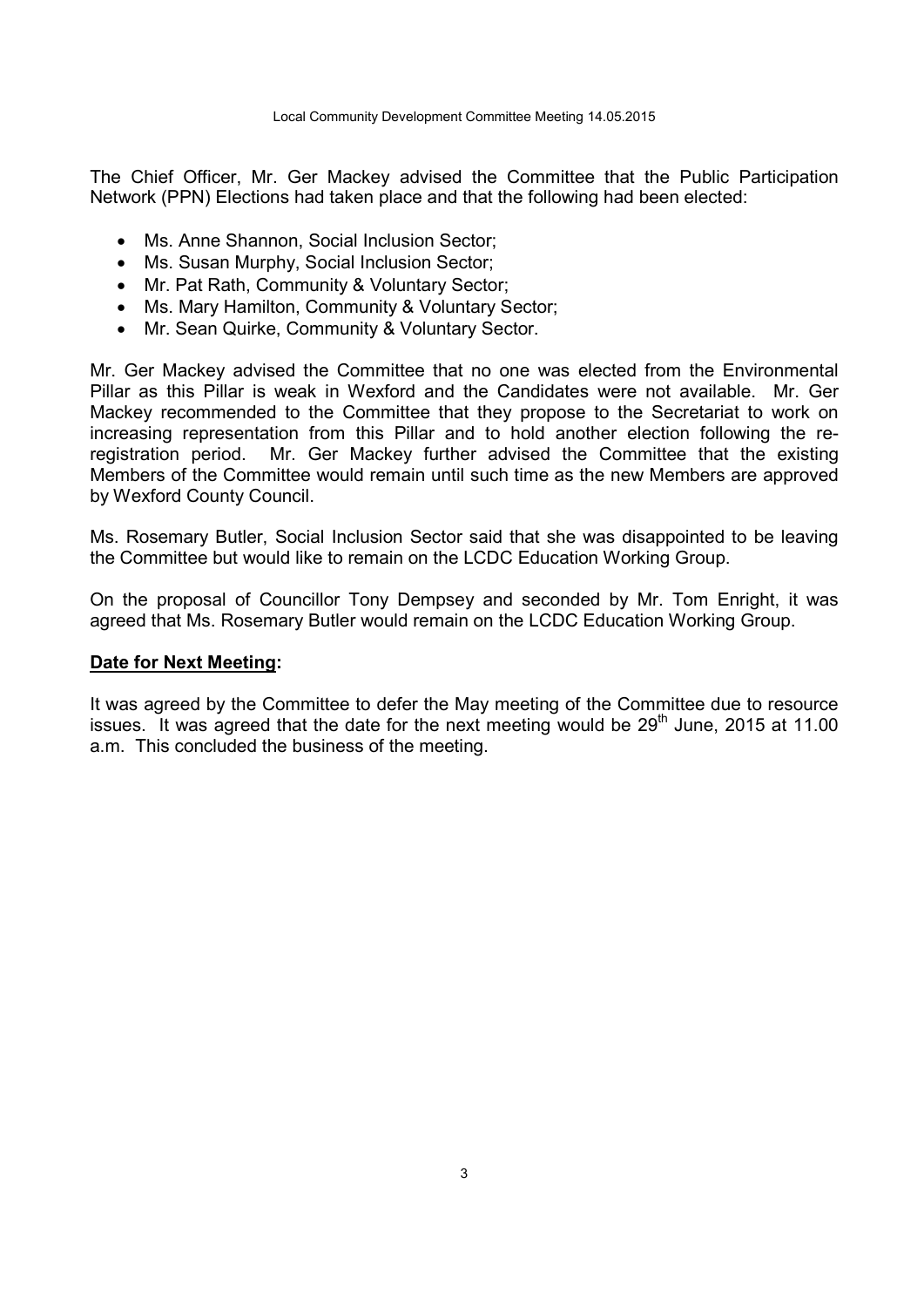Local Community Development Committee Meeting 29.06.2015

# **Minutes of the Local Community Development Committee (LCDC) Meeting Held on Monday, 29th June, 2015 at 11:00 a.m. in The Ground Floor Meeting Room, Block A, Wexford County Council, County Hall, Carricklawn, Wexford.**

## **Attendance:**

| In the Chair:        | <b>Councillor Tony Dempsey</b>                                                                                                                                                                                                                                                                                                                                                                                                                                                                                                                            |
|----------------------|-----------------------------------------------------------------------------------------------------------------------------------------------------------------------------------------------------------------------------------------------------------------------------------------------------------------------------------------------------------------------------------------------------------------------------------------------------------------------------------------------------------------------------------------------------------|
| <b>LCDC Members:</b> | Mr. Tom Banville, Local Enterprise Office<br><b>Councillor Kathleen Codd-Nolan</b><br>Ms. Eilis Leddy, Waterford & Wexford Education & Training Board<br>Mr. Brian Kehoe, Wexford Local Development<br>Ms. Madeleine Quirke, Business Pillar<br>Mr. Liam Daly, Department of Social Protection<br><b>Councillor Anthony Donohoe</b><br><b>Councillor Michael Sheehan</b><br>Ms. Mary Hamilton, Community & Voluntary Sector<br>Ms. Susan Murphy, Social Inclusion Sector<br>Ms. Karin Dubsky, Environment Pillar<br>Mr. John Joe Kavanagh, Farming Pillar |
| Also in attendance:  | Mr. Ger Mackey, Chief Officer<br>Ms. Alice Doyle, LCDC Support Officer<br>Mr. Michael Sweeney<br>Ms. Siobhán Lynn                                                                                                                                                                                                                                                                                                                                                                                                                                         |
| Apologies:           | Mr. Sean Quirke, Community and Voluntary Sector<br>Mr. Pat Rath, Community and Voluntary Sector<br>Mr. Tom Enright, Chief Executive Officer, Wexford County Council<br>Mr. Eamonn Hore, Deputy Chief Executive Officer<br>Ms. Anne Shannon, Social Inclusion Sector                                                                                                                                                                                                                                                                                       |

On behalf of the Local Community Development Committee (LCDC), the Chairman, Councillor Tony Dempsey welcomed the new members, Ms. Mary Hamilton, Community & Voluntary Sector and Ms. Susan Murphy, Social Inclusion Sector to the Committee.

## **Adoption of Minutes:**

The minutes of the Local Community Development Committee (LCDC) meeting on 27th April, 2015 were proposed by Mr. Tom Banville and seconded by Councillor Anthony Donohoe and agreed.

The minutes of the Local Community Development Committee (LCDC) meeting on 14th May, 2015 were proposed by Mr. Liam Daly and seconded by Mr. Tom Banville and agreed.

# **Matters Arising:**

There were no matters arising.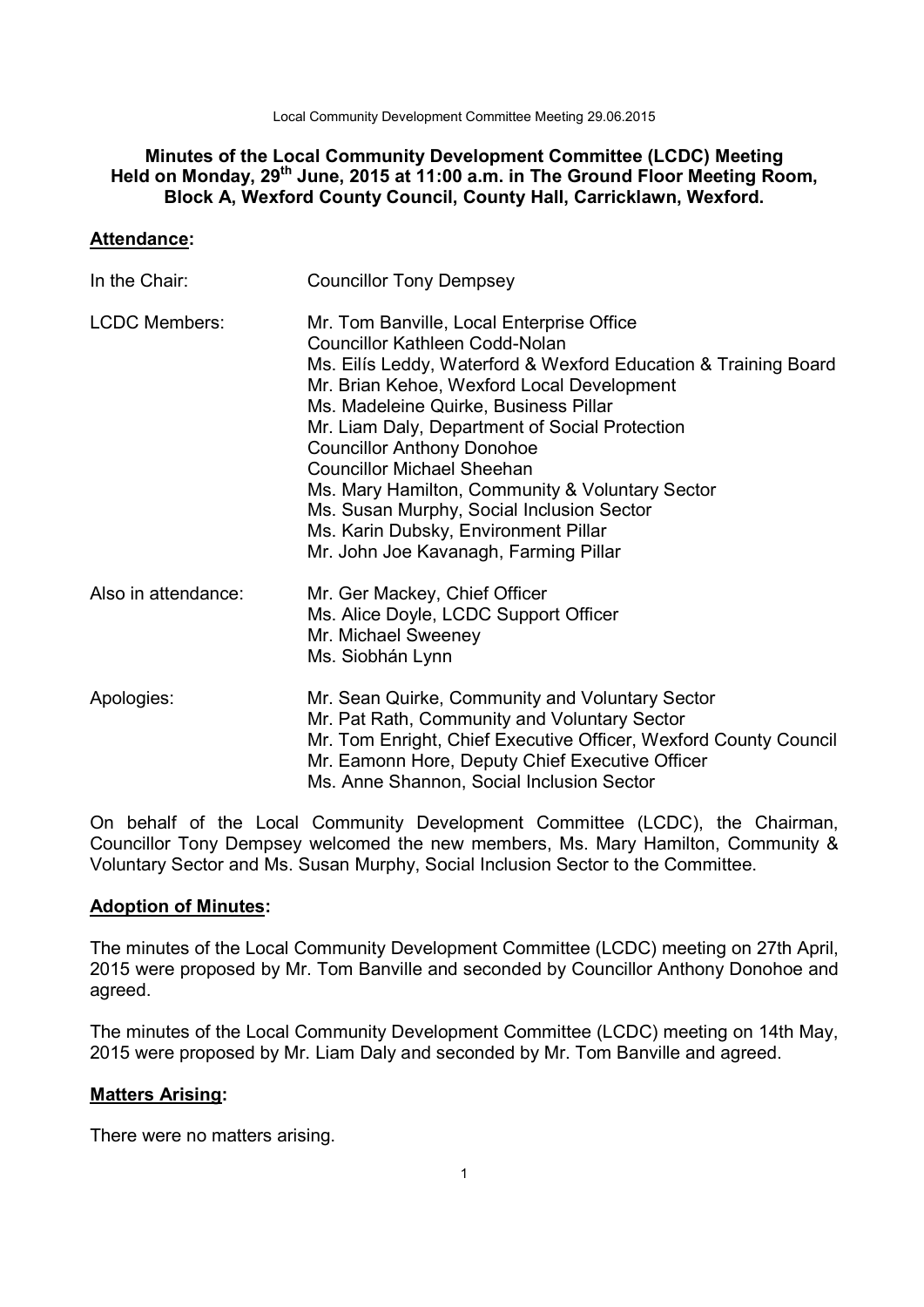### **Correspondence:**

### Social Inclusion Services, H.S.E.:

The Chief Officer, Mr. Ger Mackey advised the Committee that the Social Inclusion Services Department, H.S.E. have requested to be included as a member of the Committee. The Chief Officer advised the Committee that if the H.S.E. were accepted onto the Committee, this would necessitate an increase of one on the Private Membership side. Any increase in the size of the Committee is required to be approved by the Members of Wexford County Council at a meeting of the Council. The Chief Officer undertook to report on the matter to the Corporate Policy Group (CPG).

### Traveller Inter-Agency Group (TIG):

The Chief Officer informed the Committee that Wexford County Council would be the lead agency in re-establishing the Traveller Inter-Agency Group (TIG). A discussion ensued regarding problems encountered at 2nd level education for Travellers. On a proposal by Councillor Kathleen Codd-Nolan and Seconded by Councillor Tony Dempsey, the Committee agreed to write to the Department of Justice and Equality requesting that the Government consider restoring the allocation of resource teaching for Travellers.

### Department of the Environment, Community and Local Government (DECLG):

The Chief Officer circulated correspondence from the Department of the Environment, Community and Local Government (DECLG) in relation to the involvement and participation of the Comhairle na Óg in all relevant Local Authority structures and advised the Committee that the Local Authority is compliant in this regard.

### Rural Economic Development Zones (REDZ) Pilot Initiative:

The Chief Officer outlined the Rural Economic Development Zones (REDZ) Pilot Initiative to the Committee. The Chief Officer informed the Committee that Wexford County Council would be submitting an application for Bunclody-Carrickduff as a Pilot Initiative under this call for funding. The LCDC agreed to support this application.

## **Chief Officer's Report:**

The Chief Officer, Mr. Ger Mackey presented his report to the Committee and answered any questions the Members had.

### Third Level Education:

The Education Working Group will be coordinating workshops with Student Universal Support Ireland (SUSI) and the Students Union of Ireland for students and parents in relation to the transition from 2nd to 3rd level education.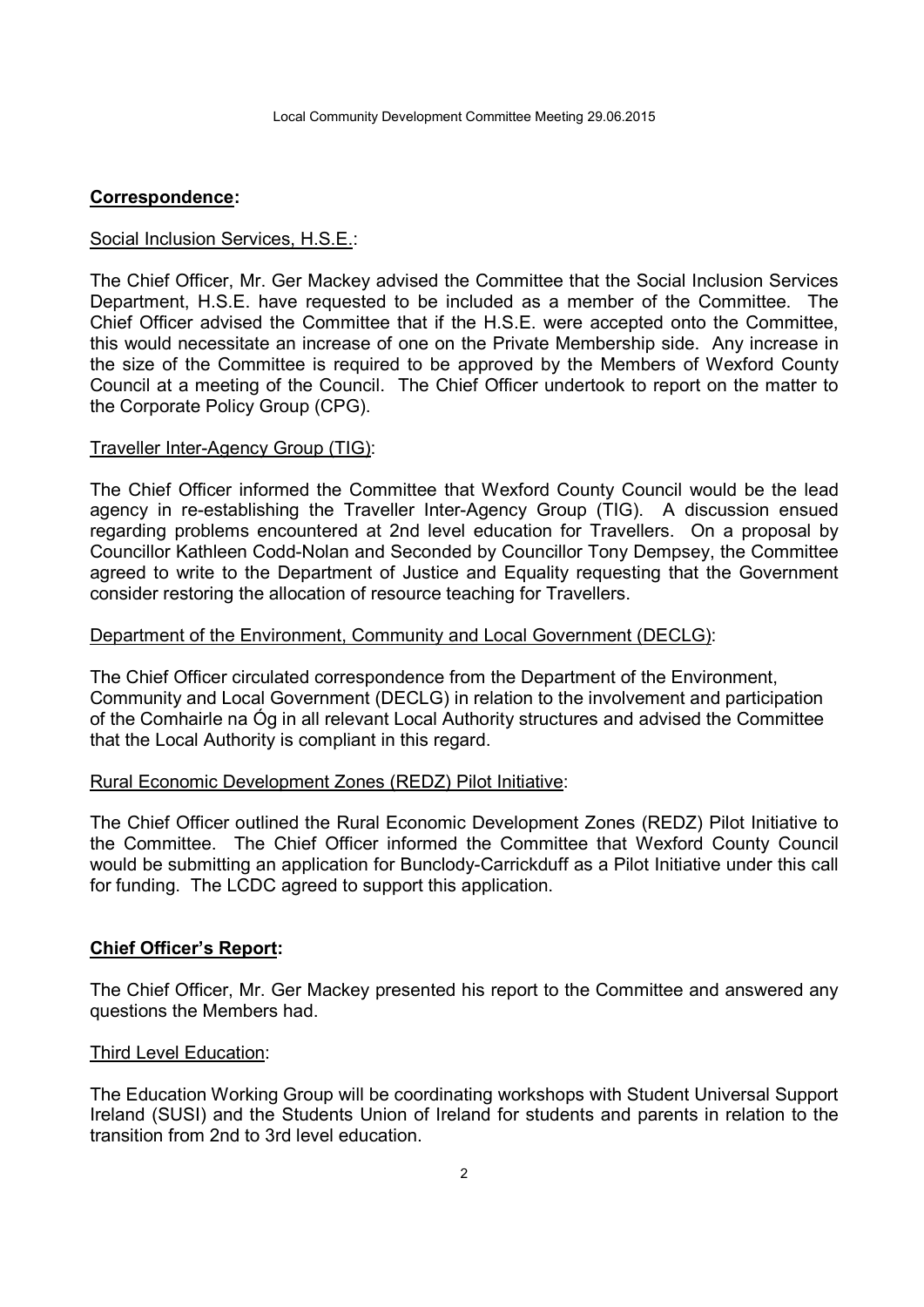### Blue Way:

A Steering Group has been established comprising staff from Wexford, Wicklow and Waterford Local Authorities, Local Development Companies, Fáilte Ireland and Waterford Institute of Technology (WIT) to develop the 'Blue Way' for the counties of Wexford, Wicklow and Waterford.

### LCDC Administration:

It was agreed that all correspondence from the Chief Officer, with the exception of the Agenda and the Minutes would be delivered by e-mail from now on in advance of any LCDC meeting.

## **Local Community Development Programme (LCDP), March, 2015 Monthly Payment Report & Quarterly Payment Report – Quarter 4:**

On the proposal of Councillor Anthony Donohoe and seconded by Ms. Madeline Quirke, the Committee agreed to approve the Local Community Development Programme (LCDP), March, 2015 Monthly Payments Report.

The Chief Officer, Mr. Ger Mackey asked Mr. Brian Kehoe, WLD, if 2014 monies relating to the Pobal sanction were refunded as part of the 2015 refund. Mr. Kehoe informed the Committee that 2014 monies related to the Pobal sanction had not been refunded.

On the proposal of Ms. Madeleine Quirke and seconded by Mr. Tom Banville, the Committee agreed to approve the Local Community Development Programme (LCDP) Quarterly Payment Report – Quarter 4.

## **Update on Social Inclusion and Community Activation Programme (SICAP):**

Ms. Clare Ryan, Programmes Manager, Wexford Local Development (WLD) gave a presentation detailing SICAP's Annual Plan for 2015.

## **Social Inclusion and Community Activation Programme (SICAP) Contract:**

The Chief Officer, Mr. Ger Mackey informed the Committee that Wexford Local Development (WLD), having been awarded the SICAP tender, are required under the terms and conditions of the SICAP contract to notify the Contracting Authority (LCDC) if there is a change to the SICAP staff complement or the composition of the WLD Board. Any changes to the SICAP contract have to be agreed in writing by the Contracting Authority (LCDC). Mr. Brian Kehoe, WLD was requested to leave the meeting and did so.

The Chief Officer informed the Committee that WLD had notified his office of changes to the staff compliment assigned to SICAP. This change amounted to one additional full time equivalent staff member assigned to SICAP and no change to the allocated staff budget.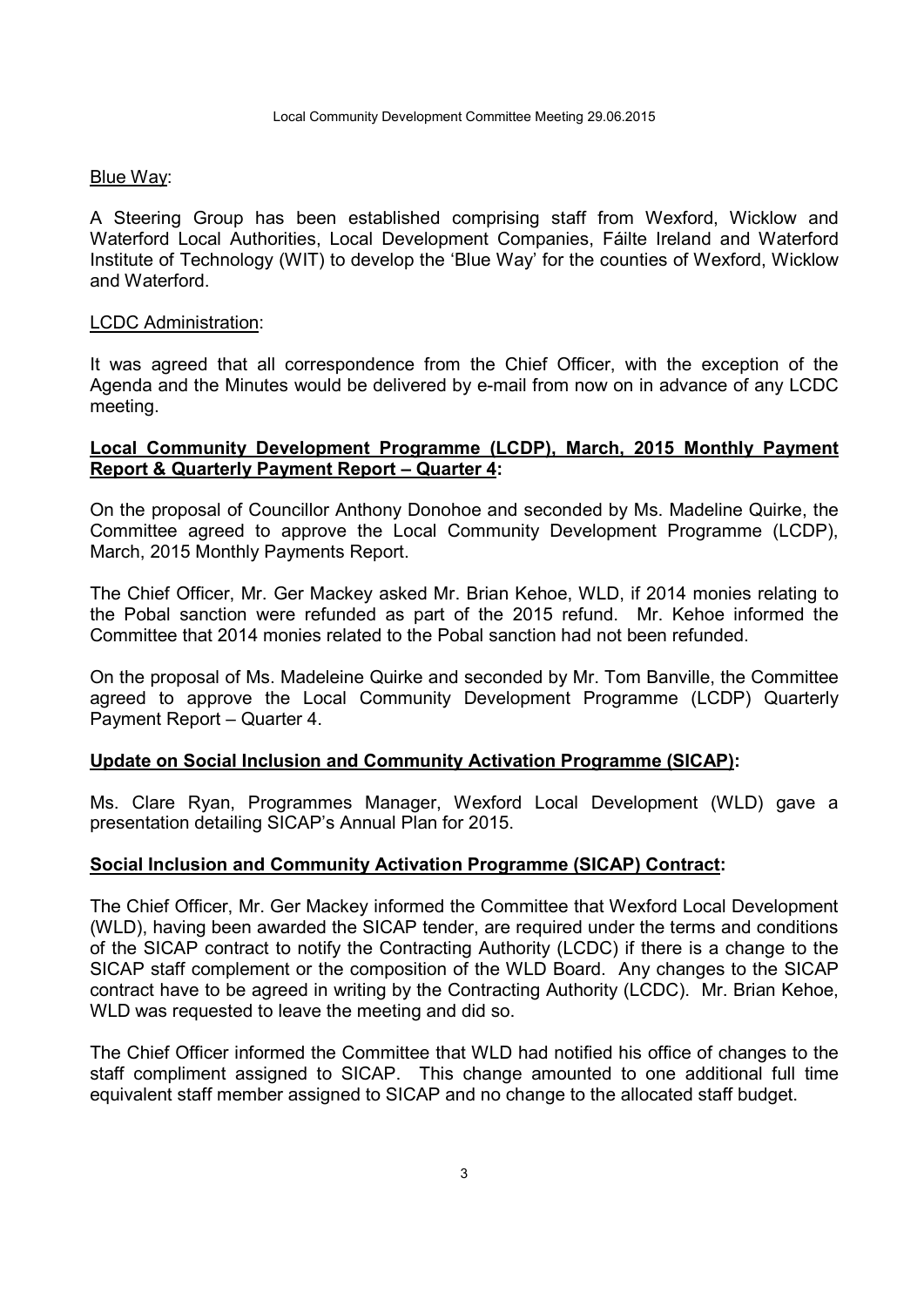The Chief Officer informed the Committee that WLD had notified his office of changes to the WLD Board. The Chief Officer advised the Committee that the composition of the WLD Board as outlined in the correspondence may cause conflict of interest issues in the future and this situation will have to be managed closely.

On the proposal of Mr. Tom Banville and seconded by Ms. Madeleine Quirke, the Committee agreed to approve the changes to the SICAP Staff complement and to the composition of the WLD Board, as notified.

Ms. Madeline Quirke left the meeting. Mr. Brian Kehoe, WLD rejoined the meeting.

## **LEADER Draft Heads of Agreement:**

The Chief Officer, Mr. Ger Mackey circulated the LEADER Draft Heads of Agreement between the LCDC, WLD and Wexford County Council. The Chief Officer informed the Committee that the Department of the Environment, Community and Local Government (DECLG) would be issuing guidelines in relation to the development of a LEADER Local Development Strategy and any Service Level Agreements between the LAG partners.

Brian Kehoe voiced his disappointment in the news that there may be further guidelines from the DECLG.

On the proposal of Councillor Michael Sheehan and seconded by Ms. Karin Dubsky, the Committee agreed to approve the Draft Heads of Agreement for the LEADER element of the Rural Development Programme 2014-2020, as circulated. **Communications Strategy:** 

The Chief Officer, Mr. Ger Mackey outlined to the Committee the need for a LCDC Communications Strategy. It was agreed by the Committee to work with Wexford County Council on a Communications Strategy for the LCDC.

# **Consideration of Draft Socio-Economic Statement and High Level Goals for the Local Economic and Community Plan (LECP):**

Ms. Deirdre Kearns, Senior Executive Planner gave a presentation on the Draft Socio-Economic Statement and High Level Goals for the Local Economic and Community Plan and answered any questions the Members had.

The Committee felt that the time frame for the LECP Public Consultation was too short and proposed to extend the Public Consultation period by 2 weeks bringing the total time frame to 6 weeks.

On the proposal of Councillor Michael Sheehan and seconded by Councillor Anthony Donohoe, the Committee agreed to approve the Draft Socio-Economic Statement and High Level Goals for the Local Economic and Community Plan.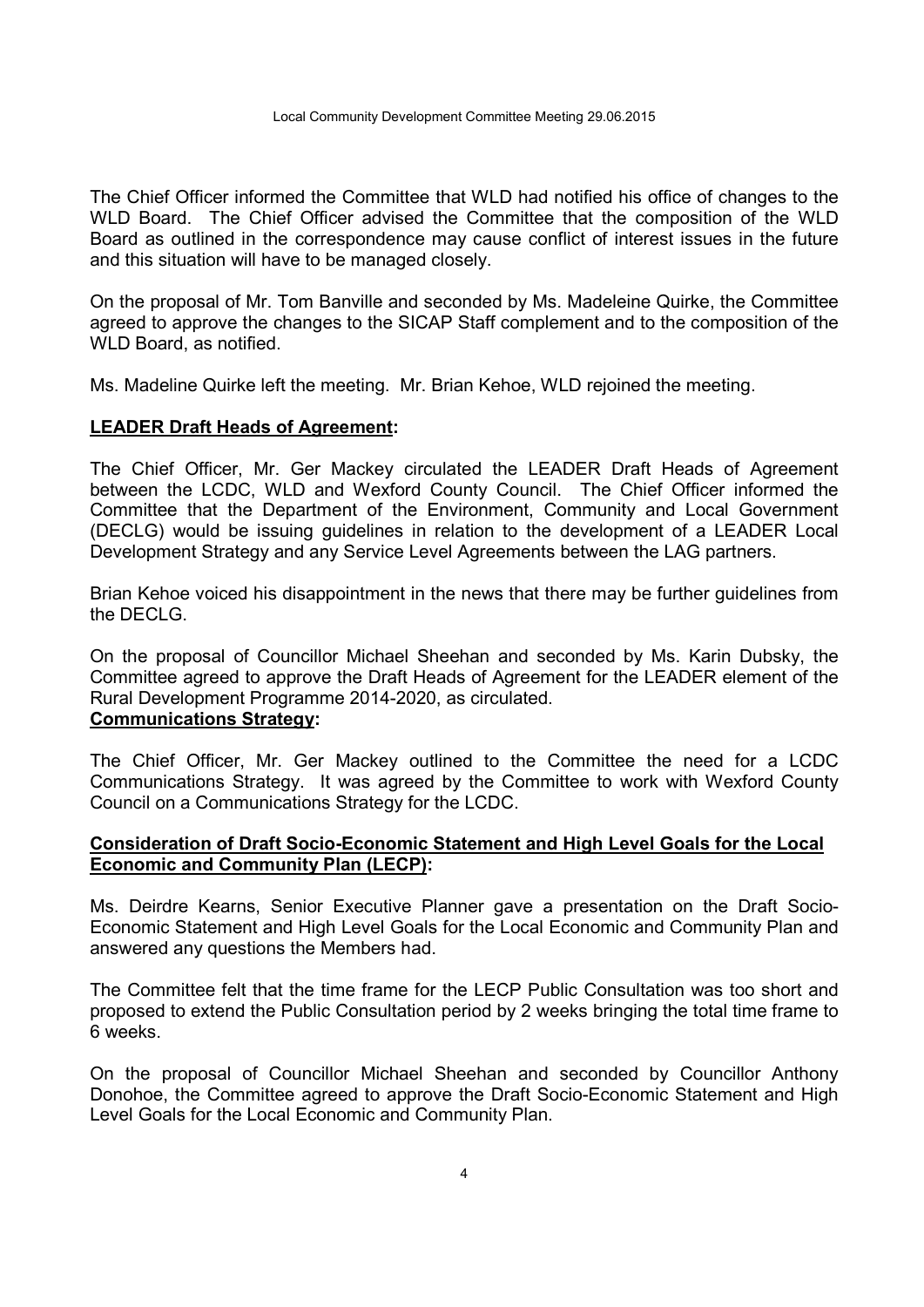### **Dormant Accounts Fund:**

Ms. Alice Doyle, LCDC Support Officer gave a presentation on a call for applications under the Dormant Accounts Fund (DAF) answered any questions the Members had.

The Chief Officer, Mr. Ger Mackey outlined to the Committee the development of a 'Fab Lab'. This project would focus on open learning and local social entrepreneurship.

On the proposal of Councillor Michael Sheehan and seconded by Ms. Susan Murphy the Committee agreed that the Chief Officer, Mr. Ger Mackey would head up a working group in partnership with a number of other interested agency partners such as Waterford and Wexford Education and Training board (WWETB) and Waterford Institute of Technology (WIT) on the development of a 'Fab Lab'.

# **A.O.B.:**

An updated List of Members and Contact Details was circulated to the Committee.

Ms. Karin Dubsky enquired about travel and subsistence payments for attending LCDC meetings. The Chief Officer, Mr. Ger Mackey agreed to report back to the Committee in relation to this matter at the next meeting of the Committee.

The Chief Officer, Mr. Ger Mackey reminded the Members of the requirements of the Code of Conduct for Councillors issued in accordance with the Local Government Act, 2001, the content of which applies to all Members of the Committee. The object of the Code is to help to maintain and enhance public trust and confidence in Local Government.

### **Date for next Meeting:**

It was agreed that the date for the next meeting would be Monday, 27th July, 2015 at 11.00 a.m. This concluded the business of the meeting.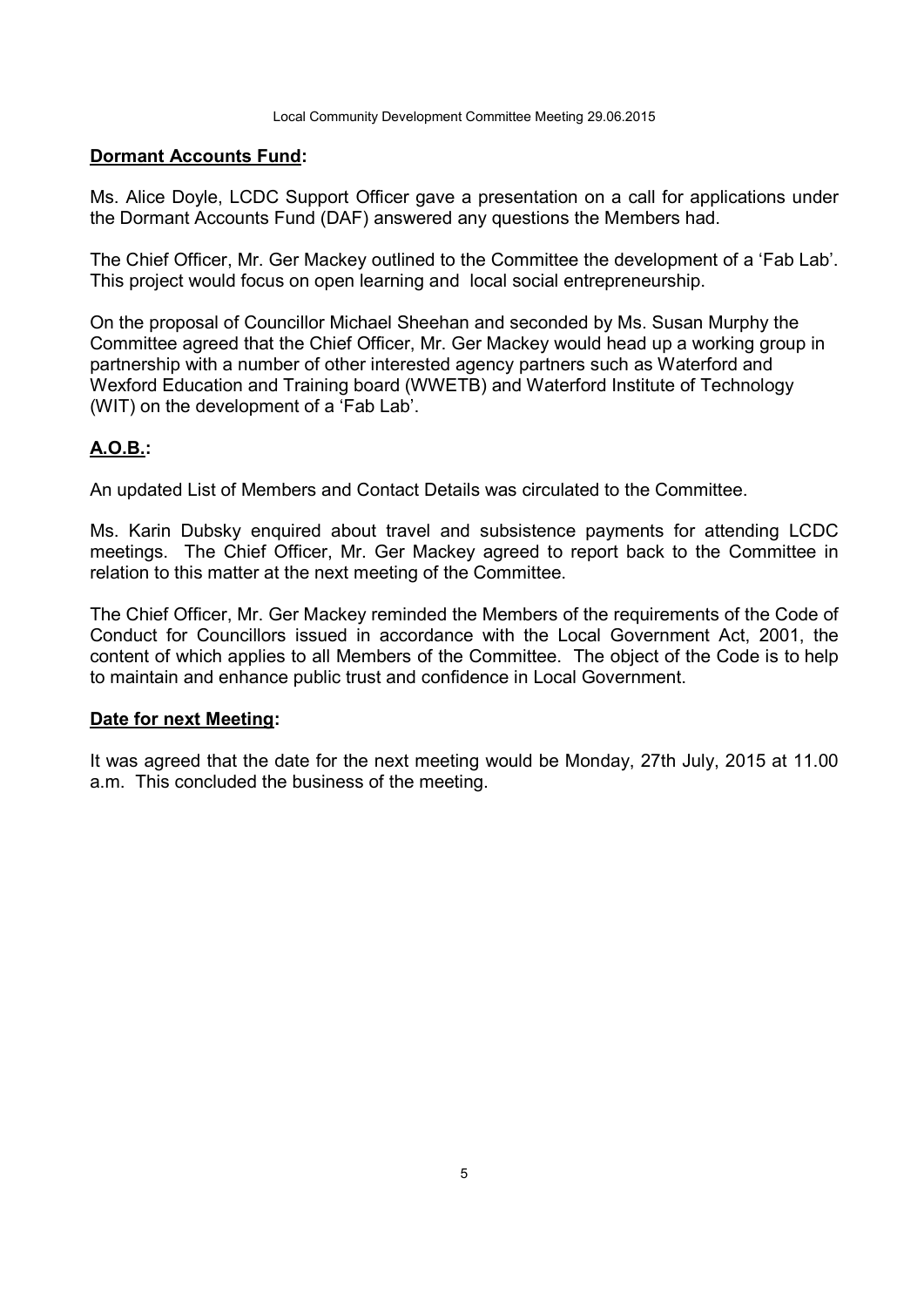Local Community Development Committee Meeting 28.09.2015

# **Minutes of the Local Community Development Committee (LCDC) Meeting Held on Monday, 28th September, 2015 at 11.00 a.m. in the Meeting Room, Ground Floor, Block A, Wexford County Council, County Hall, Carricklawn, Wexford Town.**

## **Attendance:**

| In the Chair:        | <b>Councillor Tony Dempsey</b>                                                                                                                                                                                                                                                                                                                                                                                                                                                     |
|----------------------|------------------------------------------------------------------------------------------------------------------------------------------------------------------------------------------------------------------------------------------------------------------------------------------------------------------------------------------------------------------------------------------------------------------------------------------------------------------------------------|
| <b>LCDC Members:</b> | Mr. Brian Kehoe, Wexford Local Development<br>Ms. Madeleine Quirke, Business Sector<br>Mr. Liam Daly, Department of Social Protection<br><b>Councillor Anthony Donohoe</b><br><b>Councillor Michael Sheehan</b><br><b>Councillor Kathleen Codd Nolan</b><br>Mr. Tom Banville, Local Enterprise Office<br>Ms. Mary Hamilton, Community & Voluntary Sector<br>Mr. Seán Quirke, Community & Voluntary Sector<br>Mr. Pat Rath, Community & Voluntary Sector<br>Ms. Fran Kennedy, WWETB |
| Also in attendance:  | Mr. Ger Mackey, Chief Officer<br>Mr. John Carley, Director of Services<br>Mr. Michael Sweeney, LCDC Support                                                                                                                                                                                                                                                                                                                                                                        |
| Apologies:           | Mr. Tom Enright, Chief executive Officer, Wexford County Council<br>Ms. Karin Dubsky, Environment Sector<br>Ms. Anne Shannon, Social Inclusion Sector<br>Ms. Susan Murphy, Social Inclusion Sector                                                                                                                                                                                                                                                                                 |

# **Presentation by Sports Active Wexford:**

Ms. Fran Ronan gave a presentation on Sports Active Wexford's role and activities.

Ms. Ronan responded to any questions /queries from the members.

Mr. Pat Rath suggested that boxing should be supported by Sports Active Wexford.

It was agreed Wexford LCDC would write to the Minister for Education to ascertain the possibility of Sports Leader UK accredited courses, delivered by Sports Active Wexford, being recognised as additional value in the CAO process, for progress into higher education.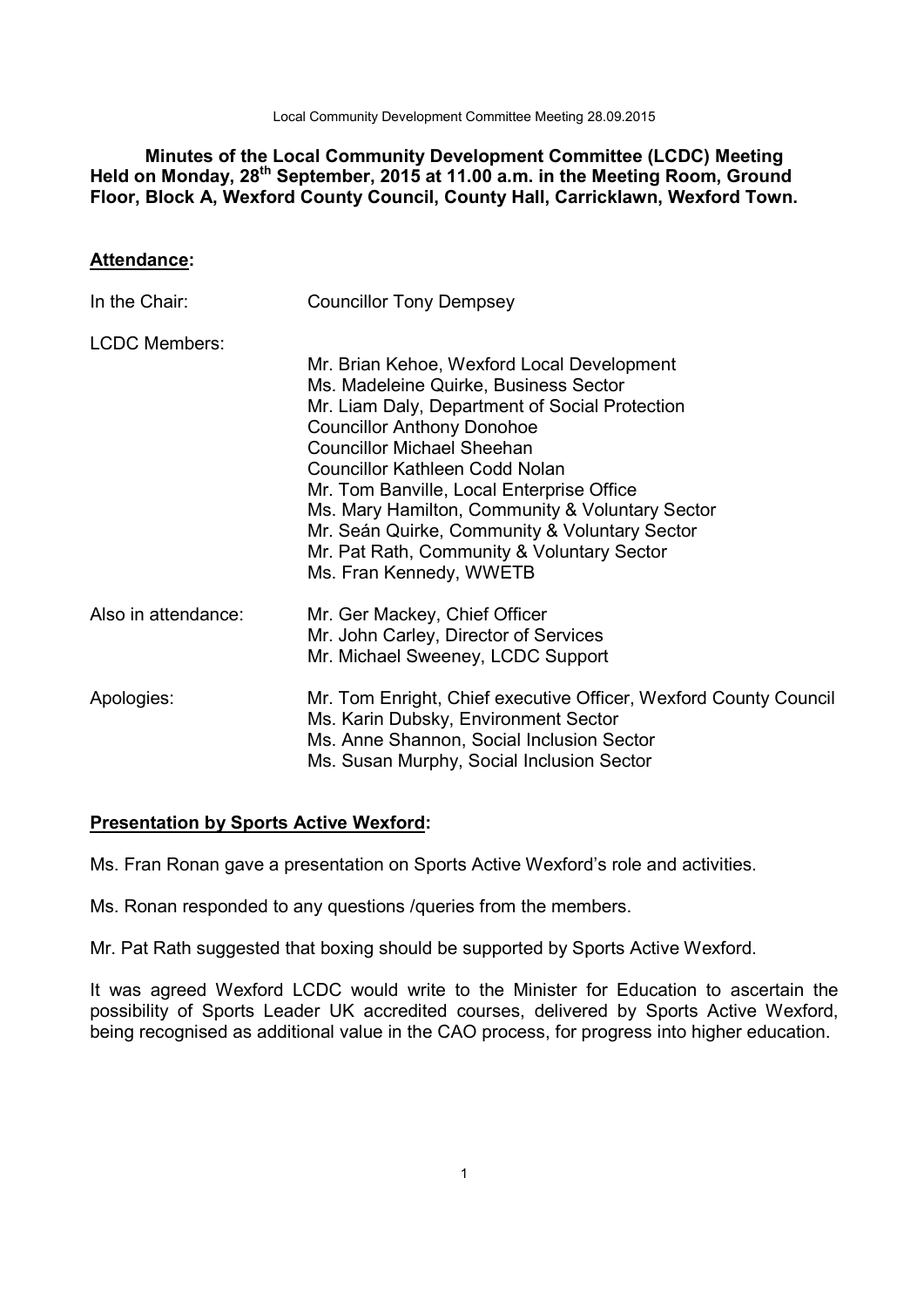### **Adoption of Minutes:**

The adoption of the minutes of the Local Community Development Committee (LCDC) meeting held 27<sup>th</sup> July, 2015 were proposed by Councillor Anthony Donohoe and seconded by Councillor Michael Sheehan, and agreed.

#### **Matters Arising:**

There were no matters arising.

### **National Oversight and Audit Commission (NOAC):**

Mr. Mackey informed the committee on the work of NOAC vis-á-vis LCDCs.

Mr. Mackey responded to any questions /queries from the members.

### **Correspondence:**

#### Wexford Local Development:

The Chief Officer, Mr. Ger Mackey advised the Committee that Wexford Local Development has informed him of a change to the SICAP staffing team employed by Wexford Local Development. The contents of the correspondence were noted by the members.

#### Southern Regional Assembly:

Correspondence from The Southern Regional Assembly was brought to the attention of the meeting re: consultations with the Southern Regional Assembly in respect of preparation of Local Economic Plans (LECPs).

The contents of the correspondence were noted by the members.

### DECLG (SICAP):

Correspondence from The DECLG was brought to the attention of the meeting. The correspondence related to the processes surrounding the SICAP mid-term review, and details on how the DECLG, in conjunction with POBAL, is supporting the roll out and implementation of SICAP.

The contents of the correspondence were noted by the members.

### DECLG (LEADER):

Correspondence from The DECLG re: preparatory support for the LEADER Local Development Strategy was brought to the attention of the meeting.

The contents of the correspondence were noted by the members.

### Southern Regional Assembly:

Correspondence from The Southern Regional Assembly was brought to the attention of the meeting re: the Local Economic and Community Plan for County Wexford's draft Socio-Economic Statement. The SRA broadly welcomes and agrees with the approach being adopted by Wexford LCDC in the preparation of the LECP.

The contents of the correspondence were noted by the members.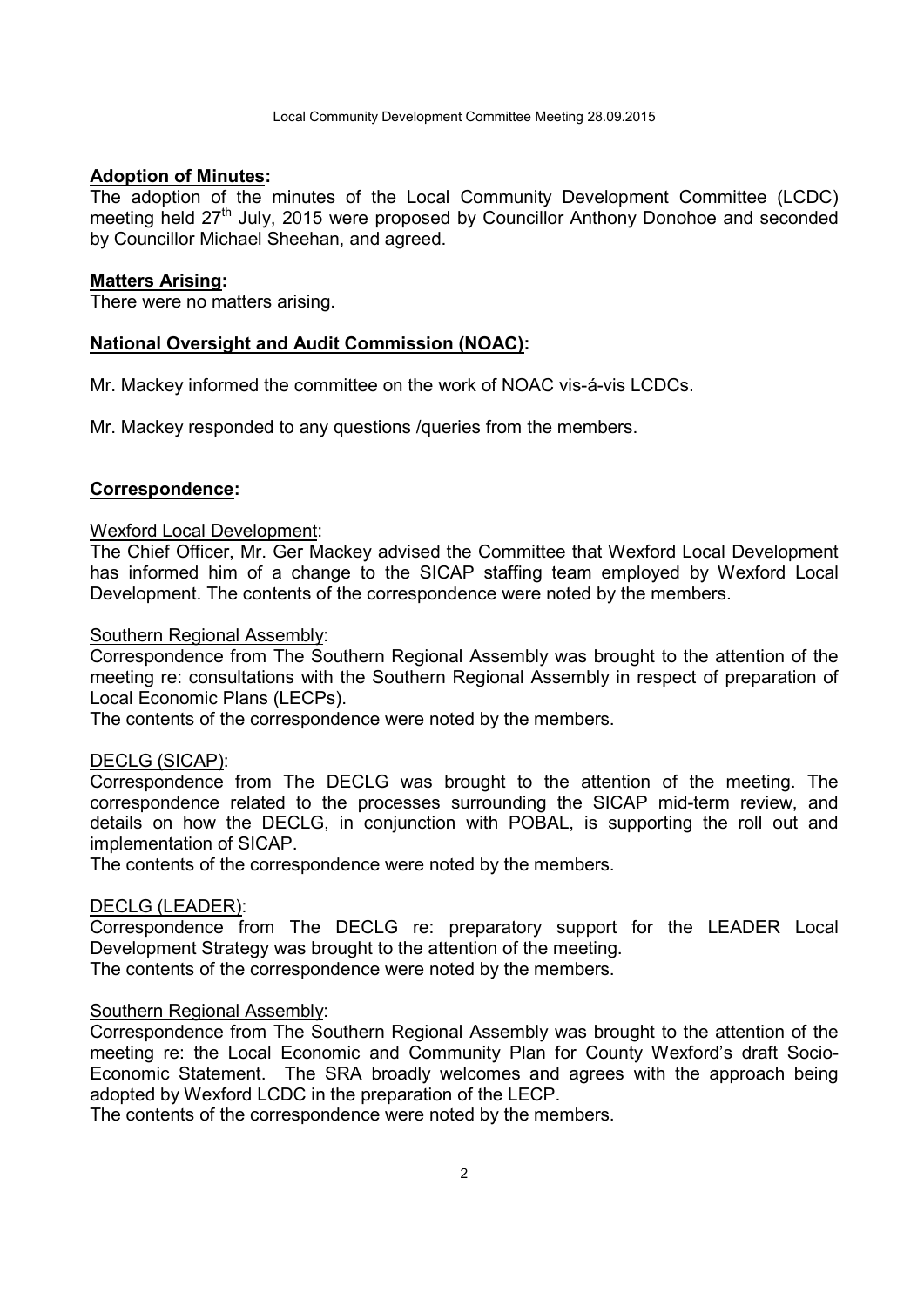### **LCDC members monthly sectoral/programme update:**

Mr. Seán Quirke expressed a view that training for LCDC members to date has been disjointed and poorly delivered. There was general consensus among the LCDC members on the need for further quality training in this regard.

## **Chief Officers Report:**

### Additional Membership of LCDC

The Chief Officer, Mr. Mackey, informed the meeting that Wexford County has approved an expansion of the membership of the LCDC from 17 to 19 members. It was agreed that the two additional nominating bodies would be the HSE on the Public side and the Wexford Council of Trade Unions on the Private side. Both organizations have been written to seeking the appropriate nominees as representatives of the LCDC.

### Dormant Accounts

The following organisations have submitted an application under the dormant account scheme.

- Ferns Diocesan Youth Services (FDYS) have submitted an application under the Measure 1 Social Enterprise, for the establishment of a Fab Lab in New Ross.
- Chevron Training has submitted an application under Measure 2 Youth Employment **Creation**
- SERDATF have submitted an application under Measure 4 Substance Misuse & **Prevention**

### Blue Way

Mr. Mackey gave details on recently received clarification as to the definition and standards applicable to all Blue way Water Trails developed in Ireland for accreditation by the Irish Sports Councils, National Trails Office, Canoeing Ireland, and the Irish Underwater Council.

An inter Agency Steering Group has been established to develop a Blue Way linking the coastal counties of Wicklow, Wexford and Waterford.

### REDZ (Rural Economic Development Zones)

Mr. Mackey informed the meeting that Wexford County Council with the support of Carlow County Council is submitting an application to be considered for as part of a Rural Economic Development Zone Pilot Initiative.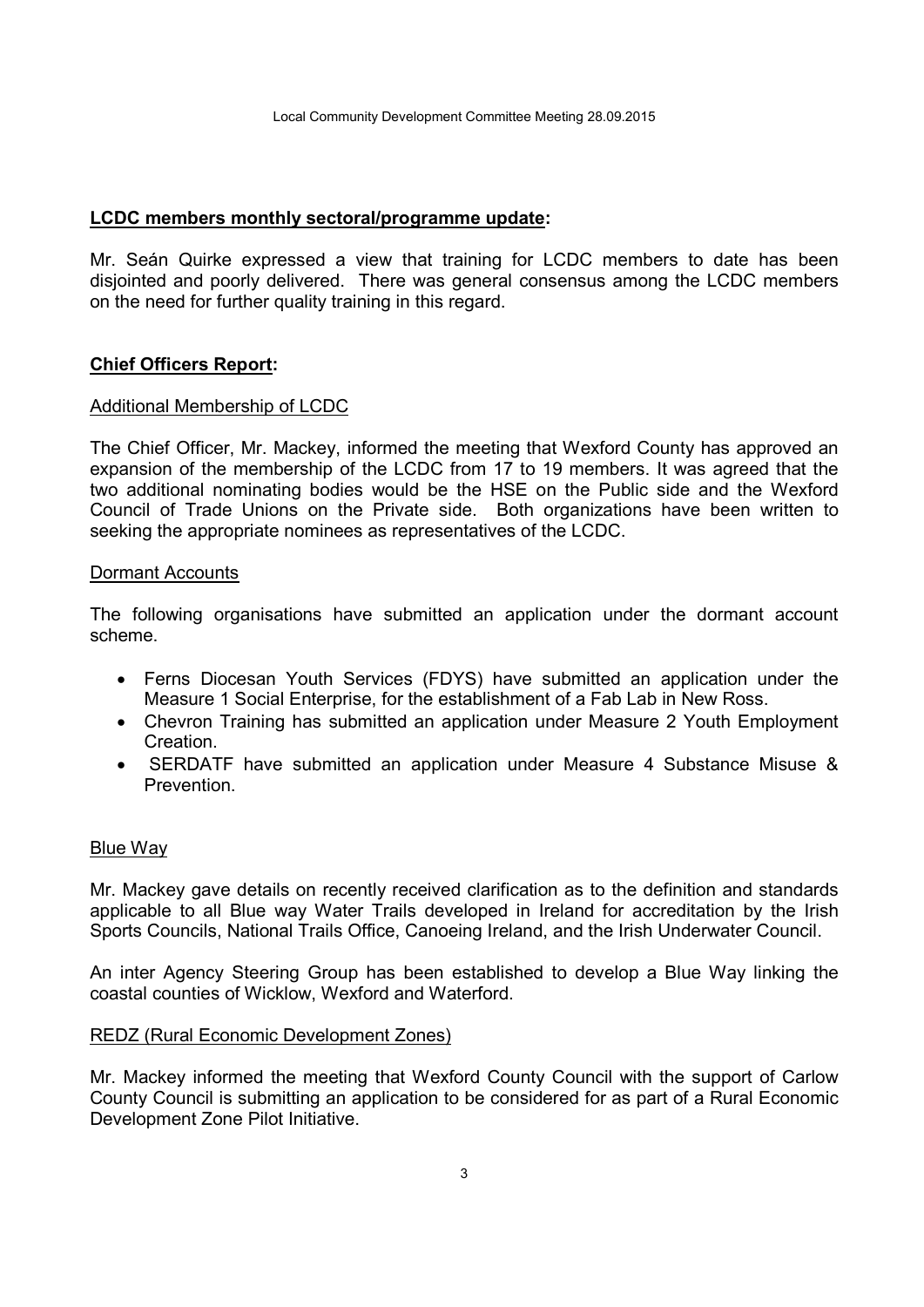### Monthly Meetings

A proposal to change the meeting schedule of Wexford LCDC from monthly to bimonthly, to facilitate a more effective use of resources and allow for the subcommittees of the LCDCs to work more efficiently, was proposed by Councillor Kathleen Codd Nolan and seconded by Mr. Tom Banville.

### Traveller Inter Agency Group (TIG)

Mr. Mackey informed the meeting that Wexford County Council have made funding applications under the Traveller Participation Scheme and the Wexford Traveller Interagency Group (TIG).

#### LCDC sub-committees

Councillor Michael Sheehan proposed that Mr. Rath and Ms. Hamilton, as the Community and Voluntary representatives on the LCDC, be appointed onto the LCDC Community Development sub-committee, and Mr. Seán Quirke seconded the proposal.

Councillor Anthony Donohoe proposed that Ms. Kennedy, as the WEETB representative on the LCDC, be appointed onto the LCDC Education sub-committee, and Mr. Seán Quirke seconded the proposal.

Councillor Michael Sheehan proposed that Ms. Lucy Medlycott, be invited to be a member of the Community Development sub-committee or the Education sub-committee, and Mr. Seán Quirke seconded the proposal.

### New Scheme to support rural Towns and Villages

Mr. Mackey informed the meeting of the aims and objectives, and eligible activities of a new scheme to support rural towns and villages.

## **Social Inclusion & Community Activation Programme (SICAP) Mid-Term Review**

Ms. Clare Ryan from Wexford Local Development joined the meeting and gave a presentation and update on the SICAP mid-term review, and answered any questions that the members had. Ms. Ryan left the meeting at this point.

Mr. Liam Daly informed the meeting that the imminent launch of the 'Jobpath' programme, in addition to an existing range of existing employment activation services provided by the Department and Local Employment Service (LES), would lead to a more competitive environment for SICAP targeted clients, which may pose a greater challenges to achieve the SICAP Headline Indicator targets.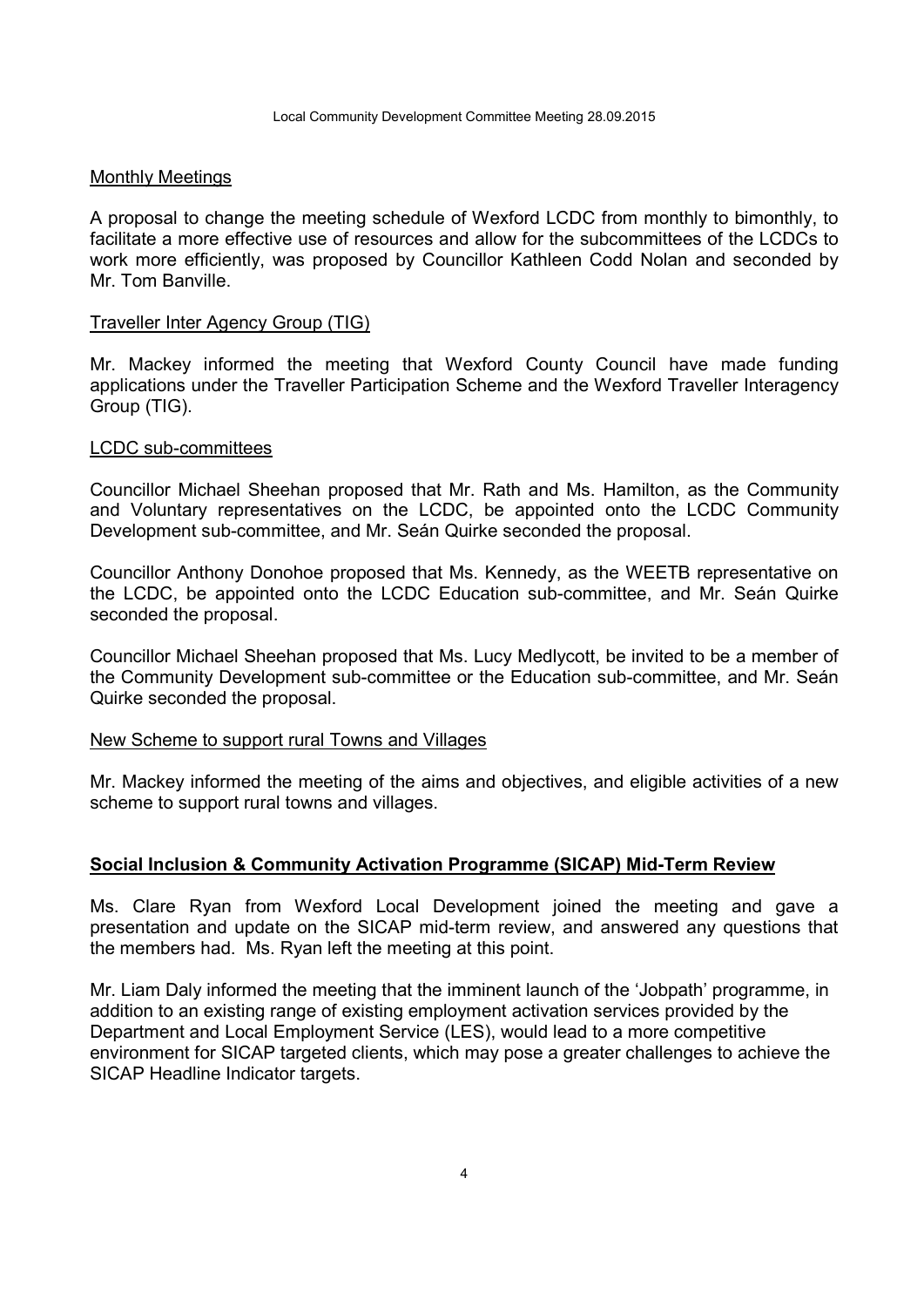Mr. Daly informed the meeting that whilst the Department of Social Protection does not make any direct referrals under SICAP, it does share information with programme implementers where it is available and appropriate to do so.

Mr. Kehoe informed the meeting that potential clients were disengaging with the SICAP process due to the perceived invasive nature of the SICAP Individual Client Registration form. Mr. Kehoe also informed the meeting that some clients were becoming disillusioned with SICAP due to questions being asked on the registration form which are outside the remit of SICAP to address e.g. homelessness.

The contents of the SICAP – Mid Term Review pack distributed by the Chief Officer to the LCDC were noted by the members.

The committee acknowledged the challenges of achieving the Key Performance Indicators by year end, as outlined in Ms. Ryan's presentation and the mid-term review pack.

Councillor Dempsey requested a reduced agenda for any future meeting which contains a SICAP review item, due to the detailed nature of the process.

The adoption of the SICAP mid-term review was proposed by Mr. Seán Quirke and seconded by Mr. Tom Banville.

Agreement to the change in staff, advised in correspondence received from WLD, under SICAP was proposed by Mr. Seán Quirke and seconded by Ms. Madeline Quirke.

The SICAP drawdown request from POBAL for funding, following the adoption of the SICAP mid-term review, was proposed by Councillor Michael Sheehan and seconded by Mr. Tom Banville.

It was agreed to defer the establishment of SICAP sub-committees until the next meeting due to the absence of the two Social Inclusion representatives.

## **Update on the LEADER Programme 2014 - 2020**

Mr. Brian Kehoe gave an update on the LEADER Programme 2014 – 2020, and answered any questions that the members had.

## **Wexford Local Economic and Community Plan (LECP)**

Mr. Mackey gave an update on progress on the drafting of the LECP, and distributed a report to the meeting outlining the key stages and milestones in the LECP preparation process. Mr. Mackey answered any questions that the members had.

## **Any Other Business**

None.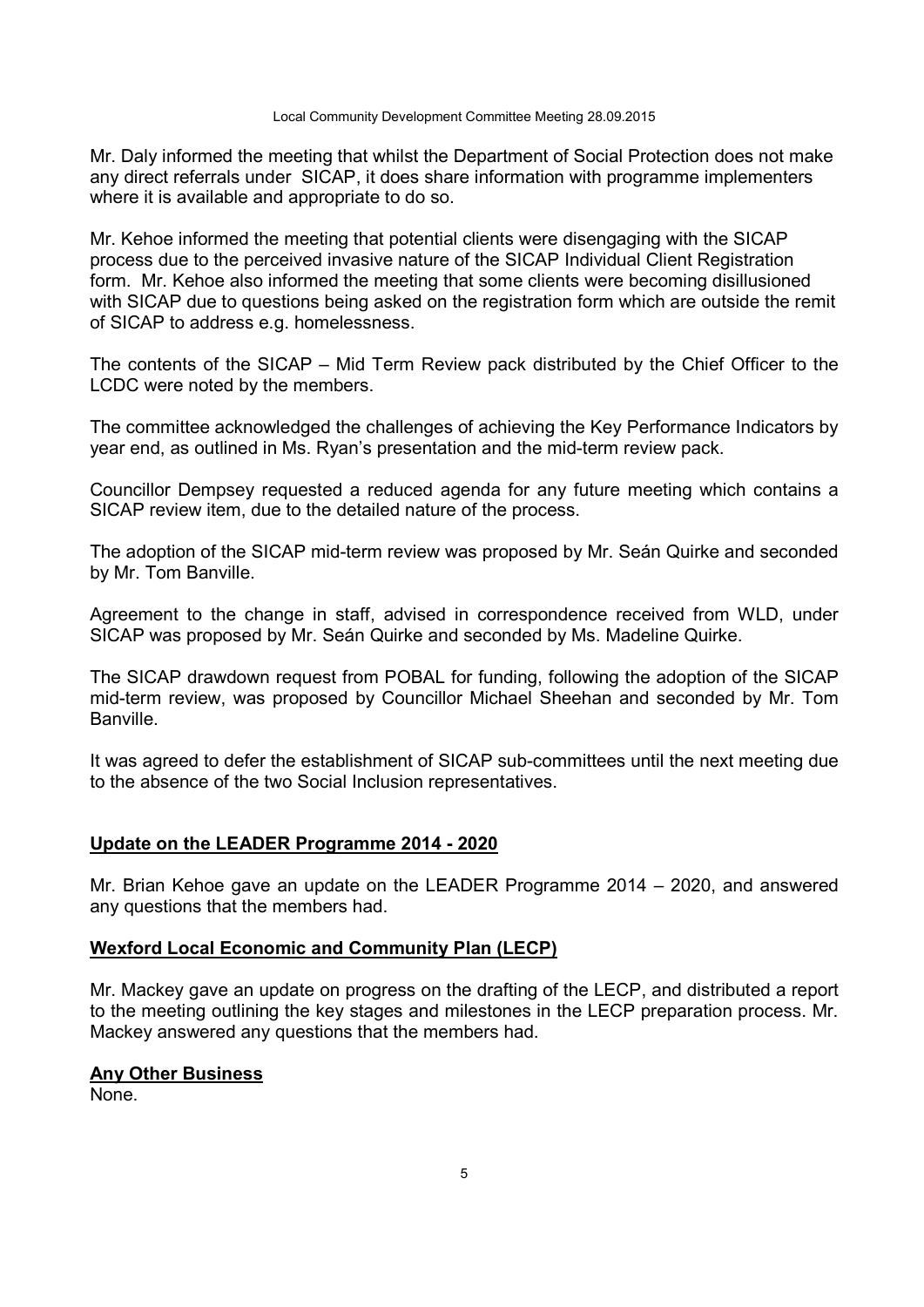# **Date for Next Meeting:**

It was agreed that the date for the next meeting would be Tuesday, 27<sup>th</sup> October, 2015 at 11.00 a.m. This concluded the business of the meeting.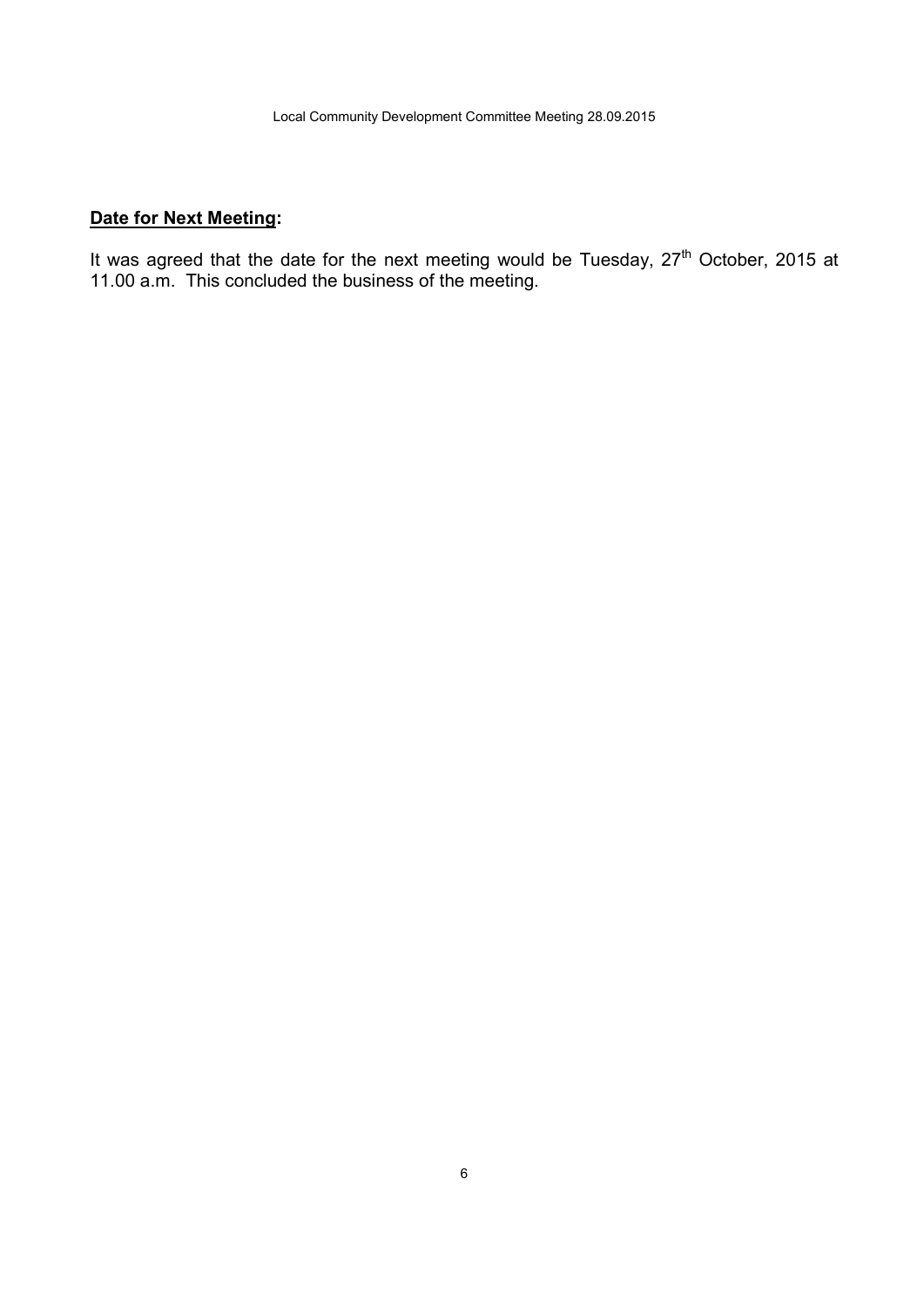Local Community Development Committee Meeting 5.11.2015

 **Minutes of the Local Community Development Committee (LCDC) Special Meeting held on Thursday, 5th November, 2015 at 11.30 a.m. in the Meeting Room, Ground Floor, Block A, Wexford County Council, County Hall, Carricklawn, Wexford Town.** 

### **Attendance:**

| In the Chair:        | <b>Councillor Tony Dempsey</b>                                                                                                                                                                                                                                                                                                                                                                                |
|----------------------|---------------------------------------------------------------------------------------------------------------------------------------------------------------------------------------------------------------------------------------------------------------------------------------------------------------------------------------------------------------------------------------------------------------|
| <b>LCDC Members:</b> | Mr. Brian Kehoe, Wexford Local Development<br>Ms. Madeleine Quirke, Business Sector<br>Ms. Susan Murphy, Social Inclusion Sector<br><b>Councillor Anthony Donohoe</b><br><b>Councillor Kathleen Codd Nolan</b><br>Mr. Tom Banville, Local Enterprise Office<br>Ms. Mary Hamilton, Community & Voluntary Sector<br>Mr. Seán Quirke, Community & Voluntary Sector<br>Mr. Pat Rath, Community & Voluntary Sector |
| Also in attendance:  | Mr. Ger Mackey, Chief Officer<br>Mr. John Carley, Director of Services<br>Mr. Michael Sweeney, LCDC Support<br>Ms. Deirdre Kearns, Senior Executive Planner<br>Ms. Pauline Doyle, Executive Planner                                                                                                                                                                                                           |
| Apologies:           | Mr. Tom Enright, Chief Executive, Wexford County Council<br>Ms. Karin Dubsky, Environment Sector<br>Ms. Anne Shannon, Social Inclusion Sector<br>Ms. Fran Kennedy, WWETB<br>Mr. Liam Daly, Department of Social Protection<br>Mr. John Joe Kavanagh, Farming Sector                                                                                                                                           |

## **Presentation by Ms. Kearns**

Ms. Kearns presented a report on the Submissions and Observations received on the Draft Socio-Economic Statement and High Level Goals following the completion of the Stage 2: Public Consultation process. All amendments to the draft Socio-Economic Statement and High Level Goals as a result of the public consultation process were brought to the attention of the members and all questions that the Members had were answered.

Mr. Mackey informed the meeting that the LECP Advisory Steering Group (ASG) had approved the revised version of the draft Socio-Economic Statement and High Level Goals at a meeting on 2nd November, 2015. Councillor Anthony Donohoe proposed and Ms. Susan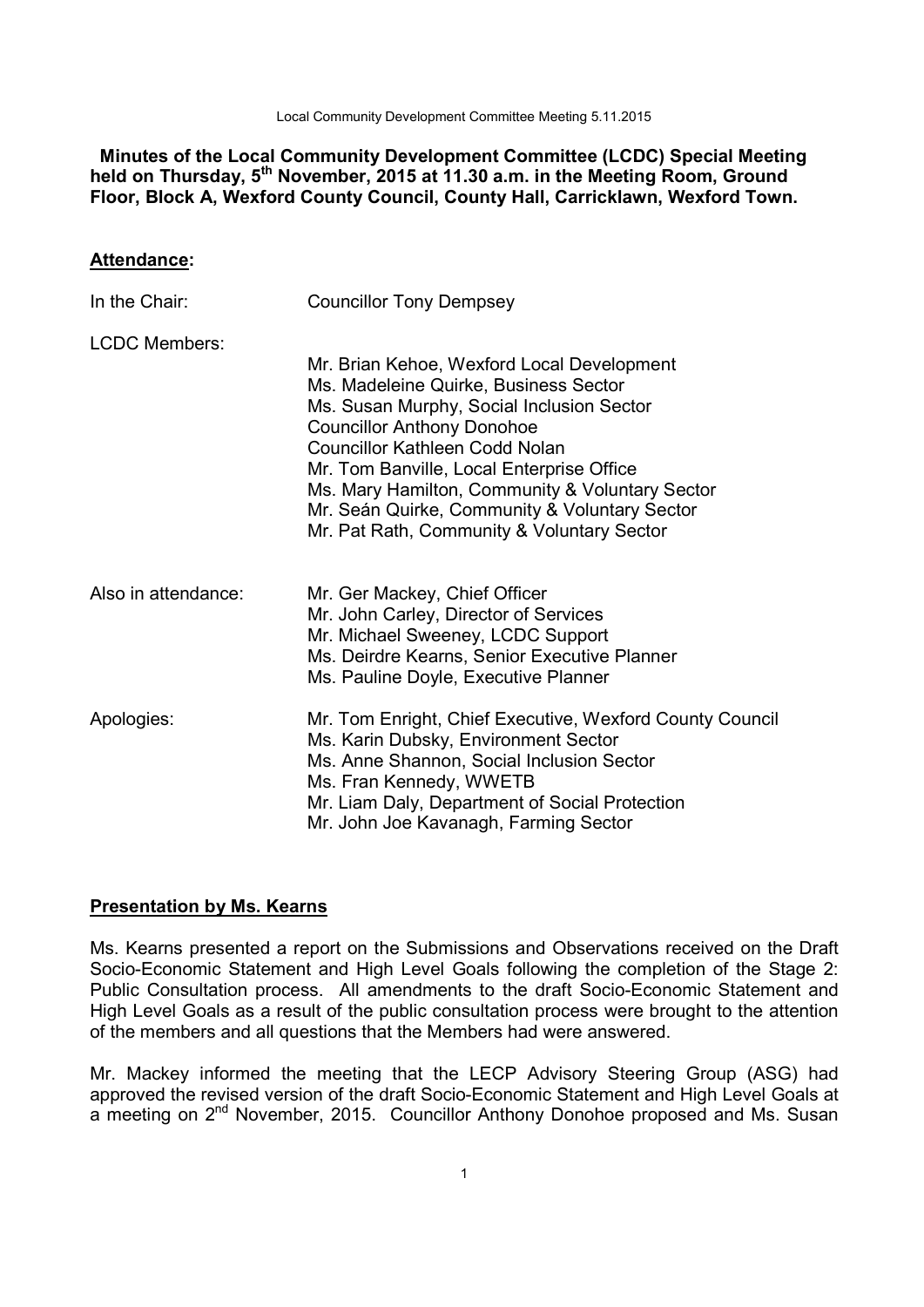Murphy seconded the adoption of the revised Socio-Economic Statement and High Level Goals.

### **Presentation by Mr. Mackey on the 'Next Steps' in the LECP Process**

Mr. Mackey gave a presentation on developing the Strategic Economic Objectives (SEO) and Strategic Community Objectives (SCO) and associated Actions to achieve the High Level Goals of the LECP. Mr. Mackey advised the meeting that these specific objectives and actions are required to be time-bound, achievable and measurable.

Mr. Mackey informed the meeting that a High Level Partner Event – "**Wexford Local Economic and Community Plan - From High Level Goals to Implementation**", will take place in the Ferrycarrig Hotel on Wednesday, 25<sup>th</sup> November, 2015. This event will focus on the development of the objectives and actions for, and the implementation of, an evidencebased, integrated Wexford Local Economic and Community Plan (LECP).

Mr. Mackey also advised the meeting that a workshop for all ASG members has been arranged for week beginning  $7<sup>th</sup>$  December, 2015. This workshop will be facilitated by Dr. John Bamber from The Centre for Effective Services, and will focus on agreeing on the specific objectives and actions required to achieve the High Level Goals of the LECP, for recommendation to the LCDC.

## **Presentation by Mr. Mackey on the Role of LCDCs in Local and Community Development**

Mr. Mackey gave a presentation on the role of LCDCs in Local and Community Development, and answered all questions the members had.

## **Matters arising**

Mr. Mackey advised the meeting of the need for the LCDC Community Sub-Committee to meet to discuss and agree on the Strategic Community Objectives (SCO's) of the LECP. Mr. Mackey also invited all members of the LCDC to submit any SCOs which they may have to Mr. Michael Sweeney via email. Ms. Madeline Quirke suggested the implementation of a community alerts text system should be explored as a possible SCO. Mr. Mackey advised the meeting that all SCOs and associated actions are required to be time-bound, achievable and measurable. Mr. Banville advised the meeting that the Local Economic Office would assist with the development of the Strategic Economic Objectives.

A general round table discussion took place surrounding the need to promote the positive work being carried out by the various agencies within County Wexford to act as a counter balance to negative reporting on the County as a whole. Councillor Tony Dempsey undertook to invite Mr. John Lonergan – former Governor of Mountjoy Prison, to speak at the High Level Partner Event to be held in the Ferrycarrig Hotel on the 25<sup>th</sup> November, 2015.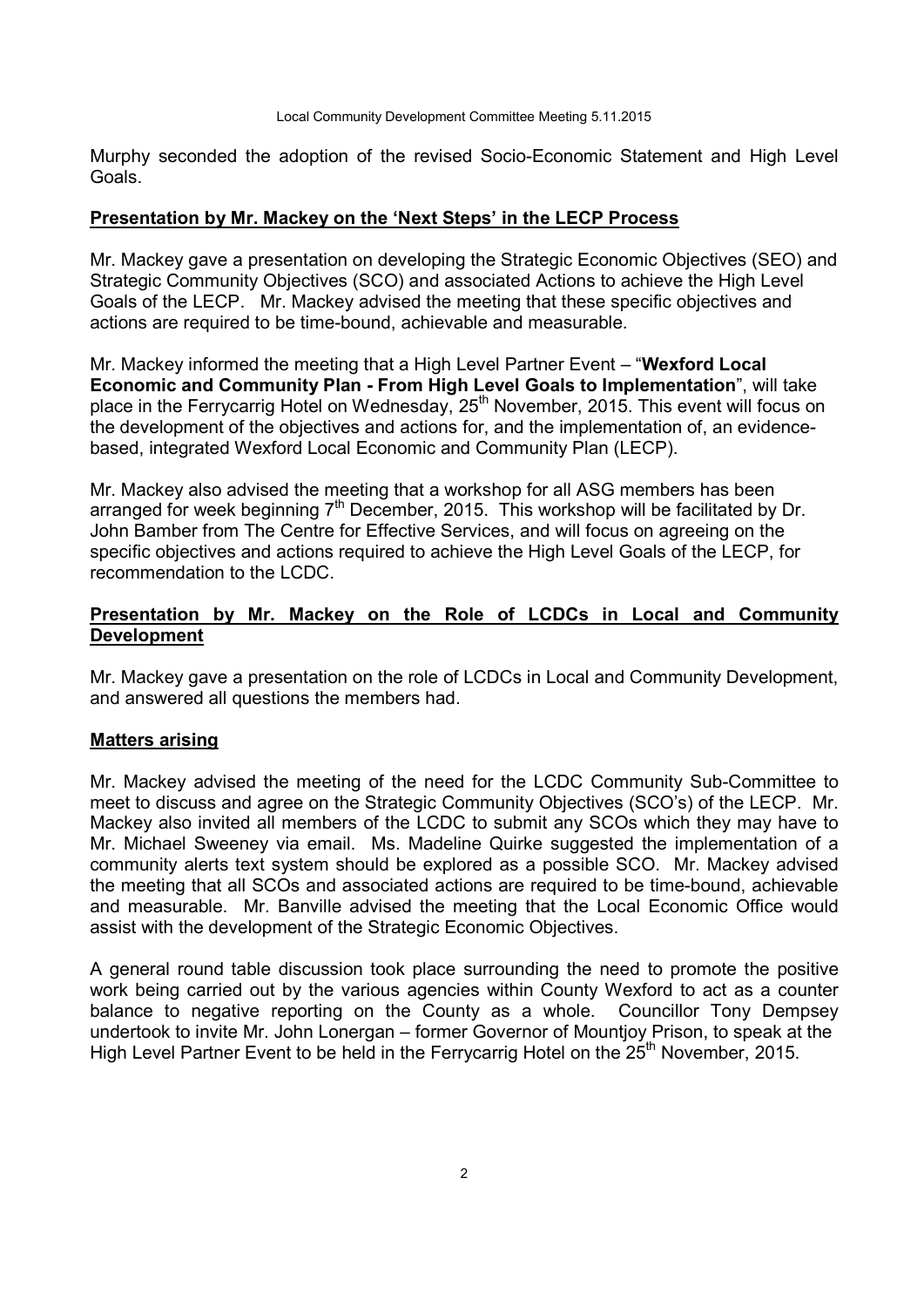## **Access Recommendations by Mr. Pat Rath**

Councillor Tony Dempsey gave an overview of the "Access Recommendations for Vistwexford.ie" document submitted by Mr. Rath. The document was distributed to all members and Mr. Rath outlined some proposals there-in to help promote 'access for all' services available in County Wexford, on the Visitwexford.ie website. Mr. Rath was commended by the Chairman for his proposals. Mr. Banville also commended Mr. Rath for his proposals and suggested that all recommendations contained within the document were achievable within the short to medium term. Mr. Banville undertook to bring these recommendations to the attention of relevant Council staff in order to action same.

## **Any Other Business**

None.

# **Date for Next Meeting:**

It was agreed that the date for the next meeting would be Monday,  $30<sup>th</sup>$  November, 2015 at the earlier than usual time of 10.30 a.m. The early starting time was agreed necessary due to the heavy agenda to be addressed at the next meeting, particularly in relation to the new LEADER Local Development Strategy (LDS) and SICAP update. Mr. Brian Kehoe agreed to provide a copy of the draft LEADER LDS at least one week in advance of the next LCDC meeting, to allow all members time to consider the document. Mr. Kehoe requested that members submit any comments they may have on the draft document in advance of the meeting, to allow for a considered and detailed response to be provided to same, at the next LCDC meeting. It was agreed that the members would send all such comments to Mr. Mackey for collation of same and onward submission to Mr. Kehoe. This concluded the business of the meeting.

Chief Officer

Daingithe ar an la de , 2015.

\_\_\_\_\_\_\_\_\_\_\_\_\_\_\_\_\_\_\_\_\_\_\_

\_\_\_\_\_\_\_\_\_\_\_\_\_\_\_\_\_\_\_\_\_\_\_\_\_

Cathaoirleach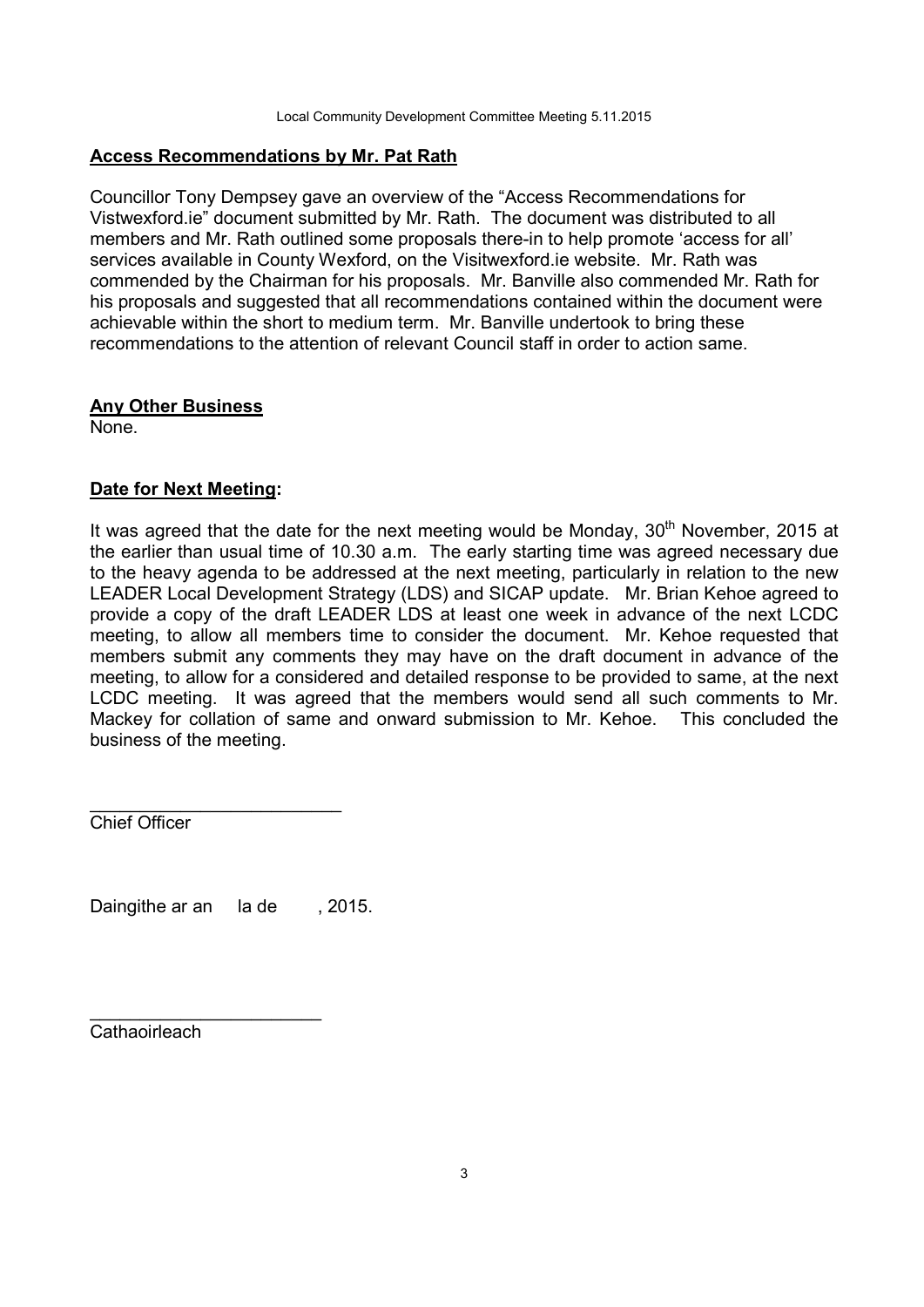Local Community Development Committee Meeting 27.07.2015

# **Minutes of the Local Community Development Committee (LCDC) Meeting Held on Monday, 27th July, 2015 at 11.00 a.m. in The Council Chamber, Third Floor, Block A, Wexford County Council, County Hall, Carricklawn, Wexford Town, Y35 WY93**

## **Attendance:**

| In the Chair:        | <b>Councillor Tony Dempsey</b>                                                                                                                                                                                                                                                                                                                                                                                                                                                                                                                                                                                                   |
|----------------------|----------------------------------------------------------------------------------------------------------------------------------------------------------------------------------------------------------------------------------------------------------------------------------------------------------------------------------------------------------------------------------------------------------------------------------------------------------------------------------------------------------------------------------------------------------------------------------------------------------------------------------|
| <b>LCDC Members:</b> | Mr. Tom Enright, Chief executive Officer, Wexford County Council<br>Mr. Brian Kehoe, Wexford Local Development<br>Ms. Madeleine Quirke, Business Sector<br>Mr. Liam Daly, Department of Social Protection<br><b>Councillor Anthony Donohoe</b><br><b>Councillor Michael Sheehan</b><br><b>Councillor Kathleen Codd Nolan</b><br>Ms. Karin Dubsky, Environment Sector<br>Ms. Anne Shannon, Social Inclusion Sector<br>Ms. Susan Murphy, Social Inclusion Sector<br>Mr. Seán Quirke, Community & Voluntary Sector<br>Mr. Pat Rath, Community & Voluntary Sector<br>Mr. John Joe Kavanagh, Farming Sector<br>Ms. Eilis Leddy, WWETB |
| Also in attendance:  | Mr. Ger Mackey, Chief Officer<br>Ms. Alice Doyle, LCDC Support Officer<br>Mr. John Carley, Director of Services<br>Mr. Michael Sweeney, ASO, Wexford County Council                                                                                                                                                                                                                                                                                                                                                                                                                                                              |
| Apologies:           | Mr. Tom Banville, Local Enterprise Office<br>Ms. Mary Hamilton, Community & Voluntary Sector                                                                                                                                                                                                                                                                                                                                                                                                                                                                                                                                     |

### **Presentation by Wells House on proposed Horticulture Course:**

Ms. Rosler and Ms. Deirdre Walshe gave a presentation on a proposed horticulture course at Wells House, Gorey.

Ms. Rosler and Ms. Walshe responded to any questions /queries from the members.

Ms. Eilis Leddy expressed WWETB's interest in engaging with Wells House on this project.

It was agreed that Ms. Leddy would arrange to give a presentation to the LCDC on the services provided by Waterford and Wexford Education & Training Board (WWETB).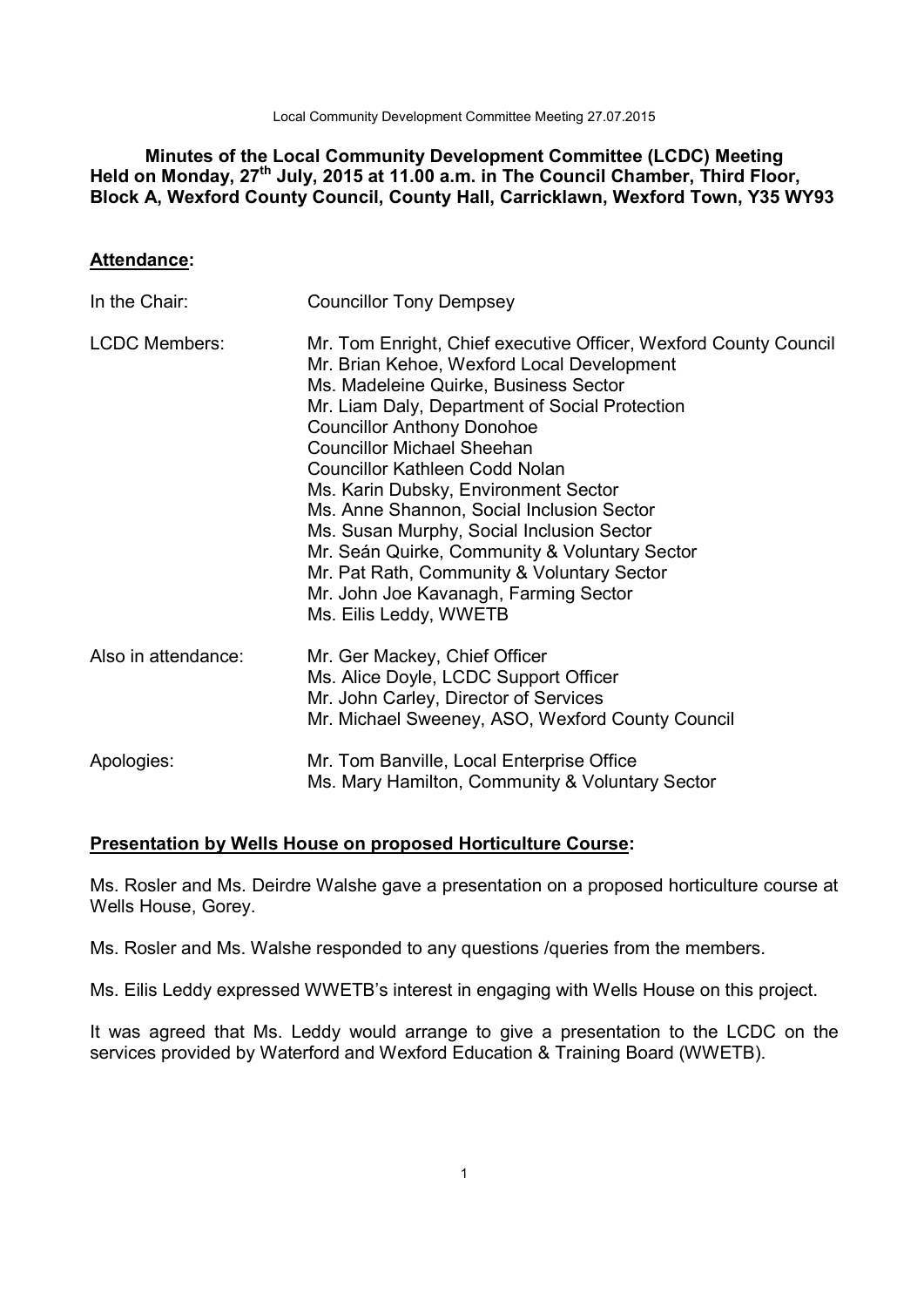#### **Adoption of Minutes:**

The minutes of the Local Community Development Committee (LCDC) meeting held  $29<sup>th</sup>$ June, 2015 were proposed by Councillor Kathleen Codd Nolan and seconded by Ms. Madeleine Quirke, and agreed.

#### **Matters Arising:**

There were no matters arising.

### **Correspondence:**

### Wexford Council of Trade Unions:

The Chief Officer, Mr. Ger Mackey advised the Committee that the Wexford Council of Trade Unions have requested to be included as a member of the LCDC. A copy of this correspondence in relation to this request was circulated to all members. It was agreed to discuss this request at the next meeting of the CPG.

#### Equality & Rights Alliance:

Correspondence from The Equality & Rights Alliance was brought to the attention of the meeting. The correspondence included a briefing note on implementing the new statutory obligations requiring all public bodies to proactively consider equality and human rights issues in carrying out their functions, as contained in S42 of the Irish Human Rights and Equality Commission Act [2014].

The contents of the correspondence were noted by the members.

#### DECLG:

Correspondence from The DECLG was brought to the attention of the meeting. The correspondence related to 'Guidance Note on Local Economic and Community Plans'. The note dealt with monitoring arrangements during the LECP formulation stage, and emphasizes the significant monitoring role regional assembly staff must play in relation to the formulation of the LECP. Additional guidance in relation to how the LCDC must consult with regional assembly staff during the formulation stage of the LECP is also outlined in the correspondence.

The contents of the correspondence were noted by the members.

#### DECLG (SICAP):

Correspondence from The DECLG was brought to the attention of the meeting. The correspondence attached the ESF Newsletter 2015 – Issue 7.

The contents of the correspondence were noted by the members.

#### LGMA

Correspondence from The LGMA was brought to the attention of the meeting. The correspondence attached recommendations for CCMA Economic, Enterprise and Tourism Development Committees, on foot of a National Workshop (hosted by the LGMA) to promote the development of a Framework of Equality Actions for the LECP.

The contents of the correspondence were noted by the members.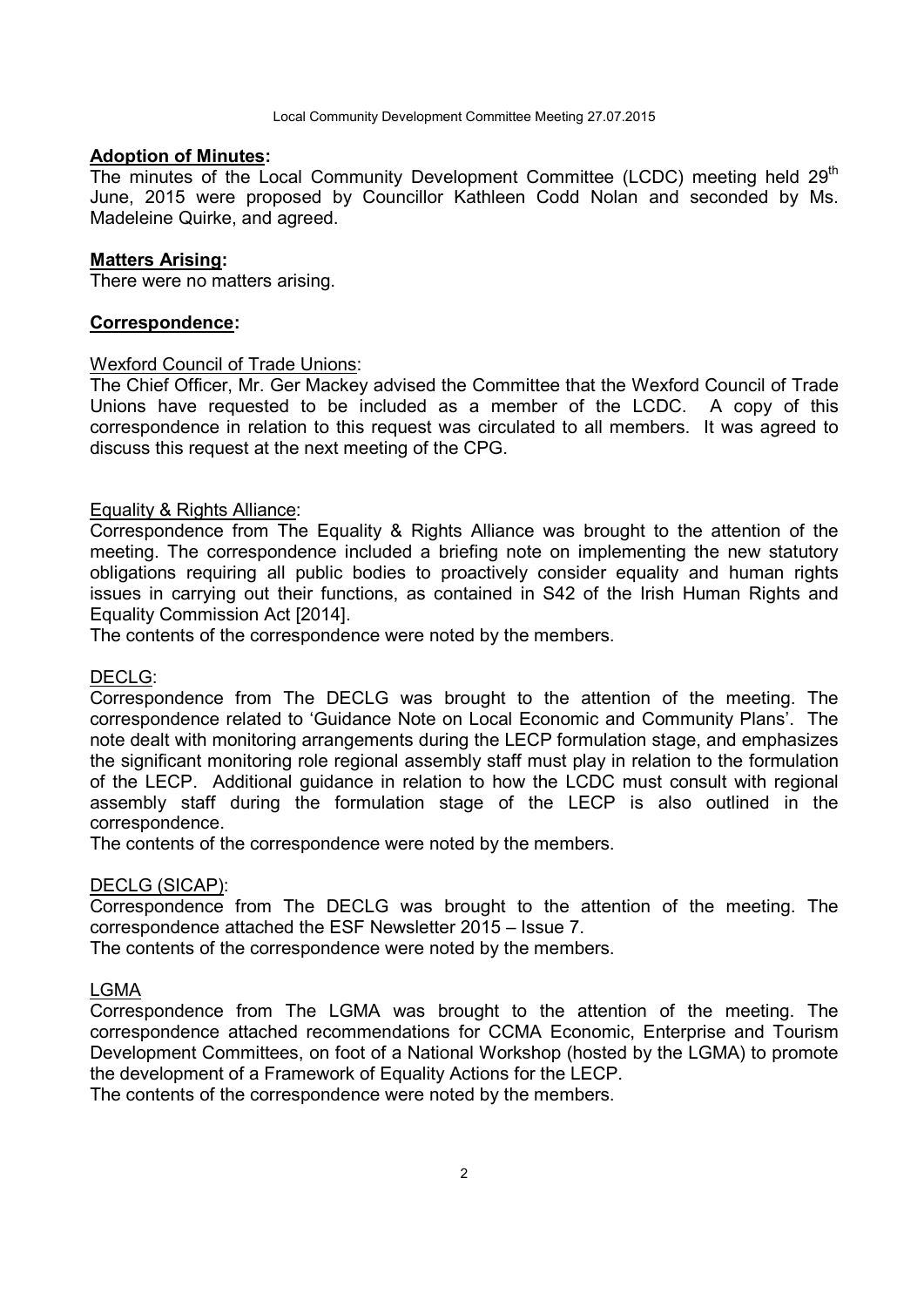## **Chief Officers Report:**

### Dormant Accounts

The Chief Officer, Mr. Mackey, informed the meeting that an interagency Steering Group has been established to coordinate applications to the funding call. Mr. Mackey informed the meeting that The Steering Group had agreed the following applicants and measures under the Dormant Accounts Scheme.

- Ferns Diocesan Youth Services (FDYS) would submit an application under the Measure 1 Social Enterprise, for the establishment of a Fab Lab in New Ross.
- WLD would submit an application under Measure 2 Youth Employment Creation.
- SERDATF would submit an application under Measure 4 Substance Misuse & Prevention.

The closing date for receipt of applications under this scheme is 29th July, 2015.

#### Blue Way

Mr. Mackey informed the meeting that The Steering Group will meet on 28<sup>th</sup> July, 2015 to discuss the scoping exercise undertaken by the three Local Development Companies.

### REDZ (Rural Economic Development Zones)

Mr. Mackey informed the meeting that Wexford County Council with the support of Carlow County Council is submitting an application to be considered for as part of a Rural Economic Development Zone Pilot Initiative.

The closing date for receipt of applications under this scheme is 31<sup>st</sup> August, 2015.

The following matters arose from the Chief Officers report

- 1. Councillor Sheehan asked if any other applications (apart from Bunclody and Carrigduff) were being considered under measures 2 or 3 of REDZ scheme e.g. New Ross. Mr. Mackey advised the meeting that no other areas were being considered at present, as the areas being applied for were identified in the CEDRA report (Commission for Economic Development of Rural Areas), as the most marginalised in the state. Mr. John Carley advised the meeting that the current applications are only for inclusion in a pilot programme, and that other areas would be considered post the pilot phase.
- 2. Mr. Brian Kehoe advised the meeting that WLD would not be putting in an application under measure 2 of the Dormant Accounts scheme. In response to a question from Councillor Sheehan, Mr. Kehoe explained this was due to a lack of time to submit the application, and resources within WLD.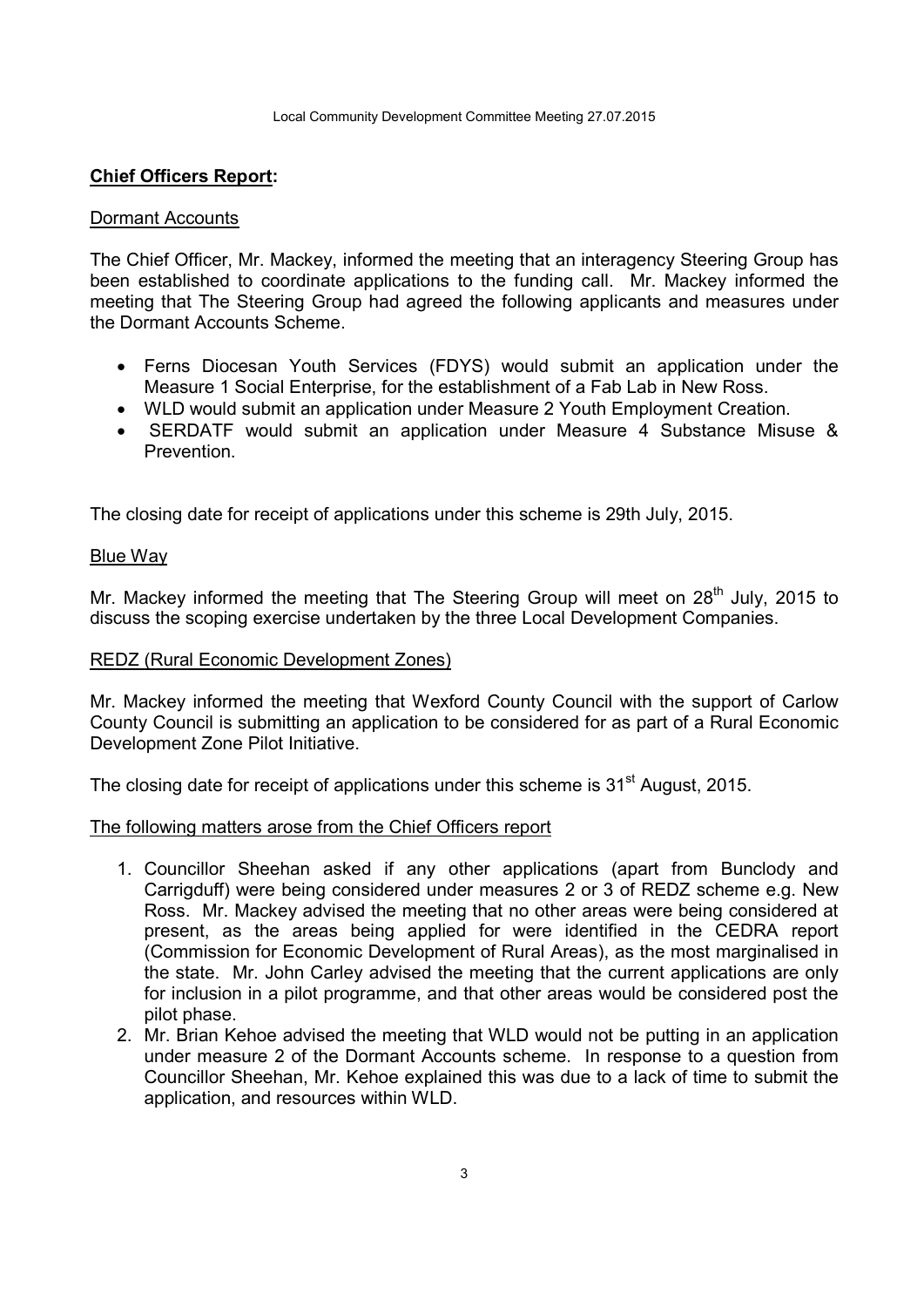Local Community Development Committee Meeting 27.07.2015

- 3. Ms. Eilish Leddy explained to the meeting that the possibility of WWETB making an application for funding under measure 2 of the Dormant Account Scheme would not be feasible due to the imminent closing date for receipt of applications.
- 4. It was agreed that the LCDC would investigate the possibility of making an 11th hour application under measure 2 of the Dormant Accounts scheme.
- 5. Mr. Pat Rath expressed concerns as to the title & concept of The Blue Way.

# **Update on the Social Inclusion & Community Activation Programme (SICAP)**

Mr. Brian Kehoe gave an update on SICAP, and answered any questions that the members had.

Mr. John Carley suggested that a sub group of the LCDC be established to liaise with WLD and the Wexford LCDC. Councillor Sheehan proposed the establishment of such a subgroup, and Mr. Seán Quirke seconded the proposal.

Ms. Eilis Leddy left the meeting following the SICAP presentation.

## **Update on the LEADER Programme 2014 - 2020**

Mr. Brian Kehoe gave an update on the LEADER Programme 2014 – 2020, and answered any questions that the members had.

Ms. Karin Dubsky requested that a representative from the National Parks and Wildlife Service be invited to give a presentation to the LCDC in relation to potential LEADER involvement. The Chief Officer agreed to discuss the matter with Ms. Dubsky at a later date.

Councillor Kathleen Codd Nolan asked when the LEADER strategy would be in place. Mr. Mackey advised the proposed date was Oct/Nov, 2015.

### **Update on Dormant Accounts Fund**

This matter was dealt with under the Chief Officers Report section of the meeting.

## **Draft Socio-Economic Statement and High Level Goals – Sustainable Environment Assessment (SEA) and Appropriate Assessment (AA) Screening Report**

Ms. Alice Doyle read a report from Ms. Deirdre Kearns, Senior Executive Planner, Wexford County Council. The report confirmed to the LCDC that it has been determined that neither Stage 2 Appropriate Assessment nor Strategic Environmental Assessment is required at this stage in the development of the Local Economic Community Plan (LECP), and that it is in order to approve the Socio-economic Statement and High Level Goals for public display.

On a proposal by Councillor Michael Sheehan, seconded by Ms. Karin Dubsky, it was agreed to proceed to the public consultation stage of the LECP process.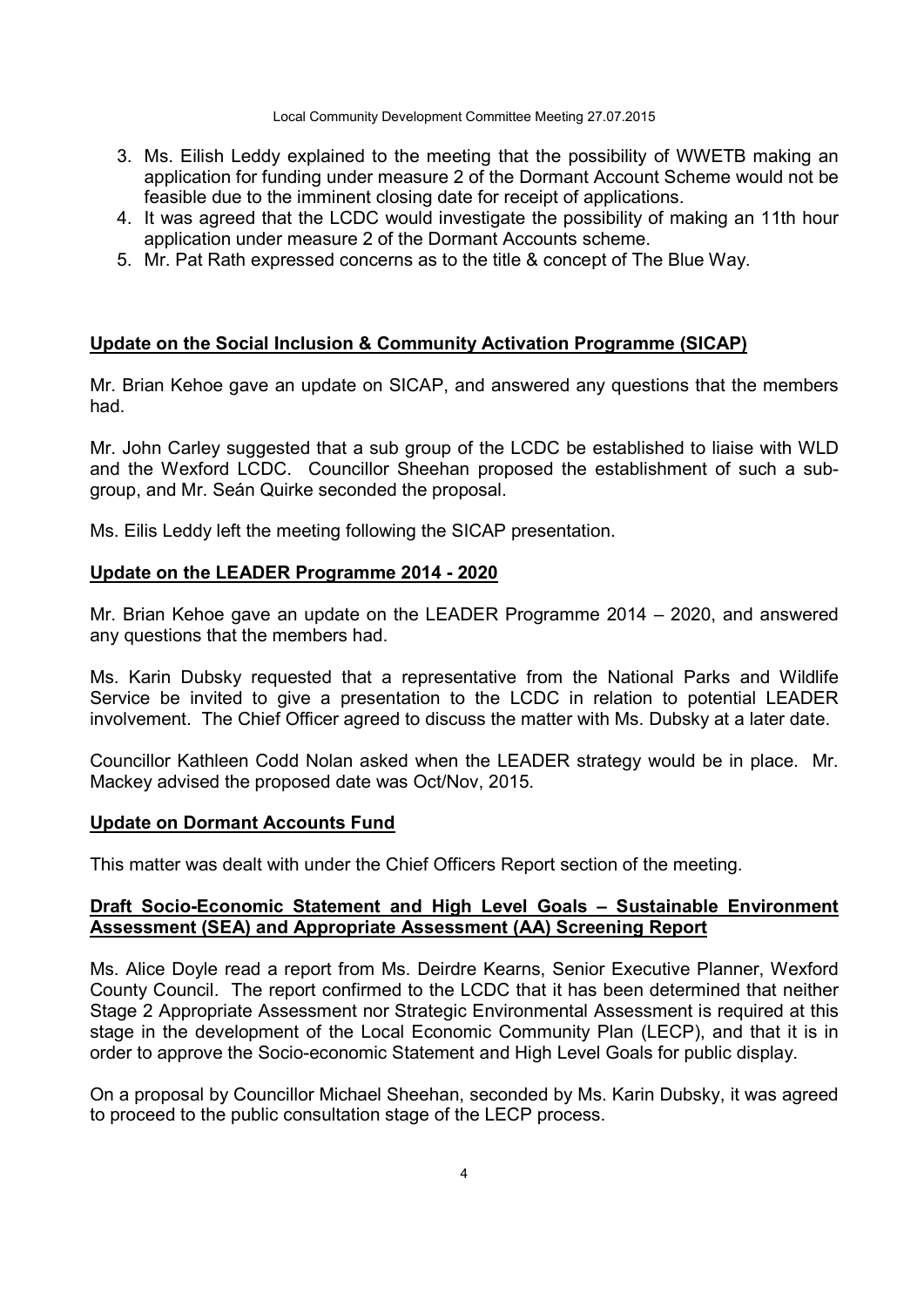## **Any Other Business**

- 1. Mr. Ger Mackey advised the meeting that Mr. Seán Quirke's previous proposal to give workshops, within County Wexford, on the Student Universal Support Ireland (SUSI) grant application process, would be undertaken by SUSI and the Students' Union of Ireland.
- 2. Mr. Pat Rath asked if any INTERREG application had been made following the presentation by Ms. Sonja Maurus to the LCDC on the 27<sup>th</sup> of April, 2015, on funding opportunities under this scheme. Mr. Mackey advised the meeting that The Blue Way project was being considered under this scheme. Mr. Mackey also advised the meeting that all members of the LCDC need to consider INTERREG applications.

Mr. Tom Enright informed the meeting that contact has been made with the French Ambassador to explore the possibilities of entering into an INTERREG arrangement with Normandy. Mr. Enright also advised the meeting of the importance of undertaking a cost benefit analysis prior to making any INTERREG application.

3. Ms. Karin Dubsky asked if there was any proposal to support the Young Scientist initiative. Mr. Mackey advised the meeting that it is proposed to run a Young Scientist event in the County Hall during 2015.

### **Date for Next Meeting:**

It was agreed that there would be no LCDC meeting held in August, and that the date for the next meeting would be 28<sup>th</sup> September, 2015. This concluded the business of the meeting.

Chief Officer

Daingithe ar an la de , 2015.

\_\_\_\_\_\_\_\_\_\_\_\_\_\_\_\_\_\_\_\_\_\_\_

\_\_\_\_\_\_\_\_\_\_\_\_\_\_\_\_\_\_\_\_\_\_\_\_\_\_

**Cathaoirleach**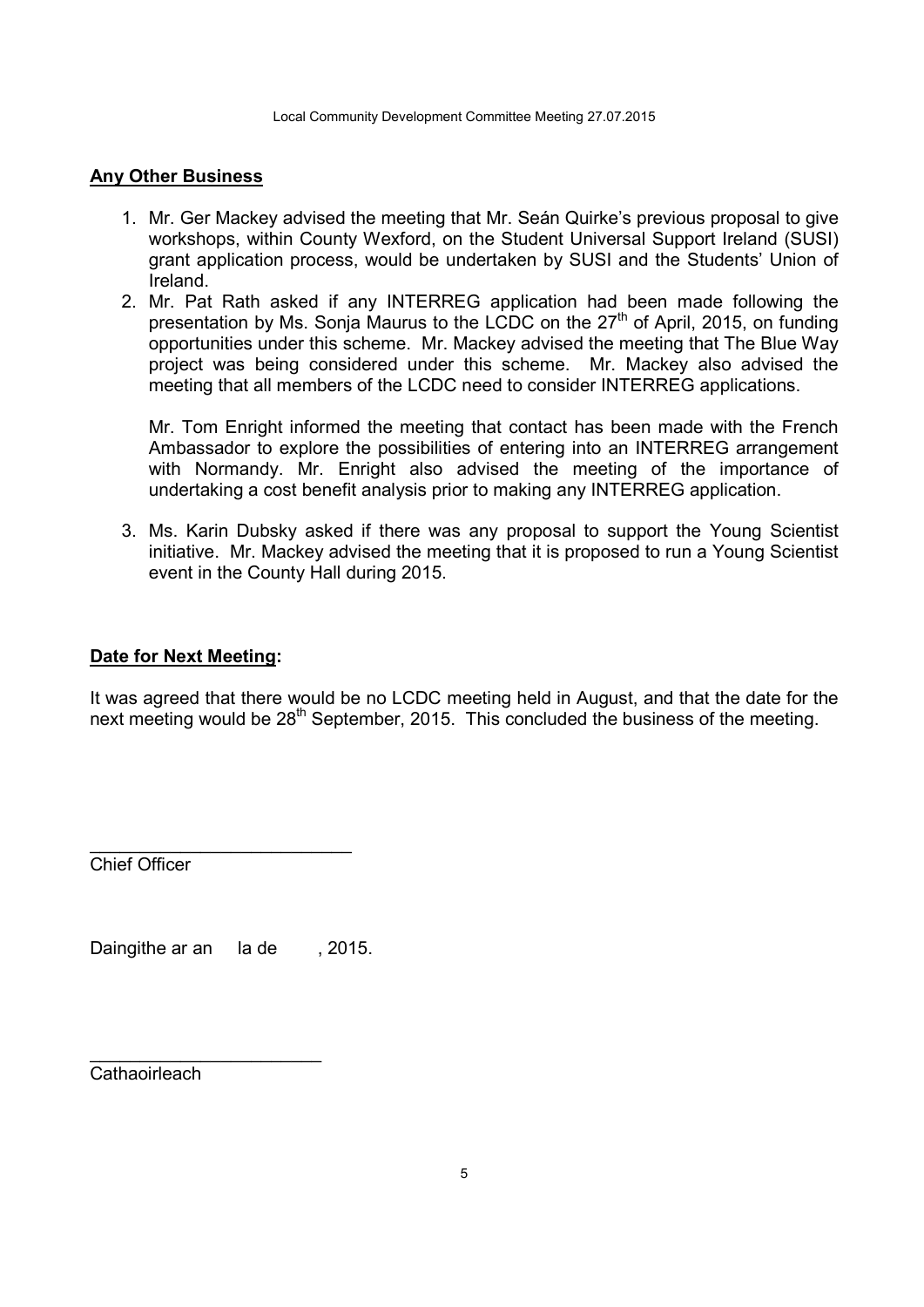Local Community Development Committee Meeting 7.12.2015

## **Minutes of the Local Community Development Committee (LCDC) Meeting held on Monday, 7th December, 2015 at 10.30 a.m. in the Meeting Room, Ground Floor, Block A, Wexford County Council, County Hall, Carricklawn, Wexford Town.**

### **Attendance:**

| In the Chair:        | <b>Councillor Tony Dempsey</b>                                                                                                                                                                                                                                                                                                                                                                                                             |
|----------------------|--------------------------------------------------------------------------------------------------------------------------------------------------------------------------------------------------------------------------------------------------------------------------------------------------------------------------------------------------------------------------------------------------------------------------------------------|
| <b>LCDC Members:</b> |                                                                                                                                                                                                                                                                                                                                                                                                                                            |
|                      | Mr. Brian Kehoe, Wexford Local Development<br>Ms. Madeleine Quirke, Business Sector<br><b>Councillor Anthony Donohoe</b><br><b>Councillor Michael Sheehan</b><br>Mr. Tom Banville, Local Enterprise Office<br>Mr. Tom Enright, Chief Executive, Wexford County Council<br>Mr. Pat Rath, Community & Voluntary Sector<br>Ms. Fran Kennedy, WWETB<br>Mr. Liam Daly, Department of Social Protection<br>Mr. John Joe Kavanagh, Farming Sector |
| Also in attendance:  | Mr. Ger Mackey, Chief Officer<br>Mr. John Carley, Director of Services<br>Mr. Michael Sweeney, LCDC support<br>Ms. Alice Doyle, LCDC Support Officer                                                                                                                                                                                                                                                                                       |
| Apologies:           | Ms. Karin Dubsky, Environment Sector<br>Ms. Anne Shannon, Social Inclusion Sector<br>Mr. Seán Quirke, Community & Voluntary Sector<br>Ms. Susan Murphy, Social Inclusion Sector<br><b>Councillor Kathleen Codd Nolan</b><br>Ms. Mary Hamilton, Community & Voluntary Sector                                                                                                                                                                |

Mr. Mackey advised the meeting, through the chair, that the draft LEADER Local Development Strategy (LDS) was not finalised in advance of the meeting in order to give member adequate time to consider the lengthy document, and suggested that this item on the agenda be postponed for discussion at a special meeting of the LCDC, acting as the Local Action Group (LAG), on Monday 14<sup>th</sup> December, 2015. This was agreed.

### **Adoption of Minutes:**

The minutes of the Local Community Development Committee (LCDC) meeting on  $28<sup>th</sup>$ September, 2015, and the minutes of the Local Community Development Committee (LCDC)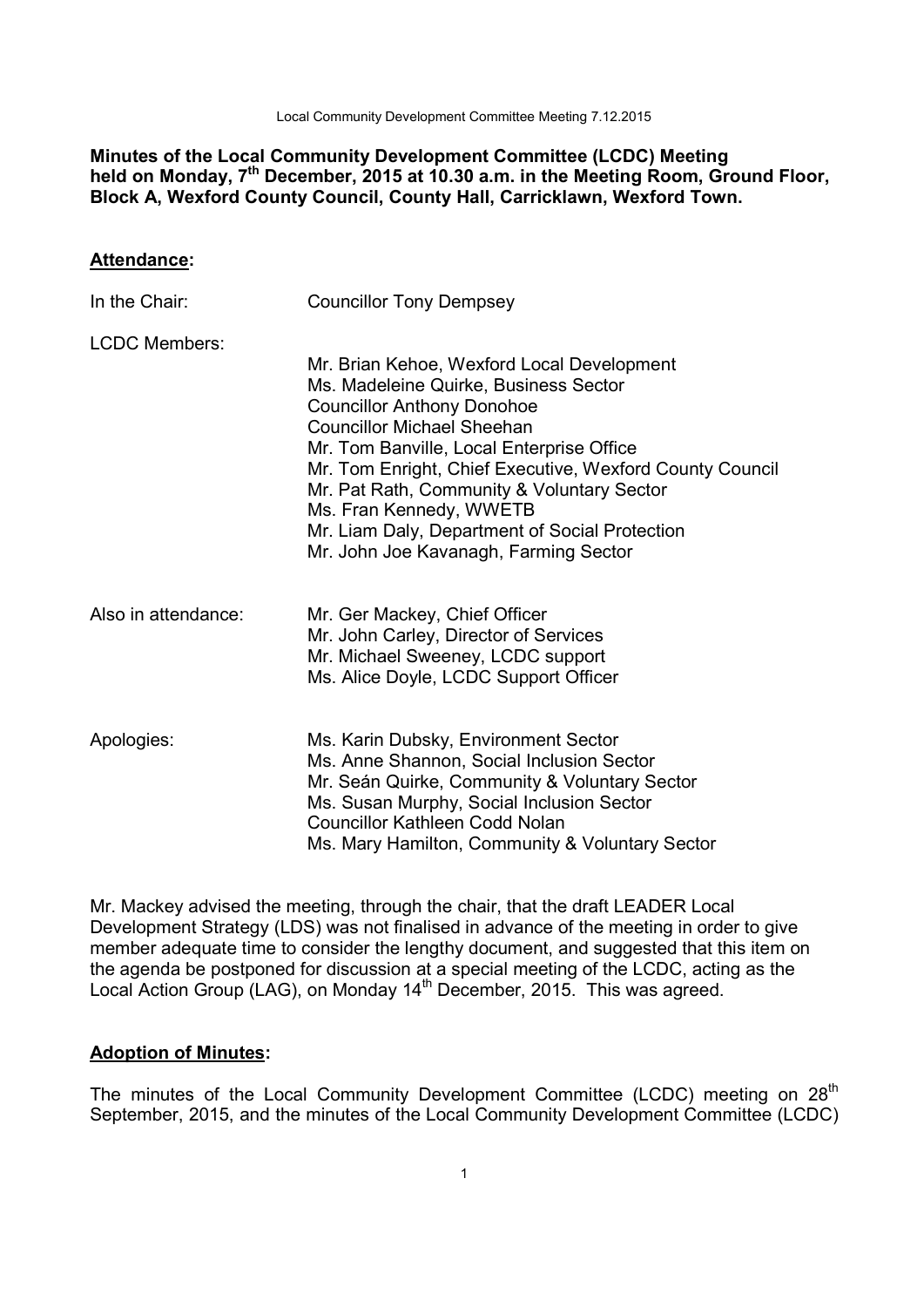special meeting on  $5<sup>th</sup>$  November, 2015 were proposed by Ms. Quirke and seconded by Mr. **Banville** 

#### **Matters arising**

None.

## **Correspondence:**

### Wexford Council of Trade Unions:

Mr. Mackey informed the Committee that the Wexford Council of Trade Unions has nominated Mr. Dave Morris as their representative on the LCDC.

### Health Service Executive:

Mr. Mackey informed the Committee that the Health Service Executive have nominated Dr. Derval Howley as their representative on the LCDC.

### DECLG:

Correspondence from the DECLG with regard to the National Public Library Strategy 2013- 2017, Opportunities for All, which outlines a programme for library development, was brought to the attention of the meeting. The contents of the correspondence were noted by the members.

#### The Wheel:

Correspondence from The Wheel with regard to accessing EU funds – 2015-2020, was brought to the attention of the meeting. The contents of the correspondence were noted by the members.

## **Amendment of Standing Orders 1.2, 1.3, 1.3 (c), 1.4 – Membership, & 5.1 – Motion for purpose of dealing with urgent business, & 9.1 - Quorum:**

On the proposal of Mr. Daly and seconded by Mr. Banville, the Committee agreed to amend Standing Orders 1.2, 1.3, 1.3 (c), 1.4, 5.1 & 9.1 which are necessary to reflect the addition of the two new members to the LCDC.

### **Wexford LCDC 2014 annual report:**

Mr. Mackey presented the Wexford LCDC 2014 annual report to the meeting. The contents of the report were noted by the members. The 2014 annual report was proposed by Mr. Kehoe and seconded by Mr. Banville.

### **LCDC members monthly sectoral/programme update :**

Each member of the LCDC gave an update on their agency's recent activities and progress, and answered any questions on same. Mr. Rath asked Ms. Kennedy when the WWETB plan to the Local Economic and Community Plan (LECP) would be submitted. Ms. Kennedy replied "any day now" – Mr. Rath asked for this response to be recorded in the minutes of the meeting. The Chairman requested each member to submit a one page report (in bullet point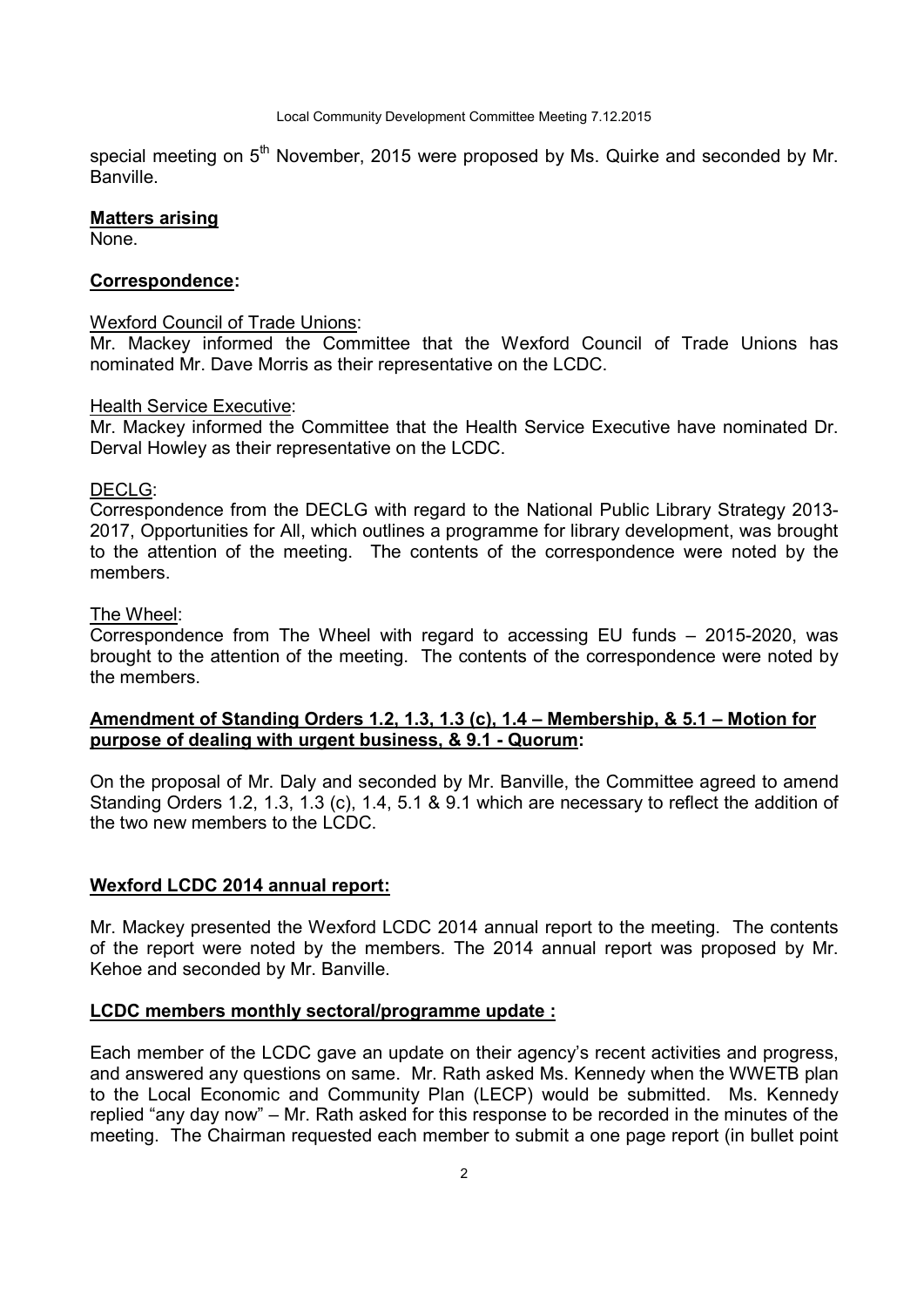format) at all future LCDC meetings, giving an update on their agency's recent progress and activities.

### **Chief Officer's Report:**

Mr. Mackey presented the Chief Officers Monthly report. The contents of the report were noted by the members, and all questions were answered.

### **Update on the Social Inclusion & Community Activation Programme (SICAP)**

Mr. Kehoe gave an update on SICAP, and distributed a Headline Indicator report from IRIS dated 07/12/2015, and answered any questions that the members had in relation to same, and the SICAP programme in general. Mr. Kehoe advised the meeting that the 2015 end of year review of SICAP was due to be submitted on IRIS by the 15<sup>th</sup> January, and that this was also the date for the submission of the 2016 plan onto IRIS. Mr. Kehoe suggested that he felt some of the nationally set headline indicator targets were unrealistic due to the very process laden nature of the programme, which poses significant challenges vis-à-vis staffing resources. Mr. Mackey advised the meeting that the 2015 programme was awarded following a tendering process. Mr. Mackey advised the meeting that both the 2016 SICAP Plan and the 2015 End of Year review must be reviewed, appraised and signed off on by the LCDC by 19 February, 2016, and that special meetings of the LCDC may be required to facilitate these processes, as SICAP payments from that date are contingent on compliance with these deadlines. Authority to draw down SICAP 2016 funding for the months of January and February 2016 was proposed by Mr. Banville and seconded by Mr. Rath.

#### **Wexford Local Economic and Community Plan (LECP)**

This agenda item was addressed within the Chief Officers report.

### **Any Other Business**

Mr. Mackey informed the meeting of some recent positive statistical improvements in third level education transfer rates from County Wexford schools. Mr. Mackey agreed to circulate this information to the members.

### **Schedule of ordinary meeting 2016:**

The circulated schedule of ordinary meeting for 2016 was agreed by the members.

#### **Date for Next Meeting:**

It was agreed that the date for the next meeting would be Monday,  $14<sup>th</sup>$  December, 2015 at the earlier than usual time of 10.00 a.m. This will be a special meeting of the LCDC, acting as the Local Action Group (LAG), in order to discuss the draft LEADER County Wexford Local Development Strategy (LDS) 2014 - 2020. This concluded the business of the meeting.